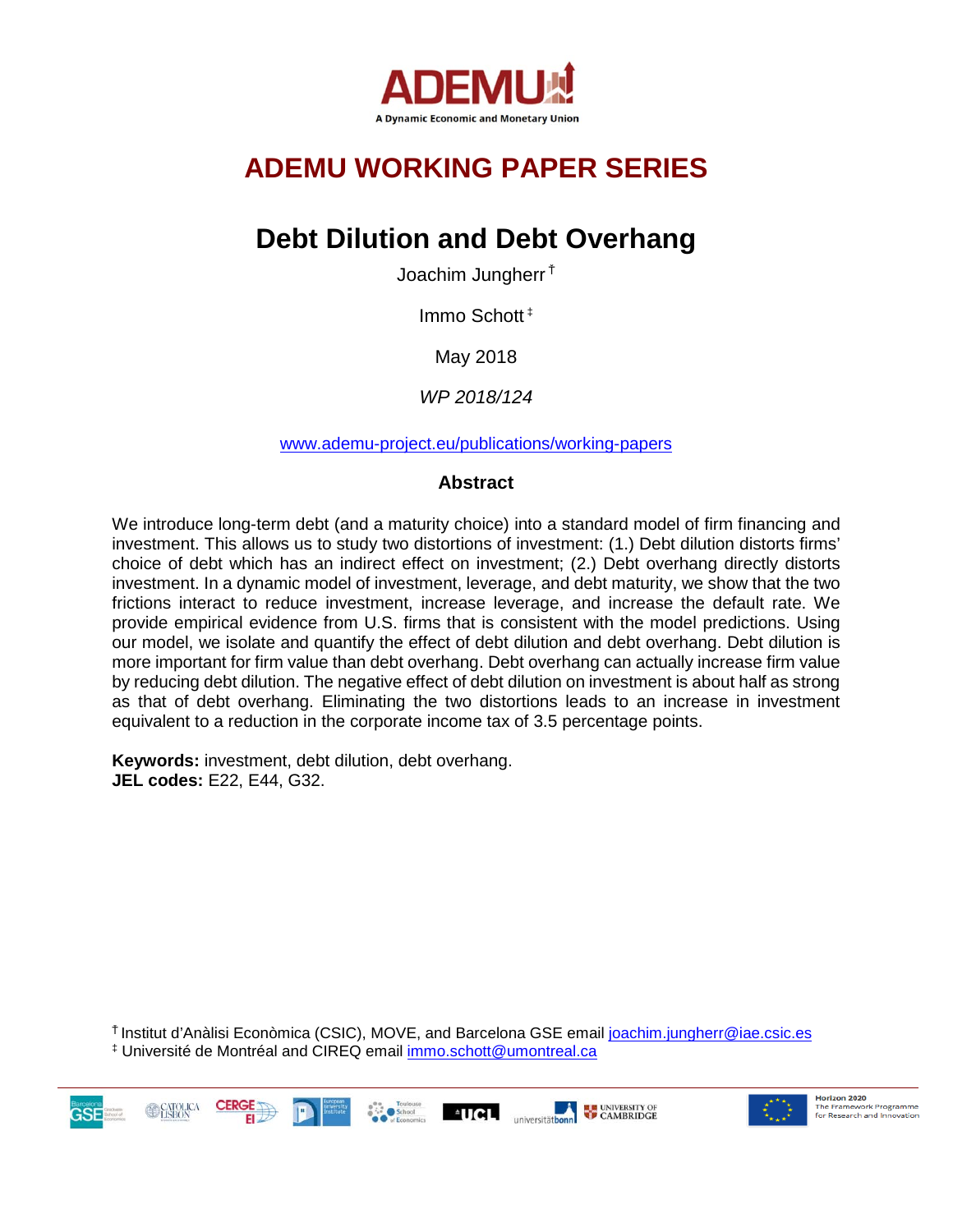

## **Acknowledgments**

We appreciate helpful comments at different stages of the project by Árpád Ábrahám, Christian Bayer, Gian Luca Clementi, Simon Gilchrist, Jonathan Heathcote, Christian Hellwig, Andrea Lanteri, Albert Marcet, Ramon Marimon, Claudio Michelacci, Leonardo Martinez, Hannes Müller, Juan Pablo Nicolini, Franck Portier, Dominik Sachs, Lukas Schmid, Martin Schneider, and participants of various seminars and conference presentations. Joachim Jungherr is grateful for financial support from the ADEMU project funded by the European Union (Horizon 2020 Grant 649396), from the Spanish Ministry of Economy and Competitiveness through the Severo Ochoa Programme for Centres of Excellence in R&D (SEV-2015-0563) and through Grant ECO2013- 48884-C3-1P, and from the Generalitat de Catalunya (Grant 2014 SGR 1432).

This is an Open Access article distributed under the terms of the Creative Commons Attribution License Creative Commons Attribution 4.0 International, which permits unrestricted use, distribution and reproduction in any medium provided that the original work is properly attributed.



**GSE** 

\_\_\_\_\_\_\_\_\_\_\_\_\_\_\_\_\_\_\_\_\_\_\_\_\_







The ADEMU Working Paper Series is being supported by the European Commission Horizon 2020 European Union funding for Research & Innovation, grant agreement No 649396.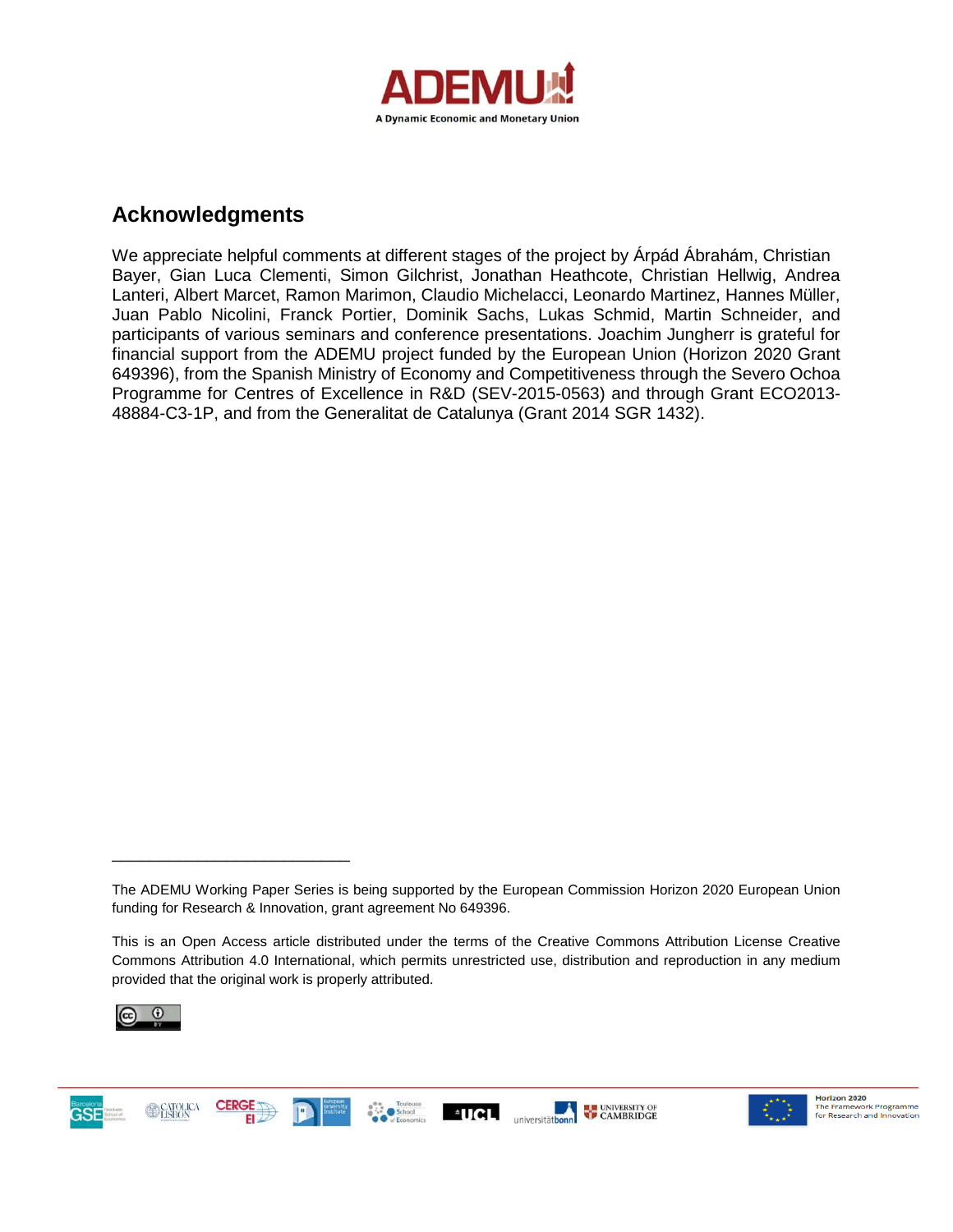## 1. Introduction

This paper starts out from a simple observation. Empirically, most firm debt is longterm. About 67% of the average U.S. corporation's total stock of debt does not mature within one year. This fact is missing from many economic models. The standard assumption is that all firm debt is short-term, i.e. all debt issued in period  $t$  matures in period  $t + 1$ . This paper introduces long-term debt (and a maturity choice) to a stan-dard model of firm financing and investment.<sup>[1](#page-2-0)</sup> This allows us to study two important problems which are absent from standard models: debt dilution and debt overhang.

In a model with long-term debt, firms take decisions in the presence of previously issued outstanding debt. If a firm decides to increase its stock of debt, this raises the risk of default and lowers the price at which the firm can sell new debt. The firm fully internalizes the reduction in the value of newly issued debt. But a higher risk of default also lowers the value of existing debt. This dilution of the value of existing debt is not internalized by the firm (*debt dilution*). The value of existing debt is also affected by the firm's investment decision. If investment increases the value of existing debt, this benefit is not internalized by the firm and reduces the gains which accrue to shareholders (debt overhang).

The effect of debt overhang on investment is well known and studied since [Myers](#page-37-0) [\(1977\)](#page-37-0). The main contribution of our paper is to identify the effect of debt dilution on investment. Debt dilution induces firms to increase leverage and the risk of default. Higher credit spreads imply an increased cost of capital which makes investment less profitable. We describe the effect of debt dilution on investment and firm value, compare it to debt overhang, and study the interaction between the two distortions.

We begin our analysis in a simple two-period economy and derive analytical results on the role of debt dilution and debt overhang. We then proceed to solve a fully dynamic model of investment, leverage, and debt maturity. Investment can be financed through equity and debt. Debt is attractive because of its tax-advantage. The downside is that firms may default because of limited liability. Firms issue both short-term debt and longterm debt. A high share of long-term debt saves roll-over costs, but it also increases the severity of debt dilution and debt overhang in the future.

We calculate the global solution to the problem of a firm which dynamically chooses capital, leverage, and debt maturity. Our quantitative results show that debt dilution and debt overhang reduce investment, increase leverage, and increase the default rate. This leads to high credit spreads and low output. In our model, firms can minimize debt dilution and debt overhang by choosing a low share of long-term debt. However, firms do not internalize all costs of long-term debt. In equilibrium, the share of long-term debt is high and the effects of debt dilution and debt overhang are large.

Using firm-level data from Compustat and Moody's Default & Recovery Database,

<span id="page-2-0"></span><sup>&</sup>lt;sup>1</sup>In contrast to [Gomes, Jermann, and Schmid](#page-36-0) [\(2016\)](#page-36-0), we focus on real debt and do not explore the implications of nominal debt. There is a long tradition in corporate finance of modelling long-term debt. In Section 2, we explain how our results relate to this literature. Long-term debt also yields important results in models of sovereign borrowing and default, e.g. [Arellano and Ramanarayanan](#page-35-0) [\(2012\)](#page-35-0), [Chatterjee and Eyigungor](#page-36-1) [\(2012\)](#page-36-1), or [Hatchondo, Martinez, and Sosa-Padilla](#page-37-1) [\(2016\)](#page-37-1).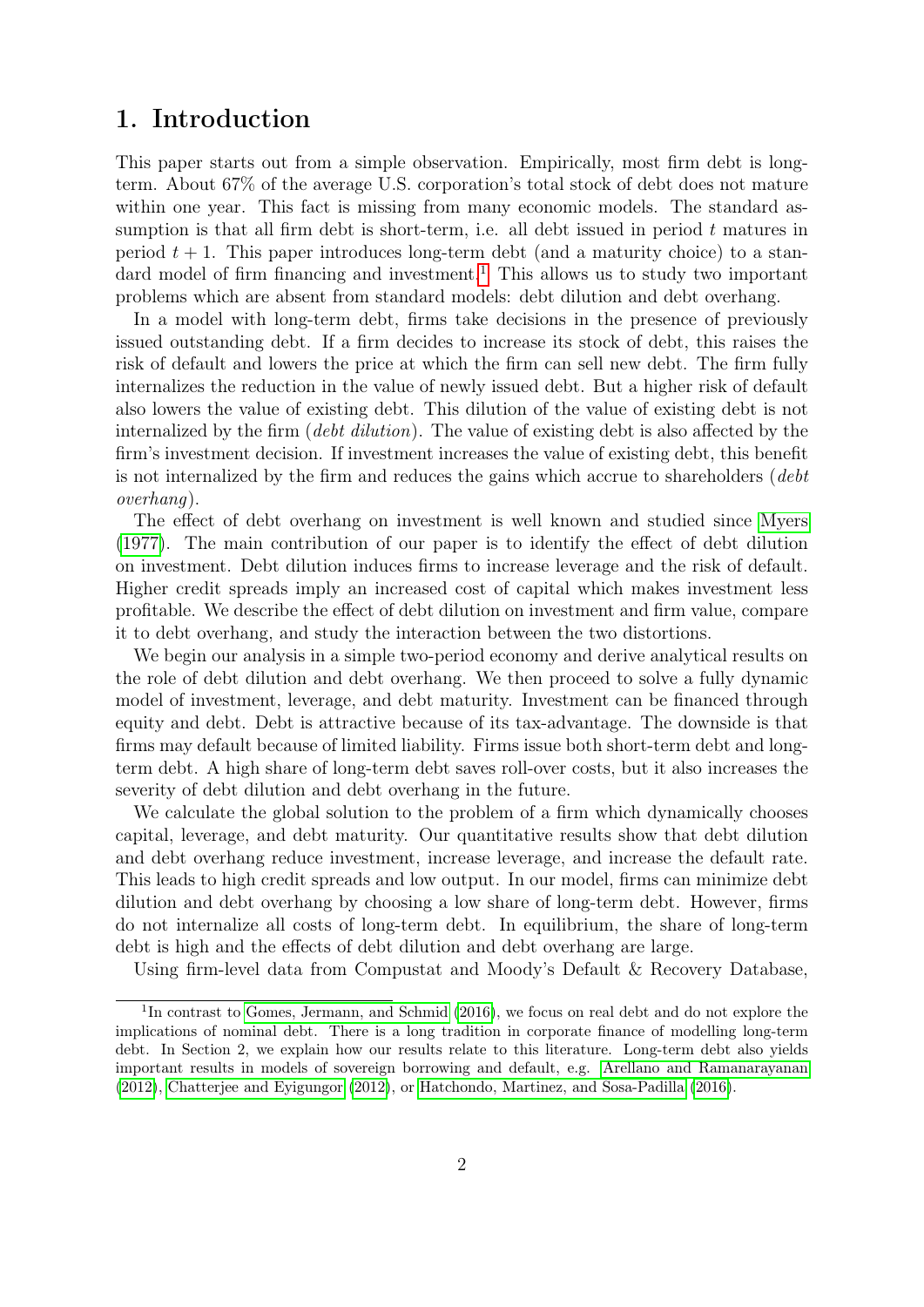we construct an empirical proxy for the severity of debt dilution and debt overhang. Reduced-form evidence is in line with our model predictions and suggests that the two distortions are economically significant. Just as in the model, our firm-specific proxy for debt dilution and debt overhang is negatively related to a firm's rate of asset growth, and positively related to leverage and default risk. In the model and in the data, these relationships are stronger for firms with a smaller distance to default.

Both debt dilution and debt overhang are the result of a commitment problem. Since firms cannot credibly promise to internalize the payoff to long-term creditors in the future, creditors demand high credit spreads on long-term debt. Our model allows to isolate and quantify the distinct roles of the two distortions. In the last part of the paper, we assume that firms can choose the total stock of debt, capital, or both with full commitment. In that way, we selectively eliminate either debt dilution, debt overhang, or both.

We find that debt dilution is more costly in terms of firm value, whereas debt overhang has a stronger effect on investment. Because of diminishing returns, the marginal unit of capital contributes little to firm value. This is why the large effect of debt overhang on investment does not translate into large effects on firm value. Debt overhang provides an incentive for firms to limit their share of long-term debt which mitigates debt dilution. This positive effect of debt overhang on firm value can actually outweigh the negative effect from reduced investment.

In our model economy, eliminating debt overhang leads to a permanent increase in investment equivalent to a reduction in the corporate income tax of up to 2.75 percentage points. The effect of debt dilution on investment is sizeable as well. Eliminating debt dilution can raise investment by as much as a tax reduction of 1.35 percentage points. If both distortions are eliminated, the resulting increase in investment corresponds to a tax reduction of 3.50 percentage points. These effects are absent from standard models with one-period debt. In this sense, long-term debt amplifies the steady state effect of financial frictions on economic activity.

Our model deliberately abstracts from financial instruments like debt covenants or secured debt. The empirical corporate finance literature finds that less than 25% of investment grade bonds include covenants which address debt dilution, and less than  $20\%$  $20\%$  feature restrictions with the potential to limit debt overhang.<sup>2</sup> Costs resulting from reduced flexibility might help explain why firms do not use these covenants more intensively in practice.

Secured debt and seniority structures have opposing effects on the two distortions. [Stulz and Johnson](#page-38-0) [\(1985\)](#page-38-0) and [Hackbarth and Mauer](#page-37-2) [\(2011\)](#page-37-2) find that debt overhang is more severe if existing debt is prioritized (or secured). Newly issued debt should be prioritized (or secured) to reduce debt overhang. On the other hand, [Chatterjee](#page-36-2) [and Eyigungor](#page-36-2) [\(2015\)](#page-36-2) show that debt dilution is reduced if existing debt has priority.

<span id="page-3-0"></span><sup>&</sup>lt;sup>2</sup>It is very common that covenants limit the issuance of additional secured debt with priority over existing debt. Covenants which limit the issuance of additional unsecured debt with identical (or lower) seniority (e.g. through general leverage limits or minimum interest coverage ratios) are far less common. See [Nash, Netter, and Poulsen](#page-37-3) [\(2003\)](#page-37-3), [Begley and Freedman](#page-35-1) [\(2004\)](#page-35-1), [Billett, King, and Mauer](#page-35-2) [\(2007\)](#page-35-2), and [Reisel](#page-38-1) [\(2014\)](#page-38-1). We discuss this evidence in more detail in Appendix [A.](#page-39-0)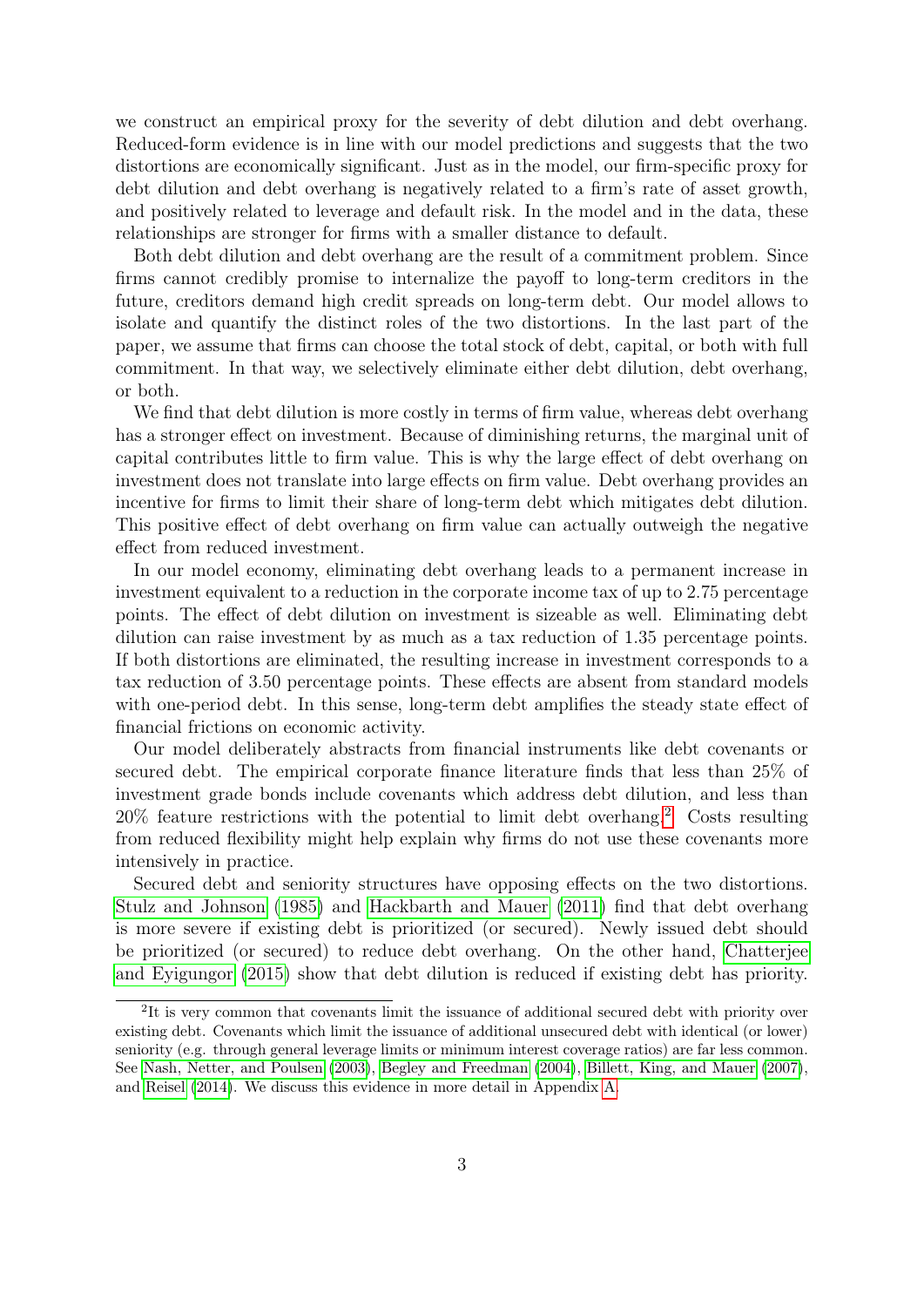Granting priority to newly issued debt renders debt dilution more severe. These opposing effects may explain why the use of secured debt is limited. For the median firm in our Compustat sample, the share of secured debt is 19%. We conclude that for the typical U.S. corporation neither debt covenants nor secured debt play a major role in limiting debt dilution or debt overhang.

In Section 2, we survey some related literature. Section 3 provides analytical results on debt dilution and debt overhang in a simple two-period setup. We extend our analysis to a fully dynamic economy in Section 4. We test the model predictions in Section 5 using firm-level evidence from the U.S. corporate sector. In Section 6, we use our model to isolate and quantify the distinct roles of debt dilution and debt overhang. Concluding remarks follow.

## 2. Related Literature

The paper most closely related to ours is [Gomes et al.](#page-36-0) [\(2016\)](#page-36-0). Their main result is that shocks to inflation change the real burden of outstanding nominal long-term debt and thereby distort investment. The key difference to our paper is that [Gomes et al.](#page-36-0) [\(2016\)](#page-36-0) do not discuss and disentangle the joint effect of debt dilution and debt overhang. Furthermore, they focus on cyclical fluctuations while we study the effect of debt dilution and debt overhang on steady state quantities. Their model solution describes deviations from a deterministic steady state whereas we calculate a fully non-linear global solution. Another difference is that they do not allow for short-term debt issuance. This assumption is restrictive since a maturity choice allows firms to respond to and mitigate distortions from debt dilution and debt overhang.

A second related paper is [Crouzet](#page-36-3) [\(2016\)](#page-36-3). His focus lies on firms' debt maturity choice and he does not discuss the respective roles of debt dilution and debt overhang for investment. Other models of firm investment with long-term debt rule out debt dilution and debt overhang a priori, either by assuming that debt is riskless (e.g. [Alfaro, Bloom,](#page-35-3) [and Lin](#page-35-3) [\(2016\)](#page-35-3)) or that firms need to retire all outstanding debt before investing and issuing new debt (e.g. [Caggese and Perez](#page-35-4) [\(2015\)](#page-35-4)). Discrete-time models with one-period debt share this feature by construction (e.g. [Bernanke, Gertler, and Gilchrist](#page-35-5) [\(1999\)](#page-35-5), [Cooley and Quadrini](#page-36-4) [\(2001\)](#page-36-4), [Hennessy and Whited](#page-37-4) [\(2005\)](#page-37-4), [Covas and Den Haan](#page-36-5) [\(2012\)](#page-36-5), and [Katagiri](#page-37-5) [\(2014\)](#page-37-5)).

Debt dilution has previously been identified as a mechanism which generates excessive leverage and default risk (e.g. [Admati, DeMarzo, Hellwig, and Pfleiderer](#page-35-6) [\(2013\)](#page-35-6)).[3](#page-4-0) The effect of debt dilution on investment has not been systematically studied. Most closely related to our work is the model of debt dilution by [DeMarzo and He](#page-36-6) [\(2016\)](#page-36-6) which includes an extension with endogenous investment. The authors do not solve for the optimal firm policy under full commitment and therefore do not identify the separate effects of debt dilution and debt overhang on investment. [Brunnermeier and Oehmke](#page-35-7) [\(2013\)](#page-35-7) show that debt dilution influences the maturity choice even if a firm's debt level is fixed. In their setup, creditors learn about a firm's default risk over time. In our

<span id="page-4-0"></span><sup>&</sup>lt;sup>3</sup>See also [Bizer and DeMarzo](#page-35-8) [\(1992\)](#page-35-8), [Kahn and Mookherjee](#page-37-6) [\(1998\)](#page-37-6), and [Parlour and Rajan](#page-38-2) [\(2001\)](#page-38-2).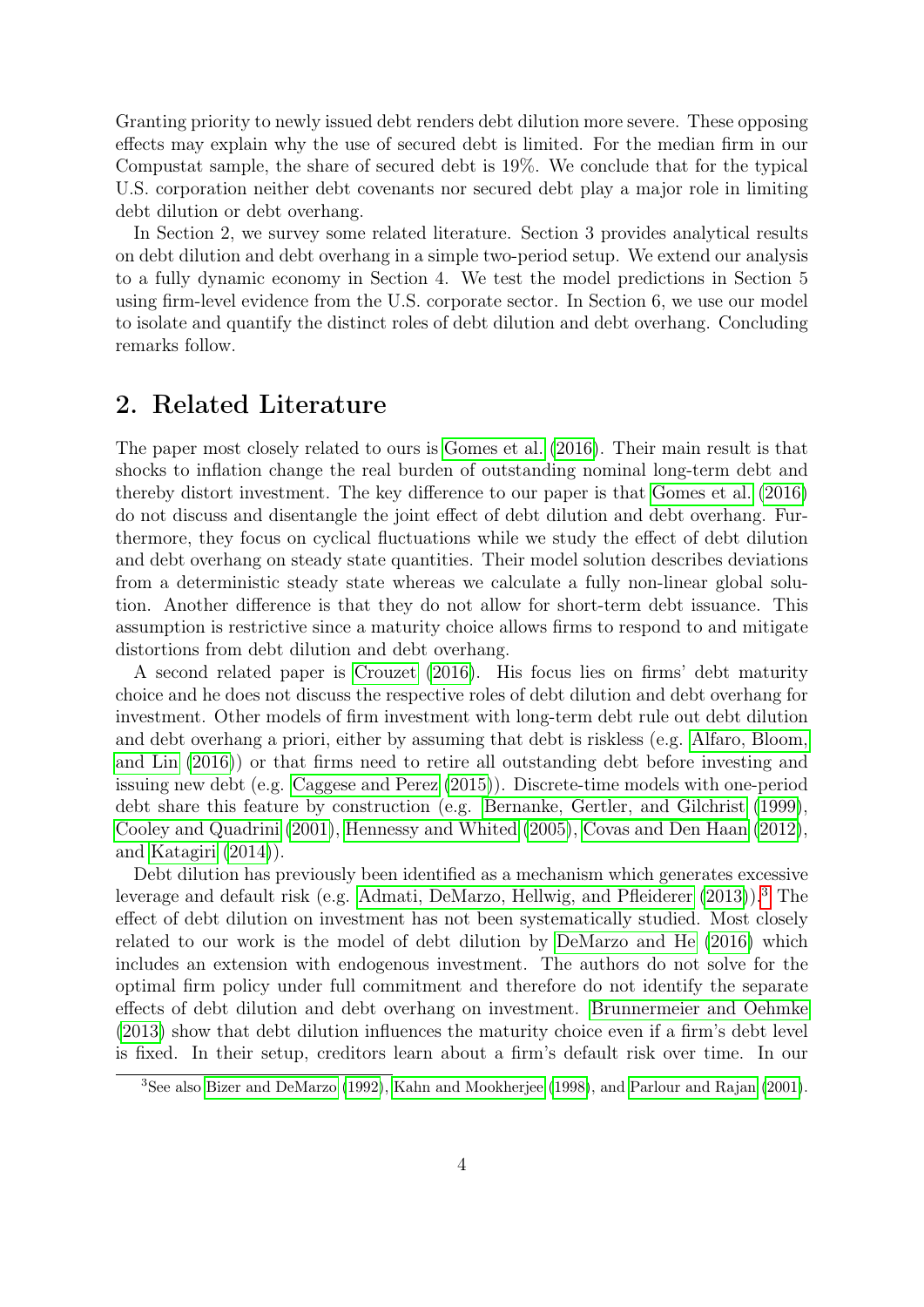setup, the "rat race" mechanism is absent because all creditors can exactly predict a firm's current and future default risk.

Debt overhang is a key concept in corporate finance since the seminal contribution by [Myers](#page-37-0) [\(1977\)](#page-37-0). Subsequent studies of debt overhang include [Hennessy](#page-37-7) [\(2004\)](#page-37-7), [Moyen](#page-37-8) [\(2007\)](#page-37-8), [Titman and Tsyplakov](#page-38-3) [\(2007\)](#page-38-3), [Diamond and He](#page-36-7) [\(2014\)](#page-36-7), and [Occhino and Pesca](#page-38-4)[tori](#page-38-4) [\(2015\)](#page-38-4). Debt dilution is not a concern in this literature, either because debt is exogenous, chosen with full commitment, or fully retired before the issuance of new debt. Our result that debt overhang can mitigate debt dilution is therefore absent from these contributions.

[Degryse, Ioannidou, and von Schedvin](#page-36-8) [\(2016\)](#page-36-8) provide empirical evidence on debt dilution. Empirical studies of debt overhang are [Lang, Ofek, and Stulz](#page-37-9) [\(1996\)](#page-37-9), [Hennessy](#page-37-7) [\(2004\)](#page-37-7), and [Hennessy, Levy, and Whited](#page-37-10) [\(2007\)](#page-37-10).

The literature on sovereign default has found that debt dilution helps to generate realistic levels of sovereign debt and credit spreads. A non-exhaustive list includes [Hatchondo and Martinez](#page-37-11) [\(2009\)](#page-37-11), [Arellano and Ramanarayanan](#page-35-0) [\(2012\)](#page-35-0), [Chatterjee and](#page-36-1) [Eyigungor](#page-36-1) [\(2012\)](#page-36-1), [Hatchondo and Martinez](#page-37-12) [\(2013\)](#page-37-12), [Chatterjee and Eyigungor](#page-36-2) [\(2015\)](#page-36-2), [Hatchondo et al.](#page-37-1) [\(2016\)](#page-37-1), and [Aguiar, Amador, Hopenhayn, and Werning](#page-35-9) [\(2016\)](#page-35-9). Since these are models of endowment economies, there is no effect of debt dilution on investment and there is no debt overhang.

## 3. Two-period Model

We begin our analysis by studying a two-period model of a firm which finances its capital stock through equity and debt. The optimal capital structure solves a tradeoff between the tax advantage of debt and the expected costs of default. The firm chooses investment and leverage in the presence of previously issued long-term debt. This variable is exogenous in the two-period setup. It will be endogenized in the fully dynamic economy of Section 4.

In the presence of previously issued long-term debt, two investment distortions arise: (1.) Debt dilution affects the firm's incentive to borrow because not all costs from additional debt are internalized by the firm. This has an indirect effect on investment. (2.) Debt overhang directly affects investment because the firm does not internalize all associated benefits. We use the simple two-period setup to derive analytical results on the effect of debt dilution and debt overhang on investment.

### 3.1. Setup

There are two periods:  $t = 1, 2$ . In period 2, a firm uses capital k to produce output y using a technology with diminishing returns:

$$
y = f(k). \tag{1}
$$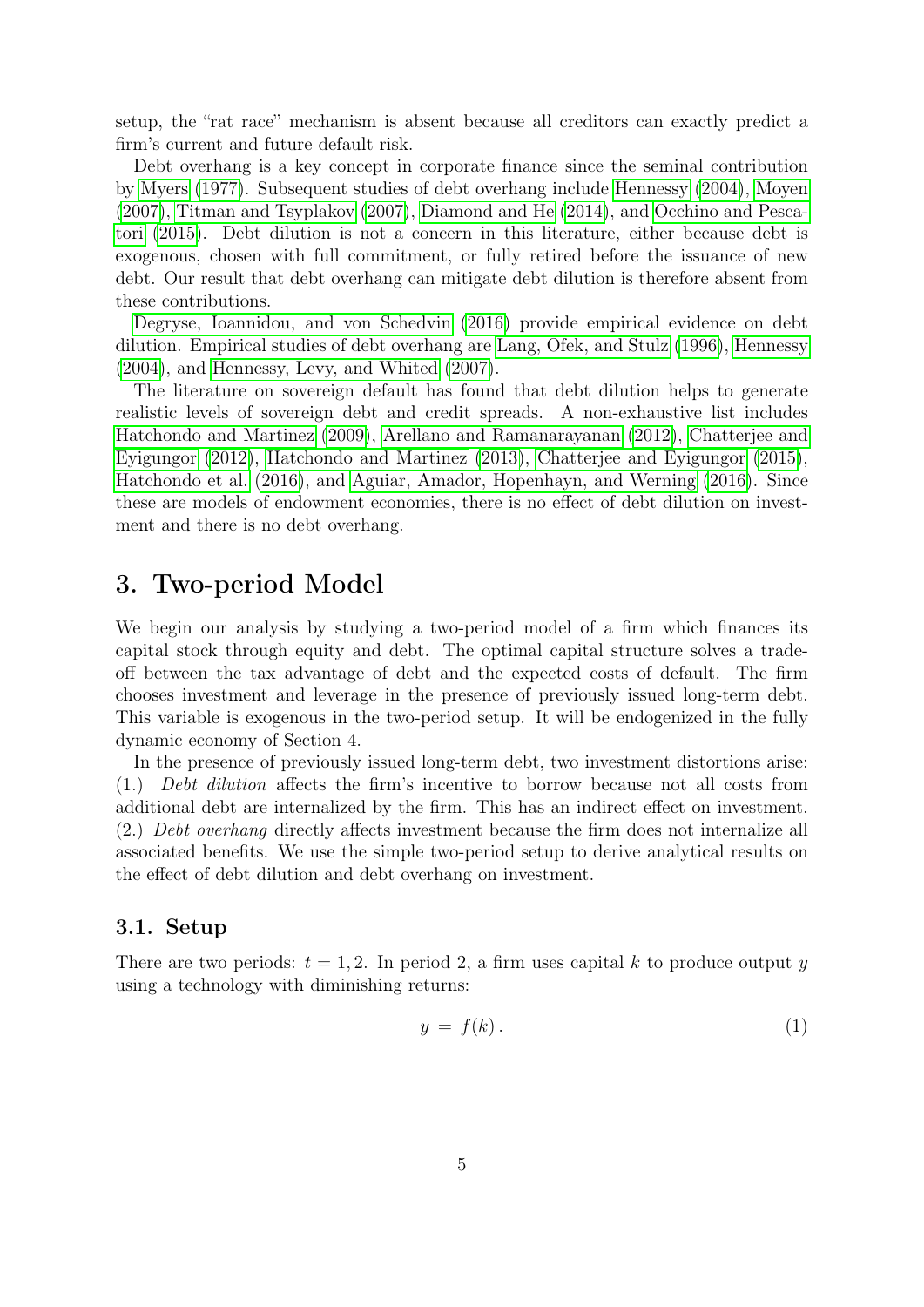The production function  $f(k)$  is increasing and concave. Capital depreciates at rate  $\delta$ . Firm earnings are uncertain because of an earnings shock  $\varepsilon$ . Earnings before interest and taxes are given as:

$$
f(k) - \delta k + \varepsilon k \,. \tag{2}
$$

At t=1,  $\varepsilon$  is a random variable with probability density  $\varphi(\varepsilon)$ . There are two ways to finance the capital stock  $k$  in the initial period: equity and debt.

Definition: Debt. A debt security is a promise to pay one unit of the numéraire good together with a fixed coupon payment c at the end of period 2.

In this two-period model, the firm issues new debt only once. Because we are interested in the question of how previously issued long-term debt affects the firm's behavior, we introduce an exogenous variable b which denotes the quantity of bonds outstanding at the beginning of the initial period. These bonds mature at time 2 just like the one-period bonds which the firm can issue in period 1. One may think of  $b$  as long-term debt which has been issued before period 1.

Let p be the market price of a one-period bond sold by the firm in period 1. If the firm sells an amount  $\Delta$  of new bonds, it raises an amount  $p\Delta$  on the bond market. This brings its stock of debt to  $b + \Delta = b$ . Let e be the stock of equity. The capital stock in period 1 is given as:

$$
k = e + p\Delta = e + p(\tilde{b} - b).
$$
\n(3)

Firm earnings are taxed at rate  $\tau$ . The firm's stock of equity after production in period 2 is:

$$
q = k - \tilde{b} + (1 - \tau)[f(k) - \delta k + \varepsilon k - c\tilde{b}].
$$
\n(4)

The fact that coupon payments are tax-deductible lowers the total tax payment by the amount  $\tau c\dot{b}$ . This is the benefit of debt. The downside is that the firm cannot commit to repaying its debt after production in period 2.

Definition: Limited Liability. Shareholders are protected by limited liability. They are free to default and hand over the firm's assets to creditors for liquidation. Default is costly. A fixed fraction  $\xi$  of the firm's assets is lost in this case.

The timing can be summarized as follows.

- $t=1$  Given an existing stock of debt b, the firm chooses capital k. Capital is financed using equity e and through the revenue  $p(\tilde{b}-b)$  from the sale of additional bonds.
- **t=2** The firm's stock of debt is  $\tilde{b}$ . Earnings are:  $f(k) \delta k + \varepsilon k$ . The firm decides whether to default.

<span id="page-6-0"></span><sup>4</sup>Capital is the only factor of production. This is not restrictive if one assumes that variable production factors, e.g. labor, are optimally chosen conditional on capital. In this case, the parameter  $\delta$  also captures the cost of variable production factors, e.g. wages. See [Cooley and Quadrini](#page-36-4) [\(2001\)](#page-36-4).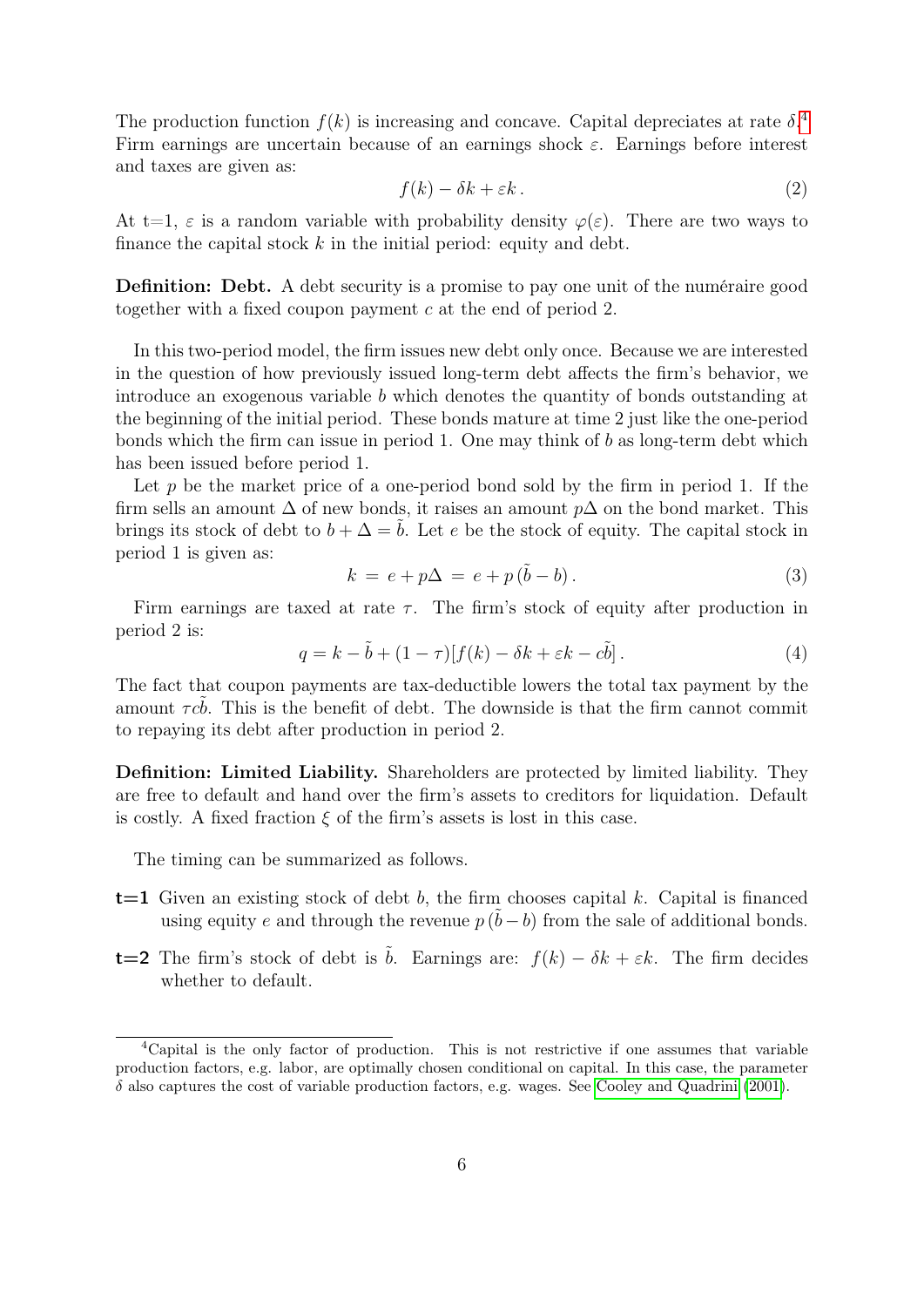## 3.2. Firm Problem

The firm maximizes shareholder value. Since shareholders are risk neutral, the firm's objective is the expected present value of net cash flows from the firm to shareholders.

We can solve the firm's problem using backward induction, beginning with the default decision after the realization of firm earnings in period 2. Limited liability protects shareholders from large negative realizations of the earnings shock  $\varepsilon$ . Given a firm's stock of capital k and debt b, there is a unique threshold realization  $\bar{\varepsilon}$  which sets the firm's equity stock after production  $q$  equal to zero:

$$
\bar{\varepsilon}: \quad q = 0 \quad \Leftrightarrow \quad k - \tilde{b} + (1 - \tau)[f(k) - \delta k + \bar{\varepsilon}k - c\tilde{b}] = 0. \tag{5}
$$

If  $\varepsilon$  is smaller than  $\bar{\varepsilon}$ , full repayment would result in negative equity q while default provides an outside option of zero. In this case, the firm optimally decides to stop paying its liabilities and defaults.

In period 1, the firm decides on its scale of production  $k$ , and its preferred financing mix of equity and debt. The firm anticipates that shareholders receive q whenever  $\varepsilon \geq \overline{\varepsilon}$ and zero otherwise:

$$
\max_{k,e,\tilde{b},\bar{\varepsilon}} -e + \frac{1}{1+r} \int_{\bar{\varepsilon}}^{\infty} [k-\tilde{b} + (1-\tau)[f(k)-\delta k + \varepsilon k - c\tilde{b}] \varphi(\varepsilon) d\varepsilon \tag{6}
$$

subject to:  $0 = k - \tilde{b} + (1 - \tau)[f(k) - \delta k + \overline{\varepsilon}k - c\tilde{b}]$ 

<span id="page-7-0"></span>
$$
k = e + p(\tilde{b} - b),
$$

where  $r$  is the risk-free interest rate. The optimal firm policy crucially depends on the bond price p. A high bond price implies a low credit spread which reduces the firm's cost of capital and makes it attractive to finance investment through debt instead of equity. We derive the firm-specific bond price from the creditors' optimization problem.

### 3.3. Creditors' Problem

Creditors are risk-neutral and discount the future at the same rate  $1/(1+r)$  as shareholders. They buy the firm's debt in period 1. If the firm does not default in period 2, they receive full repayment. In case of default, they receive the firm's liquidation value  $(1 - \xi) \tilde{q}$ , where:

<span id="page-7-1"></span>
$$
\tilde{q} \equiv k + (1 - \tau)[f(k) - \delta k + \varepsilon k]. \tag{7}
$$

Competitive creditors break even on expectation. The break-even price  $p$  of firm debt in period 1 depends on the probability  $\Phi(\bar{\varepsilon})$  that the firm defaults in period 2:

$$
p = \frac{1}{1+r} \left[ [1 - \Phi(\overline{\varepsilon})](1+c) + \frac{(1-\xi)}{\tilde{b}} \int_{-\infty}^{\overline{\varepsilon}} \tilde{q} \varphi(\varepsilon) d\varepsilon \right]. \tag{8}
$$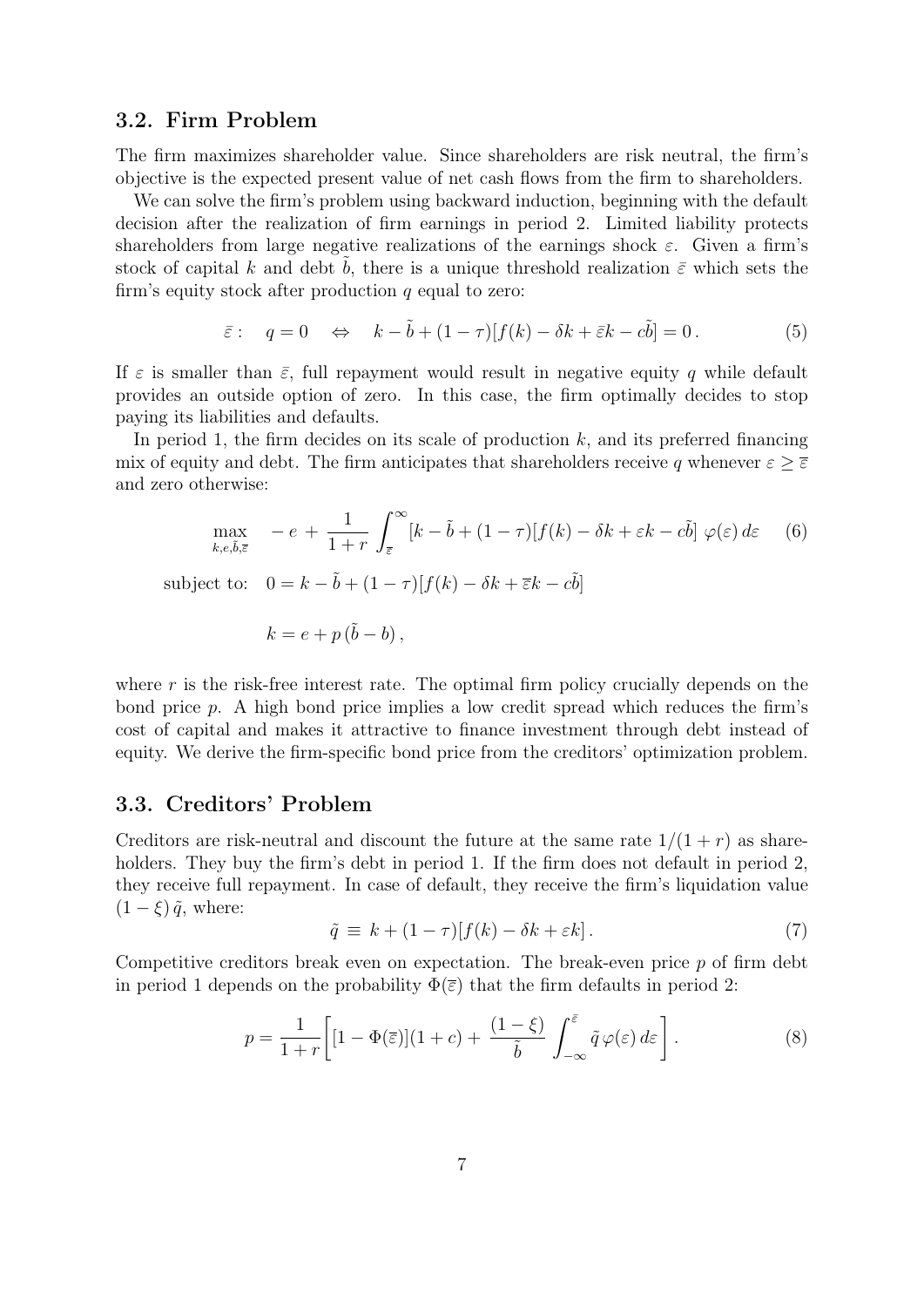If creditors expect a positive risk of default, they will charge a credit spread over the riskless rate.<sup>[5](#page-8-0)</sup>

## 3.4. Equilibrium

We solve for the partial equilibrium allocation given the risk-free rate  $r$ . In equilibrium, the firm maximizes shareholder value [\(6\)](#page-7-0) subject to creditors' break-even condition [\(8\)](#page-7-1). We can simplify this problem by re-writing it in terms of only two endogenous variables: the scale of production k, and the default threshold  $\bar{\varepsilon}$ .

#### <span id="page-8-4"></span>3.4.1. Consolidated Problem

We begin by expressing the stock of debt  $\tilde{b}$  in terms of k and  $\bar{\varepsilon}$ . From the definition of  $\overline{\varepsilon}$  it follows:

<span id="page-8-1"></span>
$$
\tilde{b}[1+(1-\tau)c] = k+(1-\tau)[f(k)-\delta k + \overline{\varepsilon}k] \Leftrightarrow \tilde{b} = \frac{k+(1-\tau)[f(k)-\delta k + \overline{\varepsilon}k]}{1+(1-\tau)c}.
$$
 (9)

Consider first the left hand side of the first equation in [\(9\)](#page-8-1). Creditors are entitled to a fixed payment of  $\tilde{b}[1 + c]$  in period 2. But effectively the firm only pays  $\tilde{b}[1 + (1 - \tau)c]$ because it can deduct  $\tilde{b}\tau c$  from its tax bill. The right hand side of the first equation states that this payment consists of two parts: the safe part of firm assets after production,  $k+(1-\tau)[f(k)-\delta k]$ , and a fixed promised amount of the risky part of earnings,  $(1-\tau)\bar{\epsilon}k$ .

Similarly, we can express equity e in terms of k,  $\tilde{b}$ , and p:

<span id="page-8-3"></span>
$$
e = k - p(\tilde{b} - b). \tag{10}
$$

Using these two expressions, the firm's problem can be re-written as:

<span id="page-8-2"></span>
$$
\max_{k,\tilde{b},\bar{\varepsilon},p} \quad -k + p(\tilde{b}-b) + \frac{1-\tau}{1+r}k \int_{\bar{\varepsilon}}^{\infty} \left[\varepsilon - \bar{\varepsilon}\right] \varphi(\varepsilon) d\varepsilon. \tag{11}
$$

From [\(8\)](#page-7-1), we know that p depends on k,  $\bar{\varepsilon}$ , and  $\tilde{b}$ . Since  $\tilde{b}$  itself is a function of k and  $\bar{\varepsilon}$ , [\(11\)](#page-8-2) characterizes the equilibrium allocation in terms of k and  $\bar{\varepsilon}$  only. The firm maximizes  $(11)$  subject to  $(8)$  and  $(9)$ .

The firm's objective is to maximize shareholder value. But in [\(11\)](#page-8-2), the firm maximizes the total return to capital k including the value of newly issued debt  $p(\tilde{b} - b)$ . Shareholders benefit from a high value of newly issued debt as less equity  $e$  is required for a

<span id="page-8-0"></span><sup>5</sup>Sometimes more than one bond price satisfies creditors' break-even condition. In this case, different bond prices also imply different default probabilities. See [Calvo](#page-36-9) [\(1988\)](#page-36-9). The conditions which introduce multiplicity are described in [Nicolini, Teles, Ayres, and Navarro](#page-38-5) [\(2015\)](#page-38-5). By allowing the firm in [\(6\)](#page-7-0) to directly select the default probability through  $\bar{\varepsilon}$ , we implicitly assume that the firm sells its bonds to creditors by making a take-it-or-leave-it offer specifying both a price p and a quantity  $\hat{b}$  of bonds. This implies that the firm is always able to select the preferred default probability and there is a unique equilibrium. See also [Crouzet](#page-36-3) [\(2016\)](#page-36-3).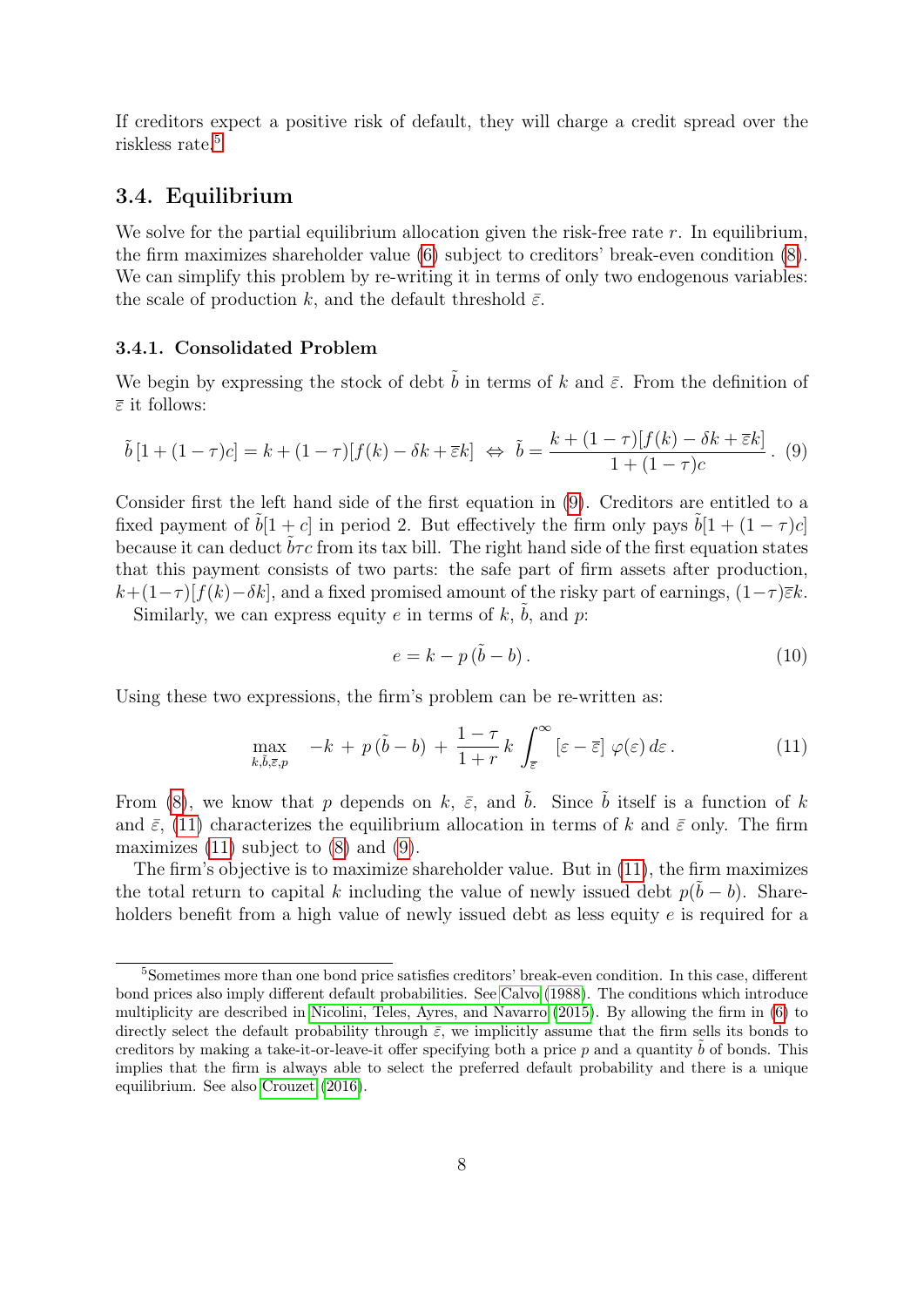given level of capital  $k$  (see equation  $(10)$ ). Because creditors break even on expectation, shareholders appropriate the entire surplus created by the investment of  $k$ .

#### <span id="page-9-4"></span>3.4.2. Debt Dilution

First, consider the special case of  $\xi = 1$ . This means that the liquidation value of the firm is zero in case of default and the bond price in [\(8\)](#page-7-1) only depends on  $\bar{\varepsilon}$ :

<span id="page-9-2"></span>
$$
p = \frac{1+c}{1+r}[1-\Phi(\overline{\varepsilon})].
$$
\n(12)

The derivative of  $(11)$  with respect to k yields a first order condition for the optimal scale of production:

<span id="page-9-3"></span>
$$
\underbrace{-1}_{\substack{Marginal \\ cost of \\ capital}} + \underbrace{\frac{1+c}{1+r}[1-\Phi(\overline{\varepsilon})] \frac{1+(1-\tau)[f'(k)-\delta+\overline{\varepsilon}]}{1+(1-\tau)c}}_{\substack{Marginal increase}} + \underbrace{\frac{1-\tau}{1+r} \int_{\overline{\varepsilon}}^{\infty} [\varepsilon-\overline{\varepsilon}] \varphi(\varepsilon) d\varepsilon}_{\substack{Marginal increase \\ marginal increase \\ in expected dividend}} = 0
$$
\n(13)

A marginal increase in  $k$  has an opportunity cost of one. The benefit consists of an increase in the value of newly issued debt and equity. Because of diminishing returns to production, the marginal increase in the value of newly issued debt is falling in k. Note that the number of previously issued bonds b does not appear in the first order condition for k. Conditional on the firm's choice of  $\bar{\varepsilon}$ , the existing stock of debt b does not influence investment. In other words, with  $\xi = 1$  there is no debt overhang.

A first order condition for an optimal choice of  $\bar{\varepsilon}$  is:

<span id="page-9-1"></span>
$$
\underbrace{[1 - \Phi(\overline{\varepsilon})](1 - \tau)k \frac{\tau c}{1 + (1 - \tau)c}}_{\text{Marginal tax benefit of } \overline{\varepsilon}} - \underbrace{\varphi(\overline{\varepsilon})(1 + c)(\tilde{b} - b)}_{\text{Marginal increase in} \atop \text{internalized by the firm}} = 0 \tag{14}
$$

The first term is the marginal benefit of an increase in  $\bar{\varepsilon}$ . It is weighted with the repayment probability  $[1 - \Phi(\bar{\varepsilon})]$ . If default is avoided, a higher value of  $\bar{\varepsilon}$  increases the fixed amount promised to creditors by  $(1 + c)\partial \tilde{b}/\partial \bar{\varepsilon}$ , and reduces the dividend by  $(1 - \tau)k$ .<sup>[6](#page-9-0)</sup> Since coupon payments are tax-deductible, it costs shareholders only  $1 + (1 - \tau)c$  to increase the promised payment to creditors by  $1+c$ . Because competitive creditors break even, the entire tax benefit generated from substituting equity with debt is captured by shareholders.

The second term in [\(14\)](#page-9-1) is the marginal cost of an increase in  $\bar{\varepsilon}$ . The probability of default increases by  $\varphi(\bar{\varepsilon})$  and creditors lose the entire amount of  $(1+c)\tilde{b}$  in this case.

$$
[1 - \Phi(\overline{\varepsilon})](1 - \tau)k \frac{\tau c}{1 + (1 - \tau)c} = [1 - \Phi(\overline{\varepsilon})] \left[ (1 + c) \frac{\partial \tilde{b}}{\partial \overline{\varepsilon}} - (1 - \tau)k \right].
$$

<span id="page-9-0"></span><sup>&</sup>lt;sup>6</sup>The marginal tax benefit of  $\bar{\varepsilon}$  can be written as: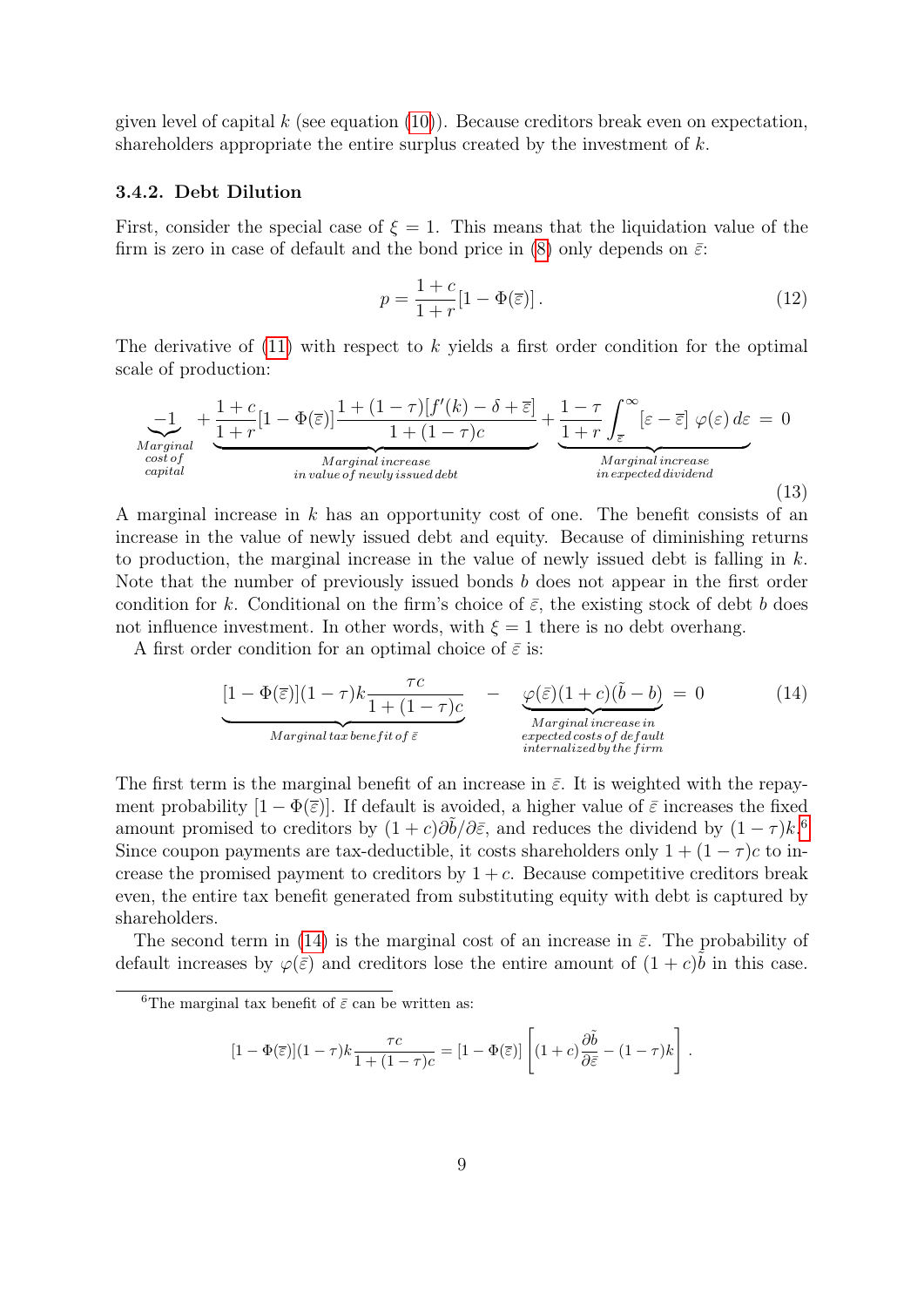While the firm internalizes the tax benefit of the entire stock of debt  $\tilde{b}$ , it does not internalize all associated costs. The firm takes into account that an increase of  $\bar{\varepsilon}$  lowers the value of newly issued bonds  $p(\tilde{b} - b)$ . But it disregards the fact that this also lowers the value of previously issued debt pb. This dilution of the value of previously issued debt through the sale of additional debt is not internalized by the firm.

The optimal value of  $\bar{\varepsilon}$  is pinned down by the trade-off between the tax advantage of debt and the internalized part of the expected costs of default. Proposition [3.1](#page-10-0) describes the effect of debt dilution on the firm's behavior at an interior solution where the two first order conditions hold.

#### <span id="page-10-0"></span>Proposition 3.1. Debt Dilution:  $Assume \xi = 1$ .

- 1. The default rate  $\Phi(\bar{\varepsilon})$  is increasing in the stock of existing debt b.
- 2. For  $b < b$ , capital k is increasing in b. For  $b > b$ , capital is falling in b. The threshold value b is:

$$
\underline{b} \equiv \frac{(1-\tau)k\left[\frac{f(k)}{k} - f'(k)\right]}{1+(1-\tau)c}.
$$

3. If  $b > b$ , leverage  $\tilde{b}/k$  is increasing in b.

A proof can be found in Appendix [B.](#page-39-1) The first part of Proposition [3.1](#page-10-0) is an immediate consequence of debt dilution. If  $b = 0$ , the entire stock of debt b is issued in period 1 and the firm fully internalizes all expected default costs through the break-even price of debt. But with positive  $b$ , a part of the expected costs of default is not borne by the firm but by the holders of previously issued debt. This allows the firm to enjoy a given amount of the tax benefits of debt at a lower cost. As a result, the firm optimally decides to utilize the tax benefit of debt more intensively by raising b and  $\bar{\varepsilon}$ . This effect of debt dilution on borrowing and default rates is well understood in corporate finance (e.g. [Bizer and DeMarzo](#page-35-8) [\(1992\)](#page-35-8)).[7](#page-10-1)

The increase in  $\bar{\varepsilon}$  has an ambiguous effect on investment as described by the second part of Proposition [3.1.](#page-10-0) A higher value of  $\bar{\varepsilon}$  reduces the effective tax rate as a larger part of firm earnings is paid out in the form of tax-deductible debt coupons. This encourages investment. The downside is that the bond price p in [\(12\)](#page-9-2) falls in  $\bar{\varepsilon}$  which raises the cost of capital and discourages investment. Once  $b$  rises above  $\underline{b}$ , the second effect dominates. This effect of debt dilution on firm investment is different from debt overhang. If the firm did not respond to the increase in b by choosing a higher value of  $\bar{\varepsilon}$ , there would be no effect on  $k$ . It is the endogenous response of borrowing which has implications

<span id="page-10-1"></span> ${}^{7}$ A remark on terminology: In corporate finance, sometimes the term 'debt dilution' is only used for the specific situation that an increased number of creditors needs to share a given liquidation value of a bankrupt firm. We use the term in a more general sense as the same mechanism is at work even if the liquidation value is zero  $(\xi = 1)$  or if existing debt is fully prioritized (as in [Bizer and DeMarzo](#page-35-8) [\(1992\)](#page-35-8)). In our usage of the term 'debt dilution', we therefore follow the literature on sovereign debt (e.g. [Hatchondo et al.](#page-37-1) [\(2016\)](#page-37-1)).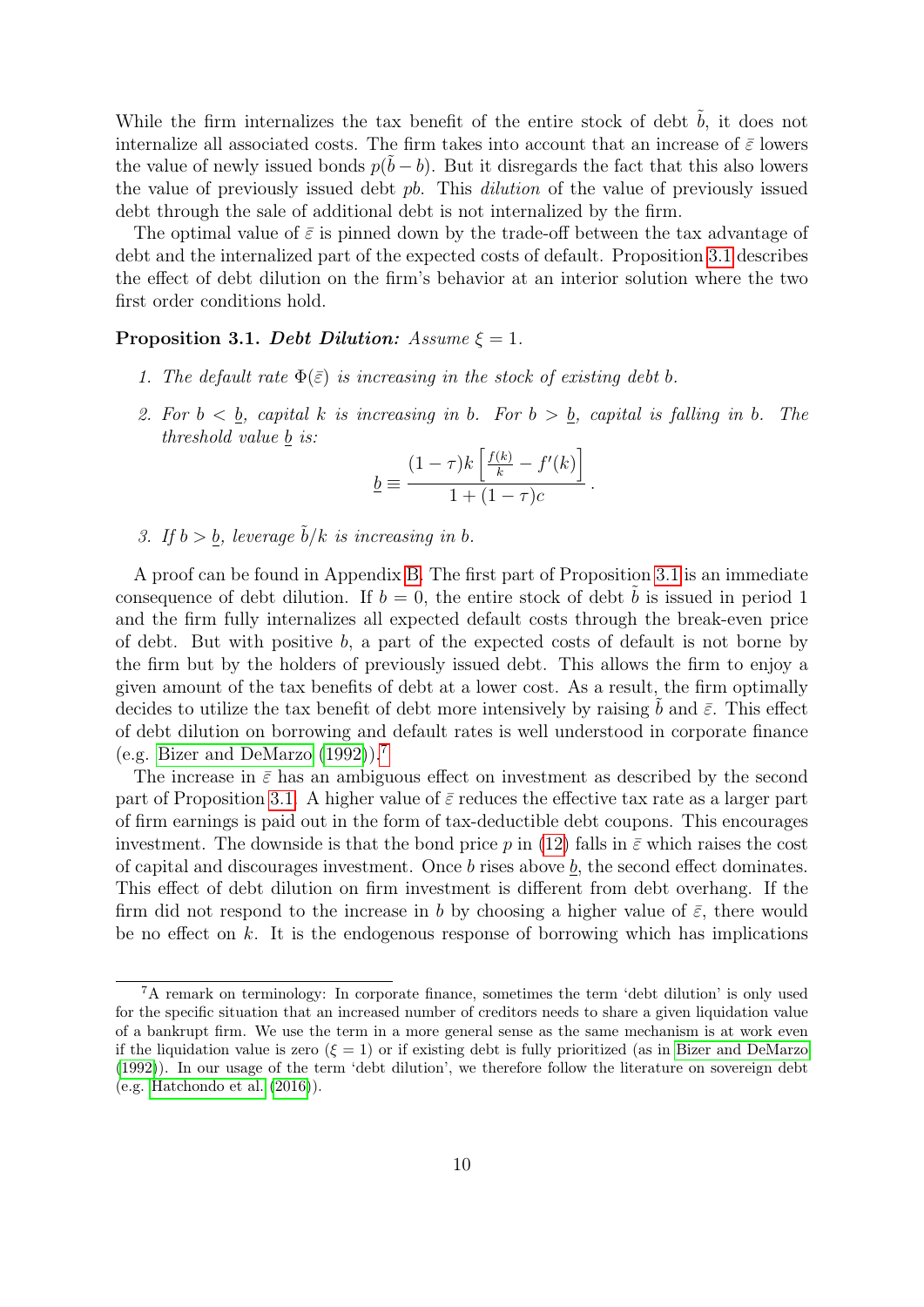for investment. This effect of debt dilution on investment has not been systematically studied by the existing literature.

The third part of Proposition [3.1](#page-10-0) characterizes the effect on leverage. As can be seen from [\(9\)](#page-8-1), leverage  $b/k$  is increasing in  $\bar{\varepsilon}$  and in the average return on capital  $f(k)/k$ . If both  $\bar{\varepsilon}$  and k increase, the joint effect on leverage is ambiguous because the average return on capital is falling in k. But once  $b > b$  and k begins to fall in b, this theoretical ambiguity disappears and leverage necessarily increases in b.

#### <span id="page-11-1"></span>3.4.3. Debt Overhang

In the previous subsection, we deliberately ruled out any role for debt overhang by setting  $\xi = 1$ . Now we do the opposite. We neutralize debt dilution by assuming that the firm's stock of debt  $b$  in period  $2$  is exogenous. The firm cannot dilute the value of existing debt by choosing the number of additional bonds. Any remaining effect from the existing stock of debt b on firm investment must be due to debt overhang.

Formally, we study the firm problem [\(11\)](#page-8-2) subject to the two constraints [\(8\)](#page-7-1), [\(9\)](#page-8-1), and some exogenous value  $b$ . Because  $b$  is fixed, [\(9\)](#page-8-1) imposes a unique functional relationship between k and  $\bar{\varepsilon}$ .

<span id="page-11-2"></span>
$$
\frac{d\bar{\varepsilon}}{dk} = -\frac{1 + (1 - \tau)[f'(k) - \delta + \bar{\varepsilon}]}{(1 - \tau)k}.
$$
\n(15)

Constraining the firm's choice of  $\tilde{b}$  in this way leaves only one choice variable and only one first order condition. We obtain it from the derivative of  $(11)$  with respect to k:

$$
\underbrace{-1}_{\substack{Marginal \\ cost of \\ capital}} + \underbrace{\frac{dp}{dk}(\tilde{b} - b)}_{\substack{Marginal increase \\ individual increase}} + \underbrace{1 - \tau}_{1 + r} \left[ \int_{\tilde{\varepsilon}}^{\infty} [\varepsilon - \bar{\varepsilon}] \varphi(\varepsilon) d\varepsilon - \frac{d\bar{\varepsilon}}{dk} [1 - \Phi(\bar{\varepsilon})] k \right] }_{\substack{Marginal increase \\ marginal increase \\ in expected dividend}} = 0 \qquad (16)
$$

With  $\tilde{b}$  fixed, the firm's choice of k simultaneously controls  $\bar{\varepsilon}$  and therefore the risk of default  $\Phi(\bar{\varepsilon})$ . The key difference to the first order condition in [\(13\)](#page-9-3) is that now the firm's choice of k affects the bond price p. The firm takes into account that an increase in  $k$ affects the value of newly issued bonds  $p(\tilde{b} - b)$ . But it does not internalize the effect on the value of existing debt pb.

Proposition [3.2](#page-11-0) describes the consequences for firm behavior at an interior solution.

## <span id="page-11-0"></span>**Proposition 3.2. Debt Overhang:** Assume that the stock of debt  $\tilde{b}$  in period 2 is fixed.

- 1. Capital  $k$  is falling in  $b$  if and only if the bond price  $p$  is increasing in  $k$ .
- 2. Leverage  $b/k$  is increasing in b if and only if k is falling in b.
- 3. The default rate  $\Phi(\bar{\varepsilon})$  is falling in k if and only if:  $1 + (1 \tau)[f'(k) \delta + \bar{\varepsilon}] > 0$ .

The proof is deferred to Appendix [B.](#page-39-1) The first part of Proposition [3.2](#page-11-0) is an application of the classic debt overhang result from [Myers](#page-37-0)  $(1977)$ , p. 164-165. Because b is fixed, the marginal unit of capital comes from an increase in equity. Shareholders internalize that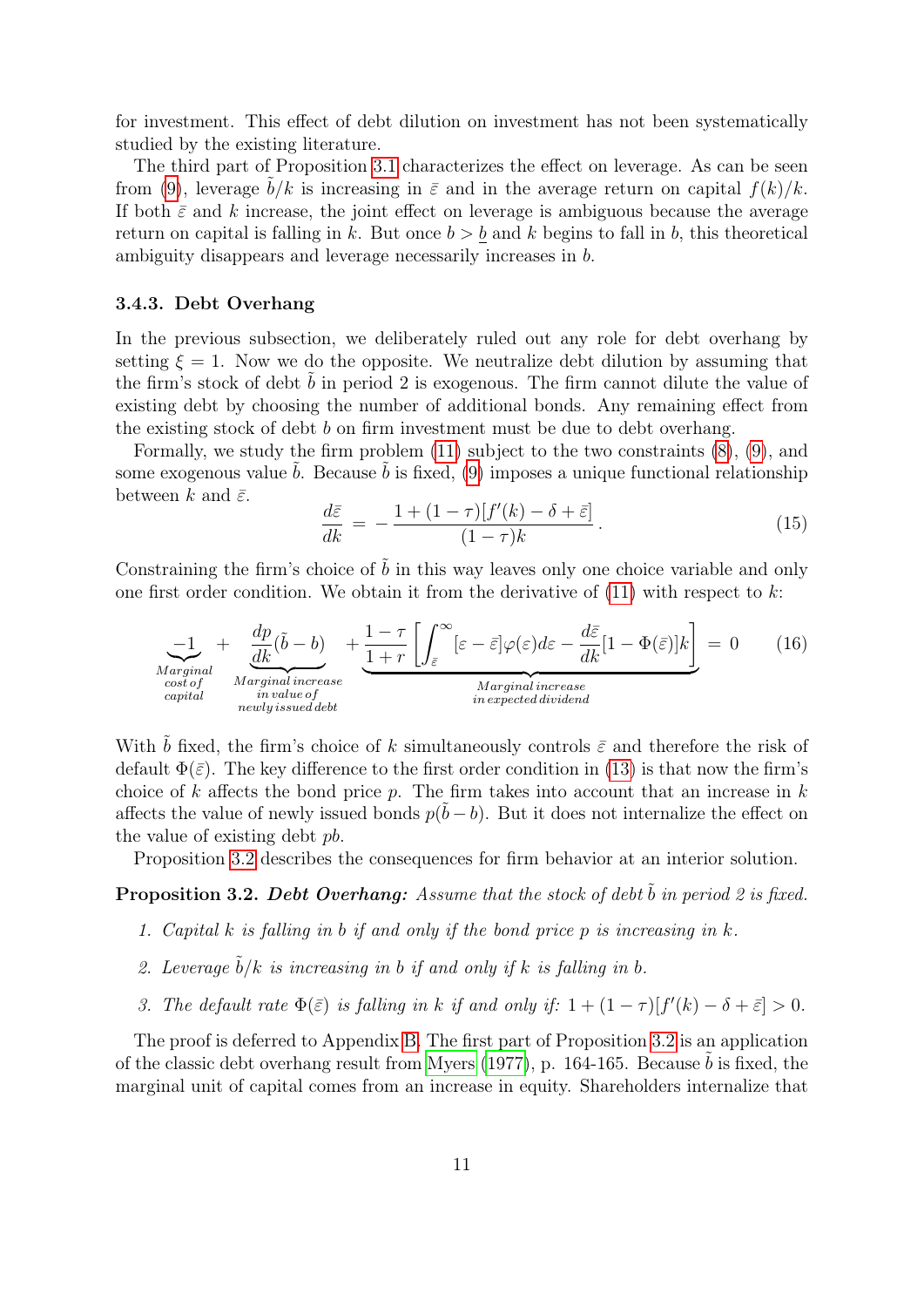an increase in capital raises the value of both equity and newly issued debt. But they do not benefit if an increase in capital also raises the value of existing debt. In this case, a part of the benefit from investing constitutes a transfer from shareholders to the holders of existing debt. The size of this transfer is increasing in the stock of existing debt b. The larger this transfer, the lower the incentive for shareholders to increase capital.

The opposite is true if the bond price  $p$  is falling in  $k$ . This can be the case if the increase in  $k$  raises the riskiness of the firm and makes default more likely. In this case, investment transfers value from the holders of existing debt to shareholders which increases their incentive to invest.

With  $b$  fixed, the effect of  $b$  on leverage  $b/k$  directly follows from the behavior of capital k. The effect of an increase in k on the default rate  $\Phi(\bar{\varepsilon})$  is ambiguous. An increase in  $k$  lowers leverage which reduces the risk of default. At the same time, it also raises the variance of earnings. If the latter effect dominates, a higher value of  $k$  may imply a higher default rate.

### 3.4.4. Summary of Analytical Results

Propositions [3.1](#page-10-0) and [3.2](#page-11-0) describe two different channels through which investment is affected by the stock of existing debt  $b$ . In Section [3.4.2,](#page-9-4) the stock of debt  $b$  is endogenous and we assume  $\xi = 1$ . In this special case, an increase in capital has no effect on the value of existing debt. Either default is avoided and the value of debt is  $b(1+c)$ , or default occurs and the value of debt is zero, independently of the amount of capital. For this reason, there is no debt overhang in Section [3.4.2.](#page-9-4) For a given value of  $\bar{\varepsilon}$ , an increase in b has no effect on k. It is only through the endogenous response of  $\bar{\varepsilon}$  and b induced by debt dilution that b affects  $k$ . One of the main contributions of this paper is to identify this effect of debt dilution on investment.

In Section [3.4.3,](#page-11-1) the stock of debt  $b$  is exogenous. This is similar to [Myers](#page-37-0) [\(1977\)](#page-37-0) or other studies of debt overhang. In this special case, debt dilution does not play any role for k since the firm is unable to dilute existing debt by choosing a high value of  $b$ . For a given value of k, an increase in existing debt b has no effect on  $\bar{\varepsilon}$ . But k responds to the increase in b because of the direct externality of  $k$  on the value of existing debt  $pb$ .

In practice, the liquidation value of a firm is generally positive  $(\xi < 1)$  and firms may not be able to commit to a fixed value of debt b. This implies that both debt dilution and debt overhang distort firms' investment decisions. We are interested in studying the two distortions together in order to understand their respective roles. Should firms or policy makers primarily try to address one of the two distortions? Which of the two is more severe? Do they amplify or dampen one another? To answer these questions, we extend our analysis to a fully dynamic model in which debt dilution and debt overhang simultaneously affect firm investment.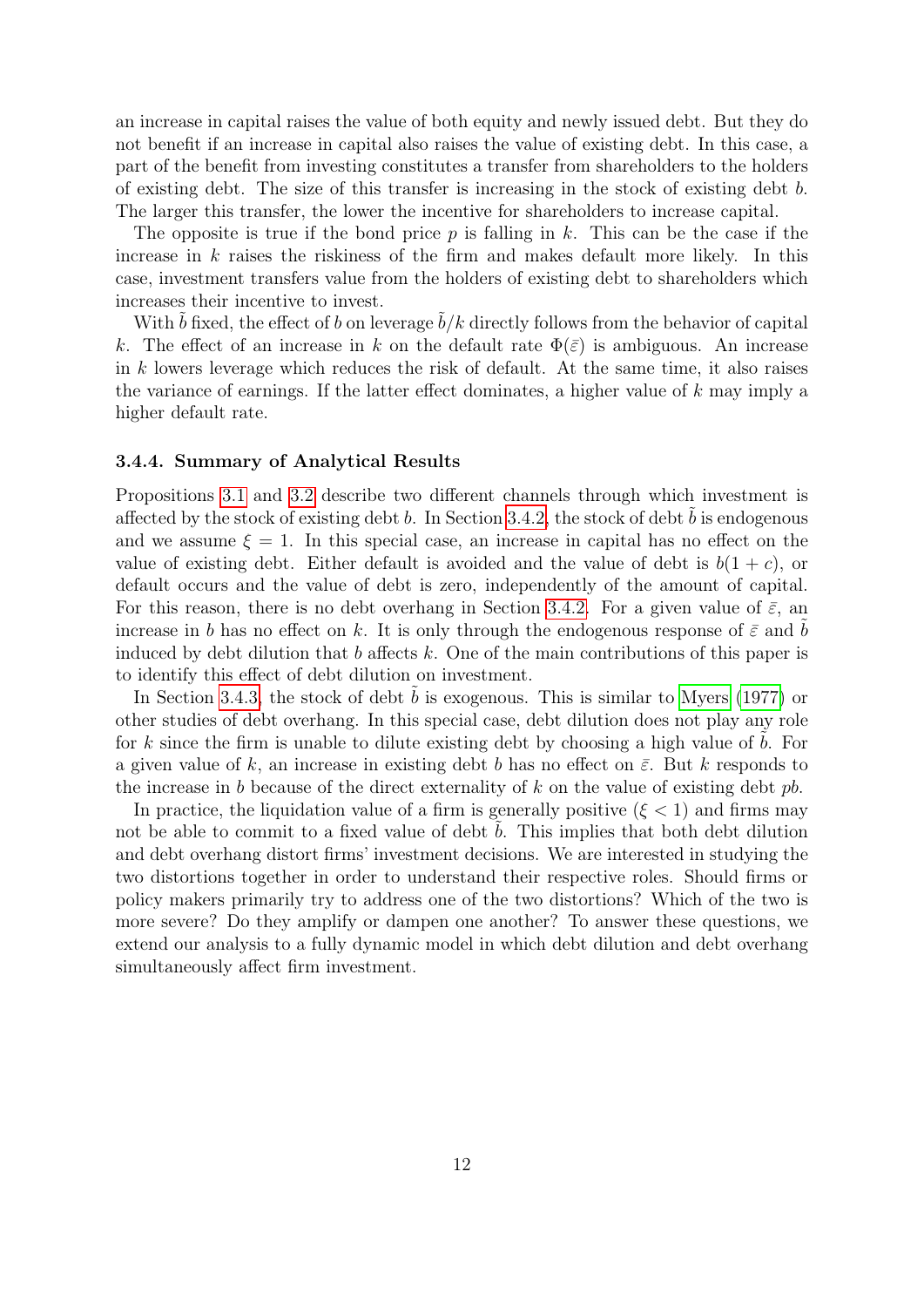## <span id="page-13-0"></span>4. Dynamic Model

In the two-period model studied above, the stock of existing debt  $b$  is an exogenous variable. Propositions [3.1](#page-10-0) and [3.2](#page-11-0) show that this variable determines the severity of debt dilution and debt overhang. For this reason, it is important to endogenize firms' choice of b in a fully dynamic model.

The main additional feature of the dynamic model with respect to the two-period setup is that firms have a maturity choice. They can sell short-term bonds and longterm bonds. The issuance of bonds is costly. This makes long-term debt attractive because it allows to maintain a given level of leverage at lower levels of debt issuance. The downside of long-term debt is that it gives rise to debt dilution and debt overhang in the future.

The dynamic setup is otherwise kept as close as possible to the two-period model from above. This ensures that our analytical results continue to be useful to interpret the quantitative results from the dynamic model. It also means that we abstract from several model elements which are likely to matter for firm behavior, in particular in the short-run (e.g. adjustment costs to capital, equity issuance costs). Our results capture the steady state effects of debt dilution and debt overhang.

### 4.1. Setup

There is a unit mass of firms. As in the two-period economy, a firm i uses capital  $k_{it}$  to produce output  $y_{it}$  using a technology with diminishing returns:

$$
y_{it} = k_{it}^{\alpha}, \quad \alpha \in (0, 1). \tag{17}
$$

Earnings before interest and taxes are given as:

$$
k_{it}^{\alpha} - \delta k_{it} + \varepsilon_{it} k_{it} \,. \tag{18}
$$

The firm-specific earnings shock  $\varepsilon_{it}$  is i.i.d. and follows a probability distribution  $\varphi(\varepsilon)$ .

In contrast to the two-period economy, the firm can now choose between short-term debt and long-term debt.

**Definition: Short-term Debt.** A short-term bond issued at the end of period  $t-1$  is a promise to pay one unit of the numéraire good together with a fixed coupon payment c in period t. The quantity of these short-term bonds sold by firm i is  $\tilde{b}_{it}^S$ .

**Definition:** Long-term Debt. A long-term bond issued at the end of period  $t - 1$  is a promise to pay a fixed coupon payment  $c$  in period  $t$ . In addition, the firm repays a fraction  $\gamma \in (0,1)$  of the principal in period t. In period  $t + 1$ , a fraction  $1 - \gamma$  of the bond remains outstanding. The firm pays a coupon payment  $(1 - \gamma)c$  and repays the fraction  $\gamma$  of the remaining principal:  $(1 - \gamma)\gamma$ . In this manner, payments geometrically decay over time. The maturity parameter  $\gamma$  controls the speed of decay. The quantity of long-term bonds chosen by the firm at the end of period  $t - 1$  is  $\tilde{b}_{it}^L$ .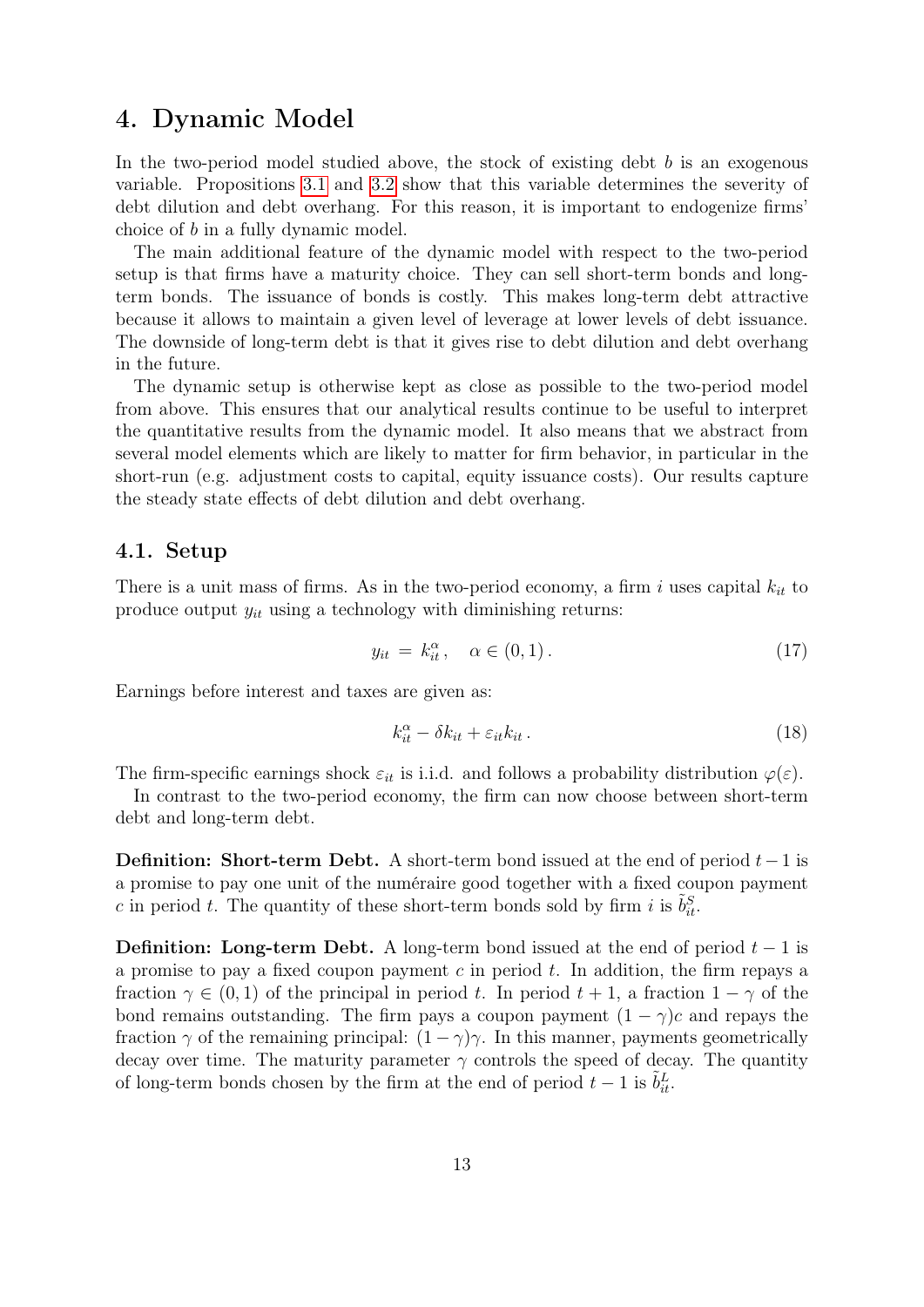This computationally tractable specification of long-term debt goes back to [Leland](#page-37-13) [\(1994\)](#page-37-13). Short-term debt and long-term debt are of equal seniority.

**Definition:** Floatation cost. The firm pays an amount  $\eta$  for each bond sold (or repurchased). The total floatation cost  $H(\tilde{b}_{it}^{\bar{S}}, \tilde{b}_{it}^L, b_{it})$  is therefore:

$$
H(\tilde{b}_{it}^{S}, \tilde{b}_{it}^{L}, b_{it}) = \eta(\tilde{b}_{it}^{S} + |\tilde{b}_{it}^{L} - b_{it}|), \qquad (19)
$$

where  $b_{it}$  is the stock of previously issued long-term bonds outstanding before the firm decides on its investment and financing policy at the end of period  $t - 1$ .

The firm finances its capital stock by injecting equity and selling new short- and long-term bonds:

$$
k_{it} = e_{it} + p_{it}^{S} \tilde{b}_{it}^{S} + p_{it}^{L} (\tilde{b}_{it}^{L} - b_{it}) - H(\tilde{b}_{it}^{S}, \tilde{b}_{it}^{L}, b_{it}). \qquad (20)
$$

The firm's equity stock after production in period  $t$  is:

$$
q_{it} = k_{it} - \tilde{b}_{it}^S - \gamma \tilde{b}_{it}^L + (1 - \tau)[k_{it}^\alpha - \delta k_{it} + \varepsilon_{it} k_{it} - c(\tilde{b}_{it}^S + \tilde{b}_{it}^L)].
$$
\n(21)

Definition: Limited Liability. Shareholders are protected by limited liability. They are free to default and hand over the firm's assets to creditors for liquidation. A fixed fraction  $\xi$  of the firm's assets is lost in this case. Shareholders' outside option in case of default is  $V_D$ .

We assume that a defaulting firm is replaced by a new firm with zero debt and equity.

#### Timing

- End of period  $t 1$ : Firm i has an amount  $b_{it}$  of long-term debt outstanding. Given  $b_{it}$ , the firm chooses next period's book value of equity  $e_{it}$ . It also decides on how to adjust its level of long-term debt  $\tilde{b}_{it}^L$  and how many short-term bonds  $\tilde{b}_{it}^S$  to sell. This determines next period's stock of capital  $k_{it}$ .
- **Beginning of period** t: The firm draws the realization  $\varepsilon_{it}$ . This determines firm earnings. The firm decides whether to default. If it decides not to default, it pays corporate income tax on its earnings net of depreciation and coupon payments. This leaves the firm with a stock of equity after production of  $q_{it}$ . Next period's amount of long-term debt is  $b_{it+1} = (1 - \gamma)\tilde{b}_{it}^L$ .

### 4.2. Firm Problem

As in the two-period economy, the firm maximizes expected shareholder value. Because of limited liability, there is a unique threshold realization  $\bar{\varepsilon}_{it}$  which determines whether the firm prefers to default after earnings are realized:

$$
\bar{\varepsilon}_{it}: \quad k_{it} - \tilde{b}_{it}^{S} - \gamma \tilde{b}_{it}^{L} + (1 - \tau)[k_{it}^{\alpha} - \delta k_{it} + \bar{\varepsilon}_{it} k_{it} - c(\tilde{b}_{it}^{S} + \tilde{b}_{it}^{L})] + V_t((1 - \gamma)\tilde{b}_{it}^{L}) = V_D,
$$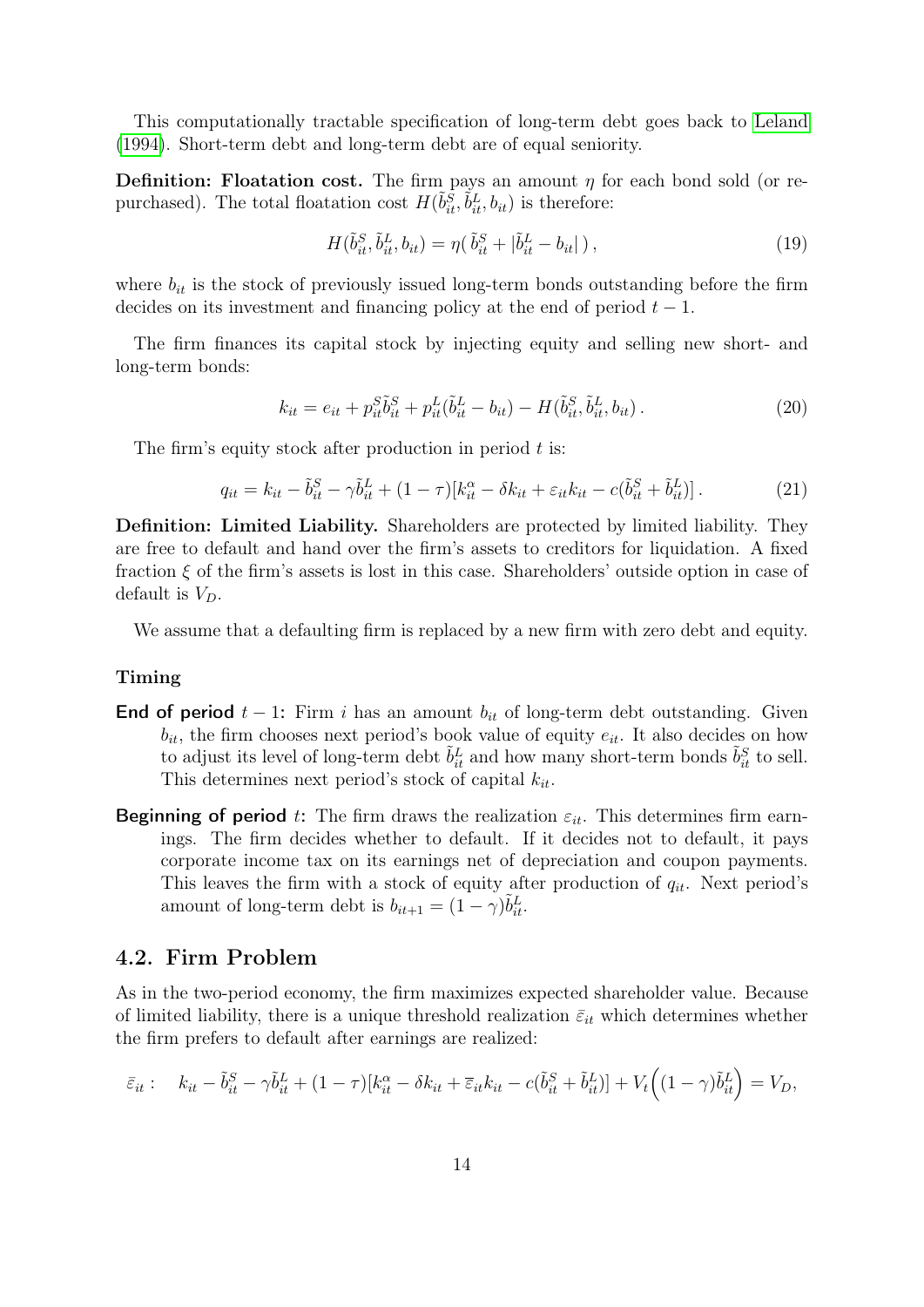where  $V_t((1 - \gamma)\tilde{b}_{it}^L)$  denotes the end-of-period-t stock market value of a firm with outstanding long-term debt  $(1 - \gamma)\tilde{b}_{it}^L$ . If  $\varepsilon_{it}$  is smaller than  $\bar{\varepsilon}_{it}$ , the firm optimally decides to stop paying its debt liabilities and defaults. Shareholders receive an outside option  $V_D$  in this case.

We assume that the firm has no ability to commit to future actions. This lack of commitment not only affects the firm's default choice, but also its decision of how much to produce and how to finance capital. The firm must therefore take its own future behavior as given. The only way in which it can influence future shareholder value  $V_t((1-\gamma)\tilde{b}_{it}^L)$  is through today's choice of long-term debt  $\tilde{b}_{it}^L$ . At the end of period  $t-1$ , the firm solves:

$$
\max_{k_{it}, e_{it}, \tilde{b}_{it}^S, \tilde{b}_{it}^L, \tilde{\epsilon}_{it}} \quad -e_{it} + \frac{1}{1+r} \bigg[ \int_{\tilde{\epsilon}_{it}}^{\infty} \bigg[ q_{it} + V_t((1-\gamma)\tilde{b}_{it}^L) \bigg] \varphi(\varepsilon) d\varepsilon + \Phi(\tilde{\epsilon}_{it}) V_D \bigg] \tag{22}
$$
\n
$$
\text{subject to:} \quad q_{it} = k_{it} - \tilde{b}_{it}^S - \gamma \tilde{b}_{it}^L + (1-\tau)[k_{it}^\alpha - \delta k_{it} + \varepsilon_{it} k_{it} - c(\tilde{b}_{it}^S + \tilde{b}_{it}^L)]
$$
\n
$$
\tilde{\epsilon}_{it} : \quad q_{it} + V_t((1-\gamma)\tilde{b}_{it}^L) = V_D
$$
\n
$$
k_{it} = e_{it} + p_{it}^S \tilde{b}_{it}^S + p_{it}^L(\tilde{b}_{it}^L - b_{it}) - H(\tilde{b}_{it}^S, \tilde{b}_{it}^L, b_{it}).
$$

### 4.3. Creditors' Problem

As in the two-period setup, the optimal firm policy crucially depends on the two bond prices  $p_{it}^S$  and  $p_{it}^L$ . Risk-neutral and competitive creditors break even on expectation. In case the firm stops paying its debt liabilities and defaults in period  $t$ , the value of the firm's assets is:<sup>[8](#page-15-0)</sup>

<span id="page-15-3"></span><span id="page-15-2"></span><span id="page-15-1"></span>
$$
\tilde{q}(k_{it}, \bar{\varepsilon}_{it}) \equiv k_{it} + (1 - \tau)[k_{it}^{\alpha} - \delta k_{it} + \bar{\varepsilon}_{it} k_{it}]. \tag{23}
$$

At this point, creditors liquidate the firm's assets and receive  $(1 - \xi)\tilde{q}(k_{it}, \bar{\varepsilon}_{it})$ . Since short-term debt and long-term debt have equal seniority, the price of short-term debt is:

$$
p_{it}^S(k_{it}, \tilde{b}_{it}^S, \tilde{b}_{it}^L, \bar{\varepsilon}_{it}) = \frac{1}{1+r} \left[ \left[ 1 - \Phi(\bar{\varepsilon}_{it}) \right] (1+c) + \Phi(\bar{\varepsilon}_{it}) \frac{(1-\xi)\tilde{q}(k_{it}, \bar{\varepsilon}_{it})}{\tilde{b}_{it}^S + \tilde{b}_{it}^L} \right].
$$
 (24)

The price of long-term debt  $p_{it}^L$  not only depends on the firm's choices today, but also on the future value of long-term debt  $p_{it+1}^L$ :

$$
p_{it}^{L}(k_{it}, \tilde{b}_{it}^{S}, \tilde{b}_{it}^{L}, \bar{\varepsilon}_{it}) = \frac{1}{1+r} \left[ \left[ 1 - \Phi(\bar{\varepsilon}_{it}) \right] \left( \gamma + c + (1-\gamma) p_{it+1}^{L} ((1-\gamma) \tilde{b}_{it}^{L}) \right) + \Phi(\bar{\varepsilon}_{it}) \frac{(1-\xi)\tilde{q}(k_{it}, \bar{\varepsilon}_{it})}{\tilde{b}_{it}^{S} + \tilde{b}_{it}^{L}} \right].
$$
 (25)

<span id="page-15-0"></span><sup>&</sup>lt;sup>8</sup>This specification of  $\tilde{q}(k_{it}, \bar{\varepsilon}_{it})$  differs slightly from the one used in the two-period setup. It facilitates numerical computations as it makes sure that the firm's liquidation value is always positive.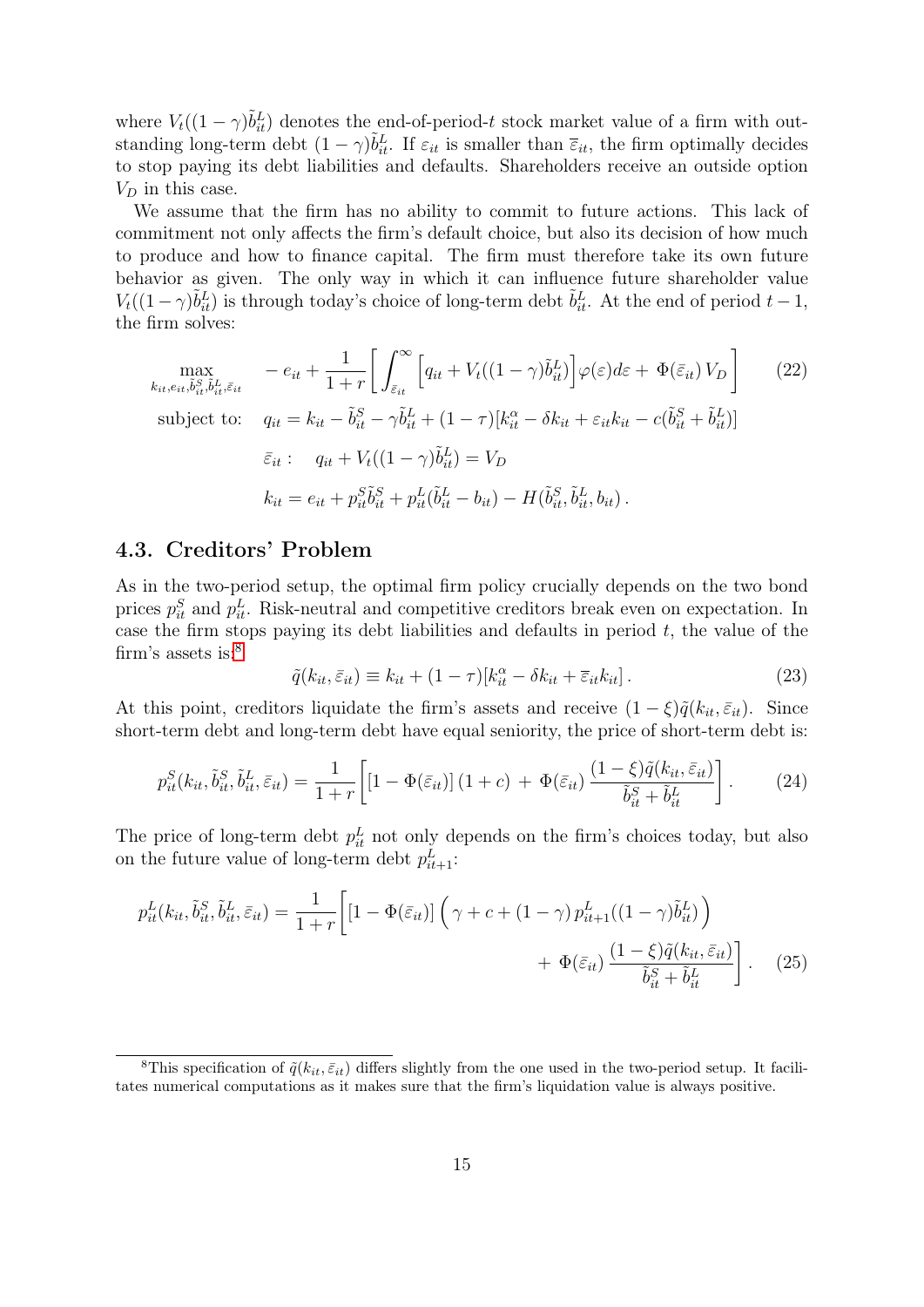The future price of long-term debt  $p_{it+1}^L$  depends on the firm's future behavior which today's firm must take as given. The only way in which it can influence the future price is through today's choice of long-term debt  $\tilde{b}^L_{it}$ .

## 4.4. Markov Perfect Equilibrium

As in the two-period economy, we solve for the partial equilibrium allocation given the risk-free rate r. In equilibrium, a firm maximizes shareholder value  $(22)$  subject to creditors' two break-even conditions [\(24\)](#page-15-2) and [\(25\)](#page-15-3). Because we assume that the firm has no ability to commit to future actions, it plays a game against its future selves. We restrict attention to the Markov Perfect equilibrium, i.e. we consider strategies which are functions of the current state of the firm.

In the absence of adjustment costs to capital or equity, the stock of existing debt  $b_{it}$ is the only state variable. The equilibrium can be defined recursively. In each period, the firm chooses a policy vector  $\phi(b) = \{k, e, \tilde{b}^S, \tilde{b}^L, \bar{\varepsilon}\}\$  which solves:

<span id="page-16-0"></span>
$$
V(b) = \max_{\phi(b) = \{k, e, \tilde{b}^S, \tilde{b}^L, \tilde{\varepsilon}\}} \quad -e + \frac{1}{1+r} \bigg[ \int_{\tilde{\varepsilon}}^{\infty} \left[ q + V((1-\gamma)\tilde{b}^L) \right] \varphi(\varepsilon) d\varepsilon + \Phi(\tilde{\varepsilon}) V_D \bigg] \tag{26}
$$
  
\nsubject to: 
$$
q = k - \tilde{b}^S - \gamma \tilde{b}^L + (1-\tau)[k^{\alpha} - \delta k + \varepsilon k - c(\tilde{b}^S + \tilde{b}^L)]
$$
  
\n
$$
\tilde{\varepsilon} : q + V((1-\gamma)\tilde{b}^L) = V_D
$$
  
\n
$$
k = e + p^S(b)\tilde{b}^S + p^L(b)\tilde{(b}^L - b) - H(\tilde{b}^S, \tilde{b}^L, b)
$$
  
\n
$$
p^S(b) = \frac{1}{1+r} \bigg[ [1 - \Phi(\tilde{\varepsilon})] (1+c) + \Phi(\tilde{\varepsilon}) \frac{(1-\xi)\tilde{q}(k, \tilde{\varepsilon})}{\tilde{b}^S + \tilde{b}^L} \bigg]
$$
  
\n
$$
p^L(b) = \frac{1}{1+r} \bigg[ [1 - \Phi(\tilde{\varepsilon})] \left( \gamma + c + (1-\gamma)p^L((1-\gamma)\tilde{b}^L) \right) + \Phi(\tilde{\varepsilon}) \frac{(1-\xi)\tilde{q}(k, \tilde{\varepsilon})}{\tilde{b}^S + \tilde{b}^L} \bigg].
$$

Since a firm's policy  $\phi(b) = \{k, e, \tilde{b}^S, \tilde{b}^L, \bar{\varepsilon}\}\$ only depends on its state b and since a firm's future state only depends on its current policy, the equilibrium bond prices  $p^{S}(b)$  and  $p^L(b)$  likewise only depend on b.

## 4.5. Quantitative Analysis

The Markov Perfect equilibrium in [\(26\)](#page-16-0) can only be computed using numerical methods. Before choosing parameter values, we briefly describe our solution method.

## 4.5.1. Solution Method

We solve the model using value function iteration and interpolation. Following the literature on sovereign default with long-term debt (e.g. [Hatchondo and Martinez](#page-37-11) [\(2009\)](#page-37-11)),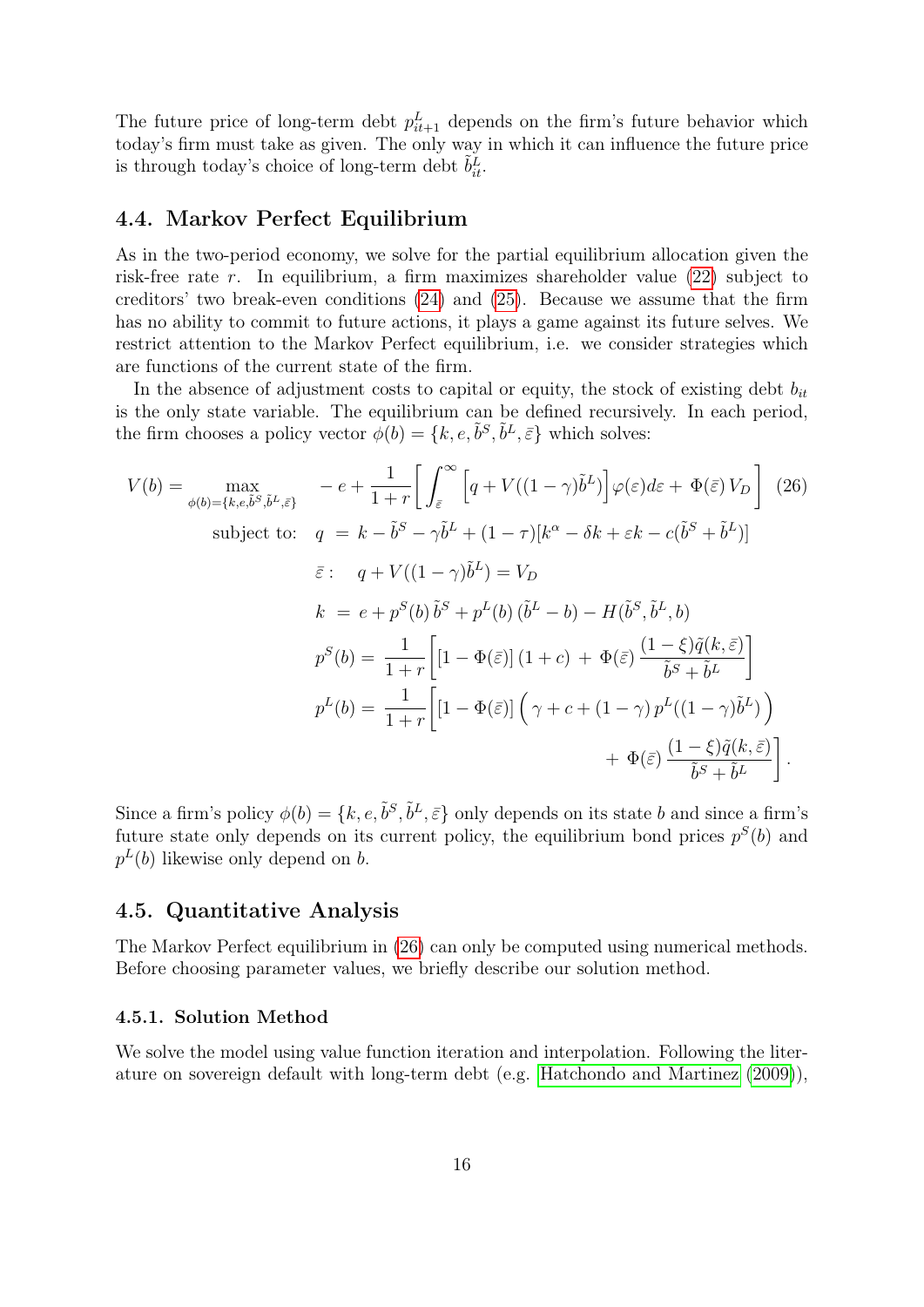we compute the equilibrium allocation of a finite-horizon economy. Starting from the final date, we iterate backward in time until the firm's value function and the two bond prices have converged. We then use the first-period equilibrium functions as the infinitehorizon-economy equilibrium.

Common practice in the literature on risky debt is to compute the complete bond price schedules for all possible actions:  $p^S(k, \tilde{b}^S, \tilde{b}^L, \bar{\varepsilon})$  and  $p^L(k, \tilde{b}^S, \tilde{b}^L, \bar{\varepsilon})$ . These price schedules from the 'outer loop' are then used to compute the optimal policy in an 'inner loop'. We find this 'inner-loop-outer-loop' procedure to be costly in terms of computing time. The 'outer loop' for the bond price schedules needs to be highly precise in order to get meaningful results from the 'inner loop' which computes the optimal firm policy.

For this reason, we resort to an alternative solution method. Similar to the approach used in the consolidated problem of Section [3.4.1,](#page-8-4) we express equilibrium bond prices as a function of today's choice variables. Given the firm's future policy, both bond prices are pinned down by the firm's choices today. This allows us to compute equilibrium bond prices and today's firm policy in a single step. This reduces the number of necessary computations and allows for a faster and more precise solution.

#### 4.5.2. Parametrization

We choose a model period of one year. The annual rate of return on a riskless asset is set to  $r = 3.09\%$ . We also specify  $c = r$ , which implies that the price of a riskless short-term bond and a riskless long-term bond are both equal to one. Shareholders' outside option in case of default is specified to be equal to the equilibrium value of a firm with zero equity and zero debt:  $V_D = V(0)$ .

Because we do not explicitly model labor, the parameter value  $\alpha$  controls the degree of diminishing returns. Empirical estimates by [Blundell and Bond](#page-35-10) [\(2000\)](#page-35-10) suggest a value close to one. Accordingly, we choose  $\alpha = 0.9$ . Based on [Hennessy and Whited](#page-37-4) [\(2005\)](#page-37-4), we set the tax rate  $\tau$  to 0.3. For the floatation cost  $\eta$ , we are also able to use micro evidence. [Altınkılıç and Hansen](#page-35-11) [\(2000\)](#page-35-11) report this value to be  $1.09\%$  $1.09\%$  $1.09\%$ <sup>9</sup>

The firm-specific earnings shock is Normal with zero mean and standard deviation  $\sigma_{\varepsilon}$ . This leaves us with four unspecified parameters:  $\gamma$ ,  $\delta$ ,  $\sigma_{\varepsilon}$ , and  $\xi$ . We choose these values to replicate four key statistics from the U.S. corporate sector given in Table [1:](#page-18-0) the capital-output ratio, corporate leverage, the long-term debt share, and the average credit spread.[10](#page-17-1) Model counterparts of empirical moments are derived in Appendix [C.](#page-41-0)

In our model, firms differ with respect to the stock of existing debt  $b$ . Given the stationary equilibrium distribution of firms over  $b$ , aggregate variables are constructed as weighted averages of firm policies. Table [2](#page-18-1) reports our choice for the full set of parameter values.[11](#page-17-2)

<span id="page-17-0"></span><sup>&</sup>lt;sup>9</sup>Altınkılıc and Hansen [\(2000\)](#page-35-11) find that floatation costs for bond offerings consist of a (small) fixed cost and a (large and convex) variable part. Modeling convex instead of linear floatation costs does not affect our quantitative results.

<span id="page-17-1"></span><sup>&</sup>lt;sup>10</sup>In our model without labor,  $\delta$  not only accounts for depreciation but also captures the costs of variable production factors, e.g. wages. This is why in the choice of  $\delta$  we do not target the empirical rate of depreciation but the capital-output ratio. See [Cooley and Quadrini](#page-36-4) [\(2001\)](#page-36-4).

<span id="page-17-2"></span><sup>&</sup>lt;sup>11</sup>The specified standard deviation of the earnings shock  $\sigma_{\varepsilon}$  is high. Given the stylized nature of our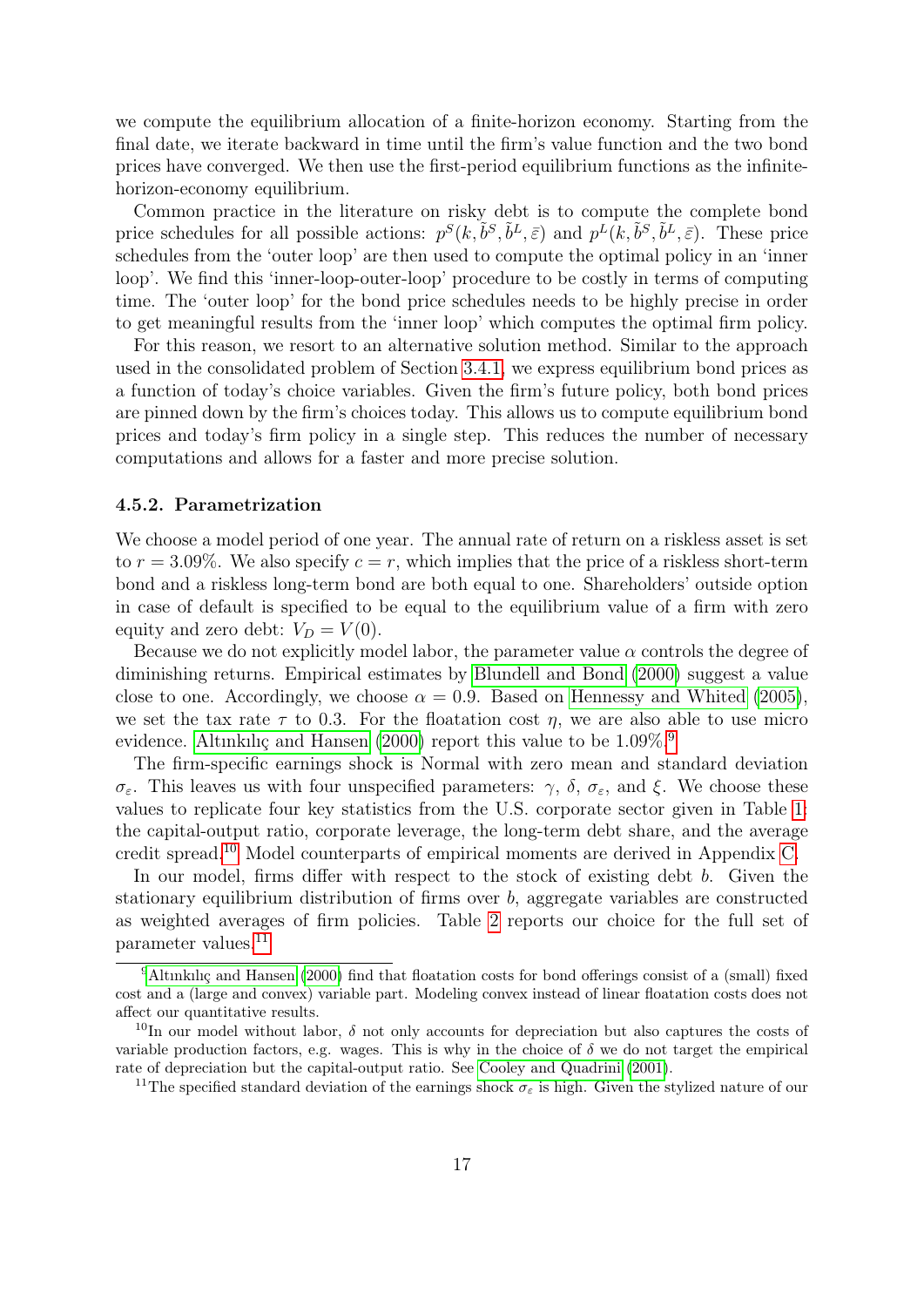<span id="page-18-0"></span>

|                         |        | Data Model        |
|-------------------------|--------|-------------------|
| 1984-2015:              |        |                   |
| Capital-output ratio    | 2.07   | 2.07              |
| Leverage: Debt / Assets | 27.2\% | $27.1\%$          |
| Long-term Debt Share    |        | 67.4\% 67.4\%     |
| 1998-2010:              |        |                   |
| Credit spread           |        | $2.30\%$ $2.33\%$ |

Table 1: Empirical Moments

Note: The capital-output ratio is from the Flow of Funds. It is calculated as non-financial assets (marked-to-market) of non-financial corporate businesses divided by revenue from sales of goods and services. We prefer the Flow of Funds for data on assets because Compustat measures assets at historical costs. Leverage and the long-term debt share are from Compustat (excluding financial firms and utilities). Leverage is the average (across all firm-year observations) of the ratio of the book value of total debt to the book value of total assets. The long-term debt share is the average ratio of debt due more than one year from today to total debt. The credit spread is computed based on [Adrian, Colla, and Shin](#page-35-12) [\(2013\)](#page-35-12). It is the amount-weighted average of the credit spread for loan and bond issuance. The model counterpart is the amount-weighted average of the credit spread for short-term debt issuance and long-term debt issuance.

<span id="page-18-1"></span>

| Variable               | Description                      | Value  | Target/Source                 |
|------------------------|----------------------------------|--------|-------------------------------|
| $\mathcal{r}$          | riskless rate                    | 0.0309 |                               |
| $\mathcal{C}$          | debt coupon                      | $\,r$  |                               |
| $V_D$                  | outside option                   | V(0)   |                               |
| $\alpha$               | technology parameter             | 0.9    | Blundell and Bond (2000)      |
| $\tau$                 | corporate income tax rate        | 0.3    | Hennessy and Whited (2005)    |
| $\eta$                 | marginal floatation cost         | 0.0109 | Altınkılıç and Hansen (2000)  |
| $\gamma$               | repayment rate long-term debt    | 0.1283 | Long-term debt share $67.4\%$ |
| $\delta$               | depreciation                     | 0.391  | Capital-output ratio 2.07     |
| $\sigma_{\varepsilon}$ | standard deviation firm earnings | 0.6275 | Leverage $27.2\%$             |
| ۶                      | default cost parameter           | 0.62   | Credit spread $2.30\%$        |

Table 2: Parametrization

To assess our parametrization, we use untargeted empirical moments. [Gilchrist and](#page-36-10) [Zakrajsek](#page-36-10) [\(2012\)](#page-36-10) calculate an average Macaulay duration of 6.47 years for a sample of U.S. corporate bonds with remaining term to maturity above one year. Our model counterpart (for long-term debt) is very similar: 6.48 years. [Bris, Welch, and Zhu](#page-35-13) [\(2006\)](#page-35-13) document a mean recovery rate of 27% for Chapter 7 liquidations. Our parametrized model generates an average equilibrium recovery rate  $(1 - \xi)\tilde{q}[\tilde{b}^S + \tilde{b}^L]^{-1}$  of 36%.

The annual default rate generated by the model is 3.26%. This is high compared to an empirical value of around 1.05% reported by [Duan, Sun, and Wang](#page-36-11) [\(2012\)](#page-36-11). It is well known that empirical credit spreads are not fully explained by realized default risk (e.g. [Elton, Gruber, Agrawal, and Mann](#page-36-12) [\(2001\)](#page-36-12)). In our model, credit spreads are driven exclusively by default risk. This means that we have to decide whether we want

model with iid shocks and no costs to equity issuance, large shocks are necessary to generate a positive default rate for realistic levels of leverage.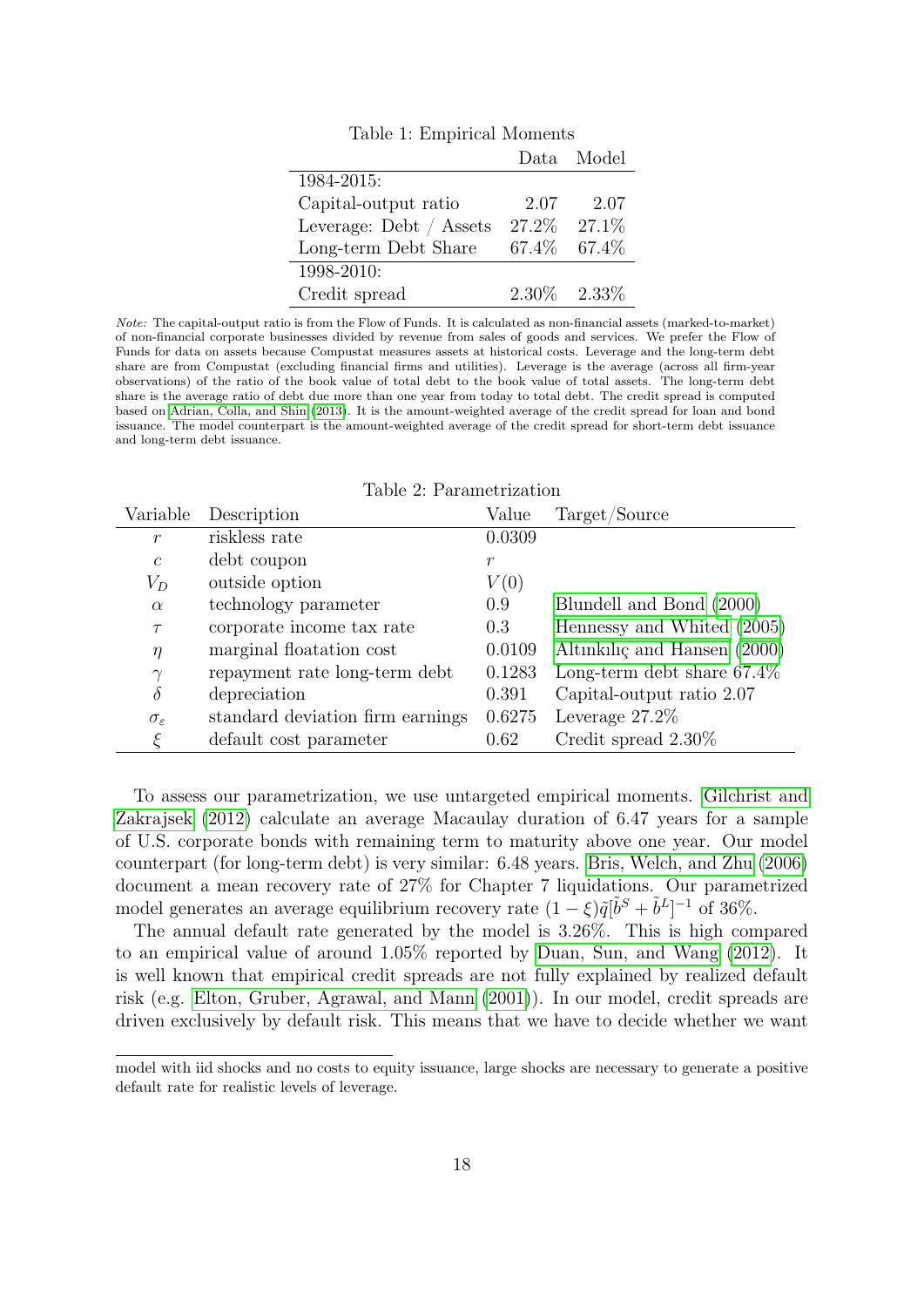our model to match the default rate and generate unrealistically low credit spreads, or if want to match credit spreads at the cost of generating unrealistically high default rates. In our model, the bond price schedule is key to understanding firm behavior. We therefore choose to match the average credit spread rather than the default rate.

## 4.6. Quantitative Results

In this section, we describe the numerical solution to the Markov Perfect equilibrium of the fully dynamic model described above. The results from the two-period model of Section 3 continue to be useful to understand the role of debt dilution and debt overhang. In contrast to the two-period setup, the state variable b is no longer exogenous. A firm's choice of  $\tilde{b}^L$  today determines how much long-term debt tomorrow's firm will inherit from the past.

In the current setup, debt dilution and debt overhang simultaneously distort the firm's equilibrium policy. We will isolate and quantify the respective roles of debt dilution and debt overhang in Section 6.

Figures [1](#page-20-0) and [2](#page-21-0) show firms' equilibrium policies as functions of the existing stock of debt b. Debt is normalized by the optimal capital stock  $k^*$  of a frictionless economy without taxation and default or floatation costs.

Capital. The top left panel of Figure [1](#page-20-0) shows the firm's choice of capital (relative to  $k^*$ ). Capital is monotonically falling in b. This is a quantitative result. On the one hand, bond prices are increasing in  $k$  in our parametrization. According to Proposition [3.2,](#page-11-0) debt overhang therefore reduces a firm's incentive to invest as b rises. On the other hand, Proposition [3.1](#page-10-0) states that debt dilution alone would induce an initial rise and subsequent fall in capital.<sup>[12](#page-19-0)</sup>

**Leverage.** Given that  $k$  is monotonically falling in  $b$ , it follows both from Proposition [3.1](#page-10-0) and [3.2](#page-11-0) that leverage increases with b. This is confirmed by Figure [1.](#page-20-0)

Default Rate. The firm-specific default risk is shown in the right panel of the second row of Figure [1.](#page-20-0) Proposition [3.1](#page-10-0) implies that the default rate is increasing in b. The same is true for Proposition  $3.2$  in our parametrization.<sup>[13](#page-19-1)</sup> Both debt dilution and debt overhang induce the firm to accept a higher risk of default as b rises.

Note that the effect of b on capital, leverage, and the default rate becomes stronger as b and the risk of default increase. We will empirically test this model prediction in Section 5.

Maturity Choice. One important difference with respect to the two-period model of Section 3 is that the state variable  $b$  is endogenous. Firms choose the mix between short-term debt and long-term debt. By issuing primarily short-term debt, a firm can reduce the future stock of outstanding debt and thereby minimize future debt dilution and debt overhang.

<span id="page-19-0"></span><sup>&</sup>lt;sup>12</sup>Our parameter choice of  $\alpha = 0.9$  implies that firms' returns to scale are only mildly decreasing. The average product of capital is close to its marginal product. This implies that the threshold value  $\underline{b}$ from Proposition [3.1](#page-10-0) is close to zero.

<span id="page-19-1"></span><sup>&</sup>lt;sup>13</sup>The condition  $1 + (1 - \tau)[f'(k) - \delta + \bar{\varepsilon}] > 0$  is satisfied in equilibrium. Since k is falling in b, according to Proposition [3.2](#page-11-0) this implies that the default rate increases in b.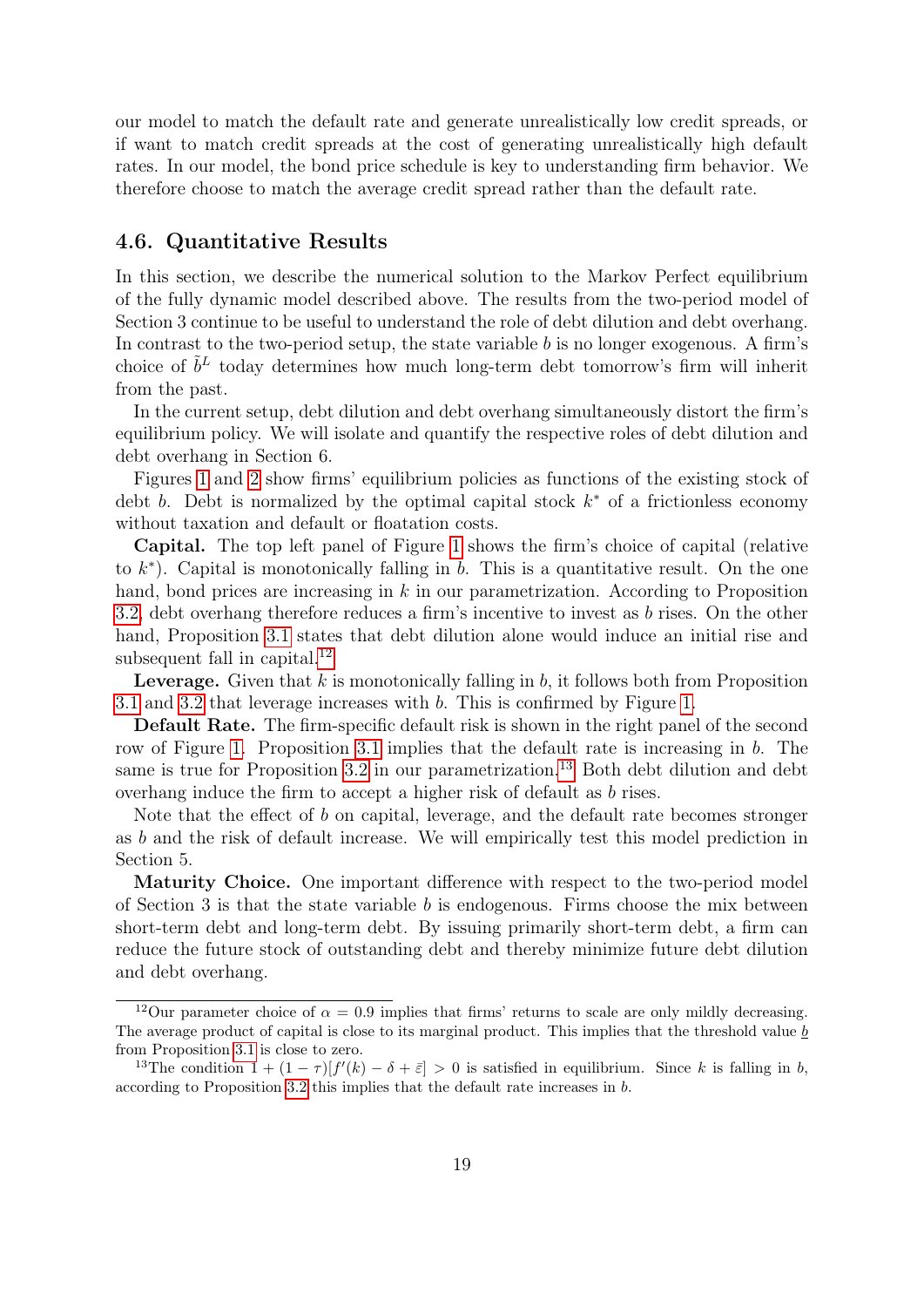<span id="page-20-0"></span>

Figure 1: Policy Functions Part I Capital and output are normalized by their respective frictionless values  $k^*$  and  $y^*$ . The x-axes show the existing stock of debt b as a fraction of  $k^*$ .

The firm's maturity choice is shown in the top four panels of Figure [2.](#page-21-0) Consider the share of long-term debt, i.e. the ratio of 'debt due more than one year from today' to total debt  $\tilde{b}^S + \tilde{b}^L$ . For very low values of b, firms choose a corner solution and issue only long-term debt. Given our parameterization of  $\gamma = 0.1283$ , this implies a share of long-term debt of 84.55%.<sup>[14](#page-20-1)</sup> As *b* rises further, eventually firms begin to issue short-term debt and the share of long-term debt begins to fall. The negative effect of additional outstanding debt on the long-term debt share is reversed as b becomes very large.

<span id="page-20-1"></span><sup>&</sup>lt;sup>14</sup>The corner solution for the share of long-term debt is smaller than 1 because a fraction  $\gamma$  of long-term debt is due within one year. See Appendix [C](#page-41-0) for a derivation of the share of long-term debt.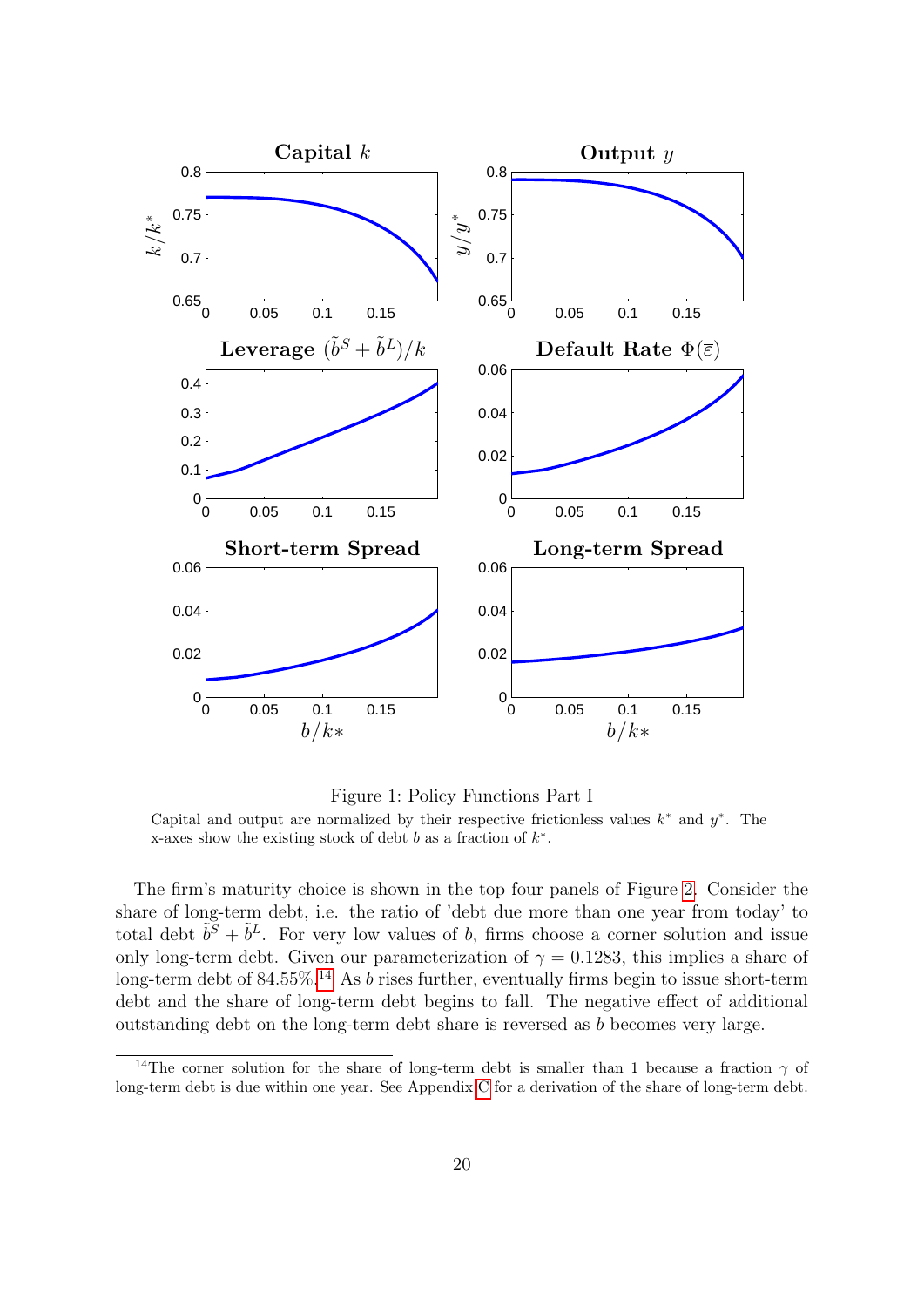<span id="page-21-0"></span>

Figure 2: Policy Functions Part II Debt and Equity are normalized by the frictionless capital stock  $k^*$ . The x-axes show the existing stock of debt  $b$  as a fraction of  $k^*$ .

This non-monotonicity in the long-term debt share can be explained as follows. Firms pay a floatation cost of 1.09% for every bond sold. This floatation cost makes long-term debt attractive as it allows to maintain a given level of leverage for a lower number of new bonds issued each period. The downside of long-term debt is that it gives rise to debt dilution and debt overhang in the future. The fact that creditors will suffer the consequences of debt dilution and debt overhang affects the firm through the price of long-term bonds sold today. Since the effect of  $b$  on the default rate and capital becomes stronger as b rises, the marginal cost of long-term debt is increasing in b. This explains why the long-term debt share initially decreases in b.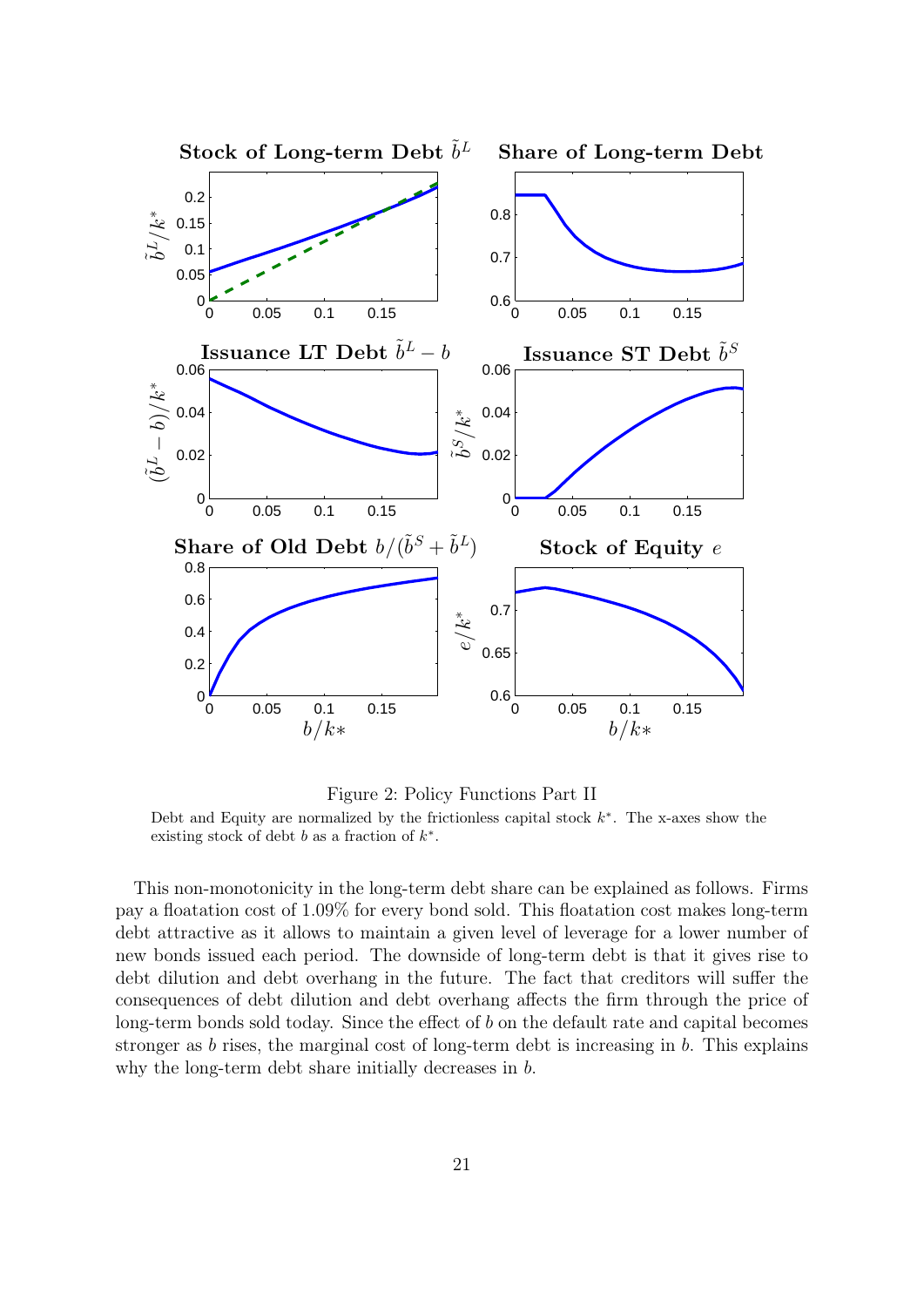Future debt dilution and debt overhang lower the value of long-term bonds today. A part of this loss is borne by the owners of the existing stock of long-term debt. This part is not internalized by the firm. Furthermore, this part is increasing in  $b$ . The higher is  $b$ , the lower is the fraction of the total cost of long-term debt which is internalized by the firm. This explains why the long-term debt share starts to increase for very high values of b.

As shown in the top left panel of Figure [2,](#page-21-0) the stock of long-term debt  $\tilde{b}^L$  increases in b. In the words of [Gomes et al.](#page-36-0) [\(2016\)](#page-36-0), long-term debt is "sticky". The dashed line indicates stable values of  $\tilde{b}^L$  with  $b = (1 - \gamma)\tilde{b}^L$ . In our parametrization, the stable choice of long-term debt  $\tilde{b}^L$  for non-defaulting firms lies around 17.5% of  $k^*$  which implies a corresponding value for the stock of existing debt  $b = (1 - \gamma)\tilde{b}^L$  of around 15.3%. If b is higher, the firm will reduce its amount of outstanding long-term debt over time.

Credit Spreads. The behavior of credit spreads at the bottom of Figure [1](#page-20-0) reflects current and future risk of default. The short-term spread is more sensitive to changes in b than the long-term spread. For low values of b, creditors correctly anticipate that the firm will increase the amount of long-term debt in the future. Because of debt dilution and debt overhang, this will increase the risk of default. Since this affects the value of long-term debt more than the value of short-term debt, the long-term spread is higher than the short-term spread. If  $b$  is very high, creditors anticipate that the firm will lower the amount of long-term debt in the future. Since this will lower default risk in the future, the long-term spread is lower than the short-term spread for high values of b.

Note that for high values of b the firm issues more short-term debt than long-term debt even though the long-term spread is lower and increasing more slowly in b than the short-term spread. This reflects the fact that credit spreads indicate the average cost of debt and not its true marginal cost (see [Aguiar et al.](#page-35-9) [\(2016\)](#page-35-9)).

Share of Old Debt. In the bottom left panel of Figure [2,](#page-21-0) we plot the share of old debt, i.e. the existing stock of debt b relative to total debt  $\tilde{b}^S + \tilde{b}^L$ . We will use this measure as an indicator for debt dilution and debt overhang in the empirical analysis below. If b is close to its median in the firm distribution, a 1 percentage point increase in the share of old debt is associated to an increase in default risk of 0.24 percentage points, an increase in leverage of 1.43 percentage points, and a  $0.9\%$  drop in capital k. This suggests that the joint effect of debt dilution and debt overhang is quantitatively important.

Firm Distribution. Figure [3](#page-23-0) shows the stationary firm distribution. At each point in time, firms differ with respect to the existing stock of debt b. The majority of firms has not defaulted for a long time. These firms eventually find themselves near the stable value for outstanding long-term debt of around  $15.3\%$  of  $k^*$ . But firms always choose a positive risk of default. In our model, a defaulting firm is replaced by a new firm with  $b = 0$ . This firm initially chooses low values of  $\tilde{b}^L$ . But with a positive amount of long-term debt outstanding, debt dilution induces the firm to take on more and more long-term debt over time until the firm reaches the stable value.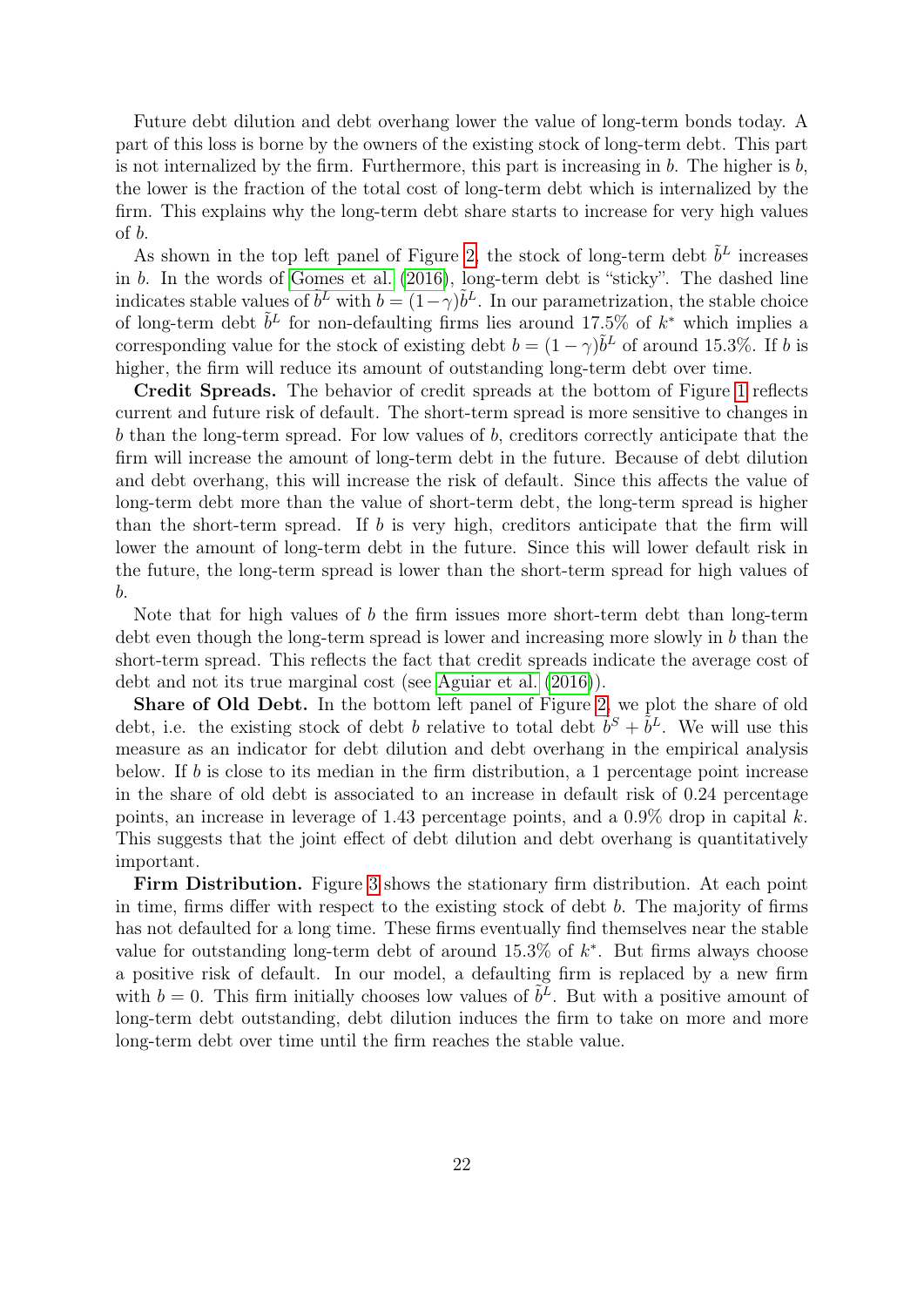<span id="page-23-0"></span>

Figure 3: Firm Distribution

## <span id="page-23-2"></span>5. Empirical Evidence

In the previous section, we studied the joint effect of debt dilution and debt overhang on firm behavior. Our model produces novel predictions which are empirically testable using firm-level data.

To construct our sample, we merge Compustat data for publicly traded U.S. firms from 1984-2015 with default events recorded in Moody's Default & Recovery Database.[15](#page-23-1) We exclude financial firms and utilities. In each given year, our sample accounts for about one fourth of total U.S. employment and more than one third of total assets of nonfinancial firms. Additional details can be found in Appendix [D.](#page-42-0)

We define the OLD-Share as:

$$
\texttt{OLD-Share} = \frac{b}{\tilde{b}^S + \tilde{b}^L} \,\, ,
$$

where b is debt which has been issued in year  $t-1$  or before and is outstanding at the end of year t, and  $\tilde{b}^S + \tilde{b}^L$  is total firm debt at the end of year t. In the theoretical model, this variable is an indicator of debt dilution and debt overhang as it co-moves positively with default risk and leverage, and negatively with capital (see Figures [1](#page-20-0) and [2\)](#page-21-0). We use the OLD-Share as an empirical proxy for the severity of debt dilution and debt overhang and estimate its relationship with leverage, default risk, and asset growth.

To be clear, the goal of this exercise is not to establish causality. The variables OLD-Share, default risk, leverage, and asset growth are all choice variables. Correlations between these variables do not readily admit conclusions about causality (see e.g. [Roberts and Whited](#page-38-6) [\(2013\)](#page-38-6)). Nevertheless, these correlations provide reduced-form evidence which allows us to test if the data displays patterns which are consistent with the

<span id="page-23-1"></span><sup>15</sup>[Jermann and Quadrini](#page-37-14) [\(2012\)](#page-37-14) suggest 1984 as a starting date because of the beginning of the Great Moderation and regulatory changes in U.S. financial markets at that time. Moody's default data is available from 1988 onwards.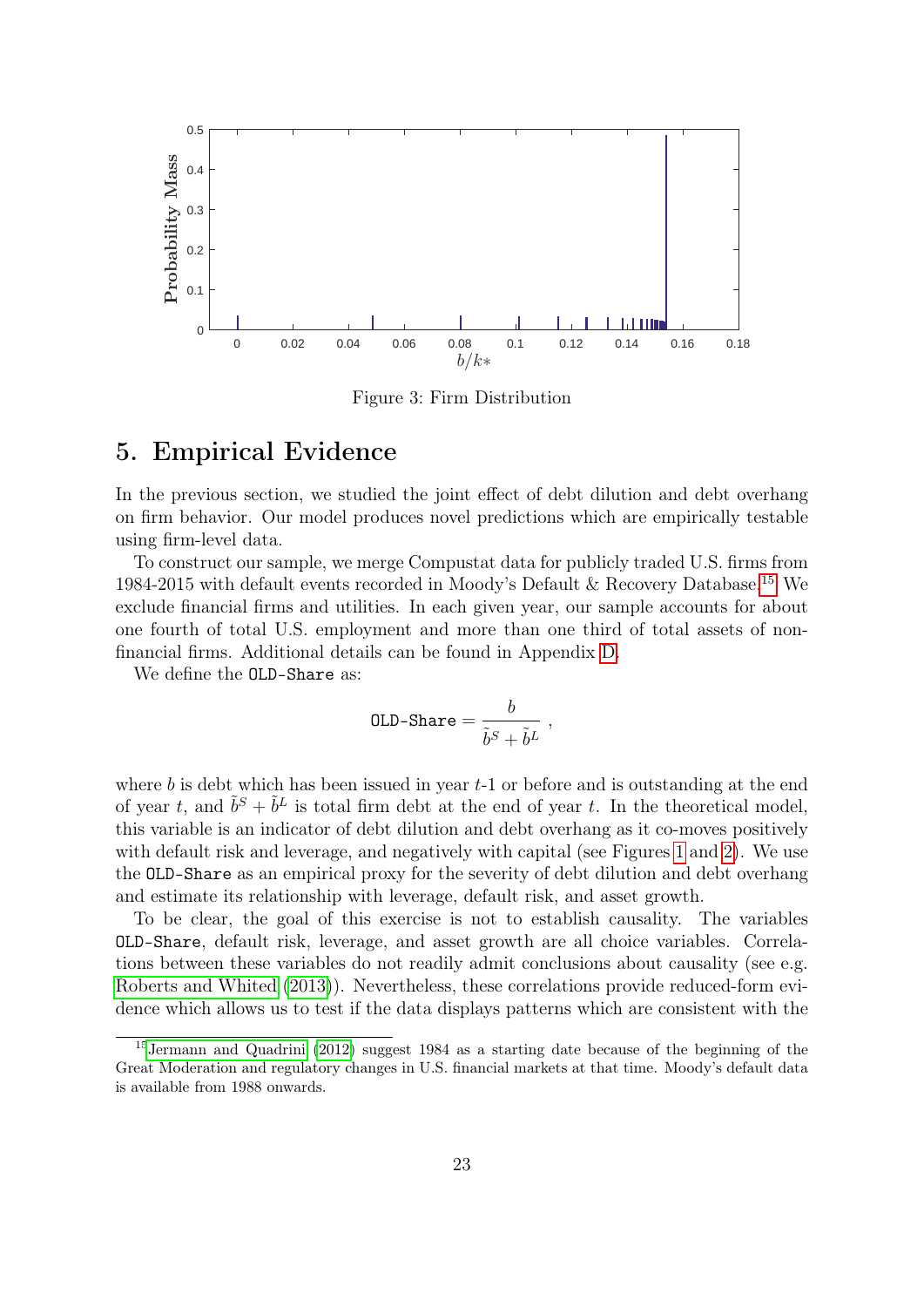model of debt dilution and debt overhang developed in the previous sections.

We focus on the cross-section of firms, i.e. the **OLD-Share** of firm  $j$  in our empirical analysis is the median of firm  $j$ 's OLD-Share for all years in which firm  $j$  appears in our sample. With all other variables we proceed the same way. We choose to ignore the time dimension because our stylized model deliberately abstracts from many factors which are likely to be important in explaining short-run variations in the data (e.g. adjustment costs to capital, equity issuance costs). Our model is designed to capture slow-moving or time-invariant patterns in firm behavior.<sup>[16](#page-24-0)</sup> All of our regressions include industry-fixed effects and robust standard errors.

## 5.1. Leverage

Table [3](#page-25-0) shows regression results with Leverage as the dependent variable. Leverage is the ratio of the book value of total firm debt to the book value of total assets. The first column gives results from a standard leverage regression. Similar regressions have been run by numerous studies in empirical corporate finance (e.g. [Rajan and Zingales](#page-38-7) [\(1995\)](#page-38-7)). Our results are standard. Leverage is negatively related to Profitability, and positively related to Tangibility and firm size (measured by Log Sales). Also the positive relationship between book leverage and Tobin's q is in line with existing evidence (e.g. [Frank and Goyal](#page-36-13) [\(2009\)](#page-36-13), p. 22).

In column (2), we add the OLD-Share as an additional control variable. We note two results. First, the coefficients of the other explanatory variables are barely affected. This suggests that the OLD-Share adds genuinely new information to the statistical model. Second, the estimated coefficient of OLD-Share is positive and significant.

A one percentage point-increase in OLD-Share is associated to an increase in Leverage of 0.035 percentage points. The fact that this estimate is lower than the corresponding relationship in our parametrized model (an increase in leverage of 1.43 percentage points) is not too surprising given that there are many factors which affect Leverage and OLD-Share in the data but which are absent from our stylized model. Furthermore, other control variables (e.g. Tobin's q) are likely to pick up some of the explanatory power of OLD-Share. The standard deviation of OLD-Share across firms is 36 percentage points. Accordingly, a one-standard deviation increase in OLD-Share is associated to an increase in Leverage of 1.3 percentage points.

Our quantitative model predicts that the elasticity of Leverage with respect to OLD-Share is higher for firms with a high risk of default. To test this prediction, we split the sample using the Altman Z-score. A low Z-score is commonly used as an empirical indicator for a high risk of default. Column (3) reports results for firms with a Z-score below the sample median (i.e. high risk of default). We find that the estimated coefficient of OLD-Share is more than twice as large for the high-default-risk sample in column (3) than for the low-default-risk group in column (4).

<span id="page-24-0"></span><sup>&</sup>lt;sup>16</sup>We remove year-fixed effects from all variables before creating the cross-section of firms. [Lemmon,](#page-37-15) [Roberts, and Zender](#page-37-15) [\(2008\)](#page-37-15) document that the majority of empirical variation in capital structure is explained by between-firm variation of time-invariant target leverage ratios.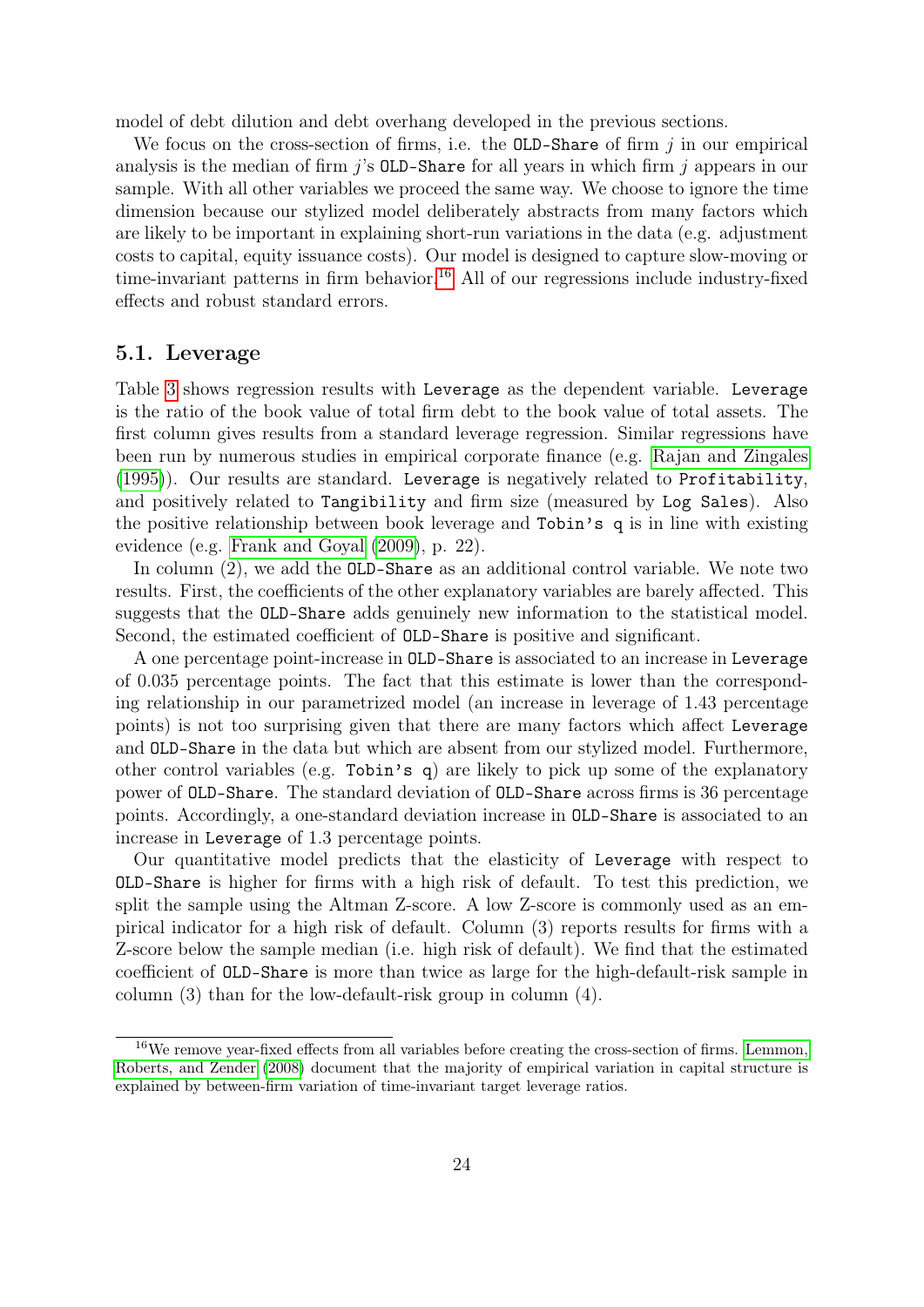<span id="page-25-0"></span>

|                     | (1)           | (2)           | (3)           | (4)            |
|---------------------|---------------|---------------|---------------|----------------|
| OLS-Regression      | Leverage      | Leverage      | Leverage      | Leverage       |
|                     |               |               | (low Z-score) | (high Z-score) |
| OLD-Share           |               | $0.0354***$   | $0.0602***$   | $0.0222*$      |
|                     |               | (3.33)        | (3.56)        | (2.51)         |
|                     |               |               |               |                |
| Tobin's q           | $0.0145***$   | $0.0146***$   | $0.0528***$   | 0.00405        |
|                     | (4.46)        | (4.43)        | (8.76)        | (1.10)         |
| Profitability       | $-0.215***$   | $-0.218***$   | $-0.0702**$   | $-0.0770**$    |
|                     | $(-11.60)$    | $(-11.57)$    | $(-3.05)$     | $(-2.98)$      |
|                     |               |               |               |                |
| Tangibility         | $0.214***$    | $0.207***$    | $0.252***$    | 0.0608         |
|                     | (6.91)        | (6.51)        | (6.56)        | (1.75)         |
|                     |               |               |               |                |
| Firm Age            | $-0.00404***$ | $-0.00414***$ | $-0.00336**$  | $-0.00692***$  |
|                     | $(-6.91)$     | $(-7.11)$     | $(-2.91)$     | $(-13.03)$     |
| Log Sales           | $0.0121***$   | $0.0107***$   | $0.0108***$   | $0.0187***$    |
|                     | (8.83)        | (7.52)        | (4.74)        | (10.39)        |
|                     |               |               |               |                |
| Constant            | $-0.0102***$  | $-0.00635***$ | $0.0713***$   | $-0.101***$    |
|                     | $(-8.54)$     | $(-3.93)$     | (16.25)       | $(-33.87)$     |
| 4-digit Industry FE | <b>YES</b>    | <b>YES</b>    | <b>YES</b>    | <b>YES</b>     |
| Adjusted $R^2$      | 0.233         | 0.235         | 0.202         | 0.283          |
| Observations        | 9,398         | 9,398         | 4,548         | 4,564          |

Table 3: Leverage

t statistics in parentheses. Standard errors are clustered at the 4-digit industry level. \*  $p < 0.05$ , \*\*  $p < 0.01$ , \*\*\*  $p < 0.001$ 

## 5.2. Default

Moody's Default & Recovery Database contains information about firm default events. We create a dummy variable Default which takes the value of one if a firm defaults at least once during the sample period, and zero otherwise. There are 431 firms in our sample with at least one default event.<sup>[17](#page-25-1)</sup> Since defaults are rare in certain industries, we include industry-fixed effects at the 1-digit level only.

Results are displayed in Table [4.](#page-26-0) The first column shows the estimated coefficients of a logit model using the same set of control variables as above (with the addition of Leverage). Firms that default have higher Leverage and lower values of Tobin's q.

<span id="page-25-1"></span><sup>&</sup>lt;sup>17</sup>In the regressions we lose some default events because Compustat does not report all control variables for all firms.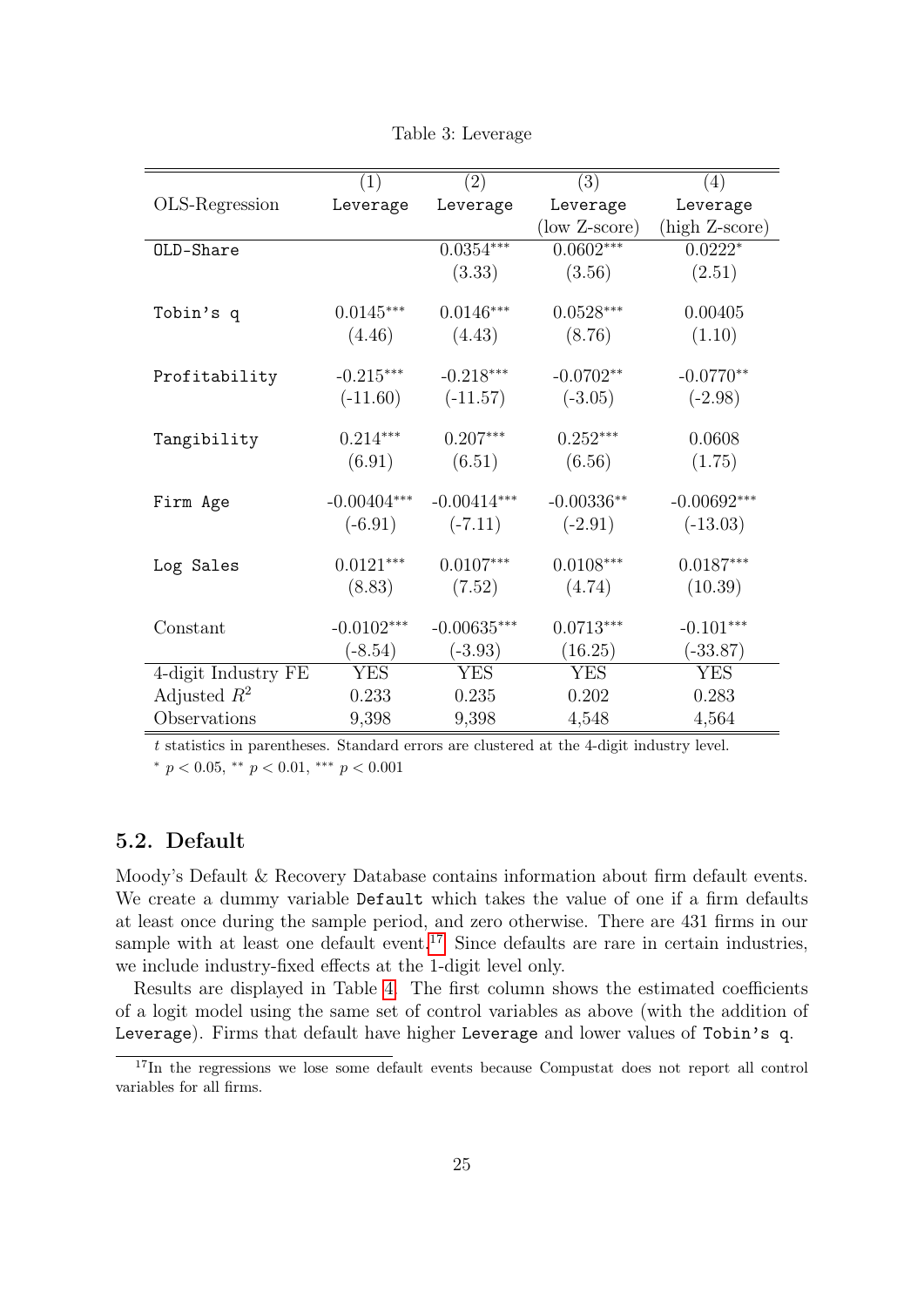<span id="page-26-0"></span>

|                     | (1)         | (2)         | (3)           | (4)            |
|---------------------|-------------|-------------|---------------|----------------|
| Logit-Regression    | Default     | Default     | Default       | Default        |
|                     |             |             | (low Z-score) | (high Z-score) |
| OLD-Share           |             | $0.564***$  | $1.241***$    | 0.0491         |
|                     |             | (5.09)      | (6.69)        | (0.17)         |
|                     |             |             |               |                |
| Leverage            | $3.224***$  | $3.196***$  | $2.784***$    | $3.529***$     |
|                     | (13.26)     | (13.06)     | (8.76)        | (5.53)         |
|                     | $-0.808***$ | $-0.812***$ | $-0.634**$    | $-0.431$       |
| Tobin's q           |             |             |               |                |
|                     | $(-5.21)$   | $(-5.08)$   | $(-3.03)$     | $(-1.87)$      |
| Profitability       | $-0.393$    | $-0.500$    | 0.297         | $-3.023***$    |
|                     | $(-1.33)$   | $(-1.56)$   | (0.64)        | $(-3.61)$      |
|                     |             |             |               |                |
| Tangibility         | $-0.0676$   | $-0.133$    | $-0.194$      | $-0.592$       |
|                     | $(-0.27)$   | $(-0.53)$   | $(-0.62)$     | $(-0.98)$      |
|                     |             |             |               |                |
| Firm Age            | $0.0247**$  | $0.0238**$  | 0.0109        | 0.0268         |
|                     | (2.68)      | (2.58)      | (0.67)        | (1.66)         |
| Log Sales           | $0.317***$  | $0.306***$  | $0.336***$    | $0.212***$     |
|                     |             |             |               |                |
|                     | (12.81)     | (12.19)     | (10.47)       | (4.19)         |
| Constant            | $-3.571***$ | $-3.516***$ | $-3.342***$   | $-3.258***$    |
|                     | $(-16.08)$  | $(-15.78)$  | $(-11.14)$    | $(-6.49)$      |
| 1-digit Industry FE | <b>YES</b>  | <b>YES</b>  | <b>YES</b>    | <b>YES</b>     |
| Pseudo $R^2$        | 0.156       | 0.161       | 0.198         | 0.117          |
| Observations        | 8,723       | 8,704       | 4,193         | 4,152          |

Table 4: Default

t statistics in parentheses. Robust standard errors.

\*  $p < 0.05$ , \*\*  $p < 0.01$ , \*\*\*  $p < 0.001$ 

In column (2), we add the OLD-Share. The estimated coefficient for OLD-Share is significant and positive. This is true even though the control variable Leverage is likely to pick up some of the effect of debt dilution and debt overhang on default risk. A one percentage point-increase in OLD-Share is associated to an increase in the default probability of 0.01 percentage points. Again, this is smaller than the corresponding effect in the parametrized model (an increase in default risk of 0.24 percentage points). In this sample, the standard deviation of OLD-Share across firms is 43 percentage points.<sup>[18](#page-26-1)</sup> This

<span id="page-26-1"></span><sup>18</sup>Since Moody's Default & Recovery Database has information about default events from 1988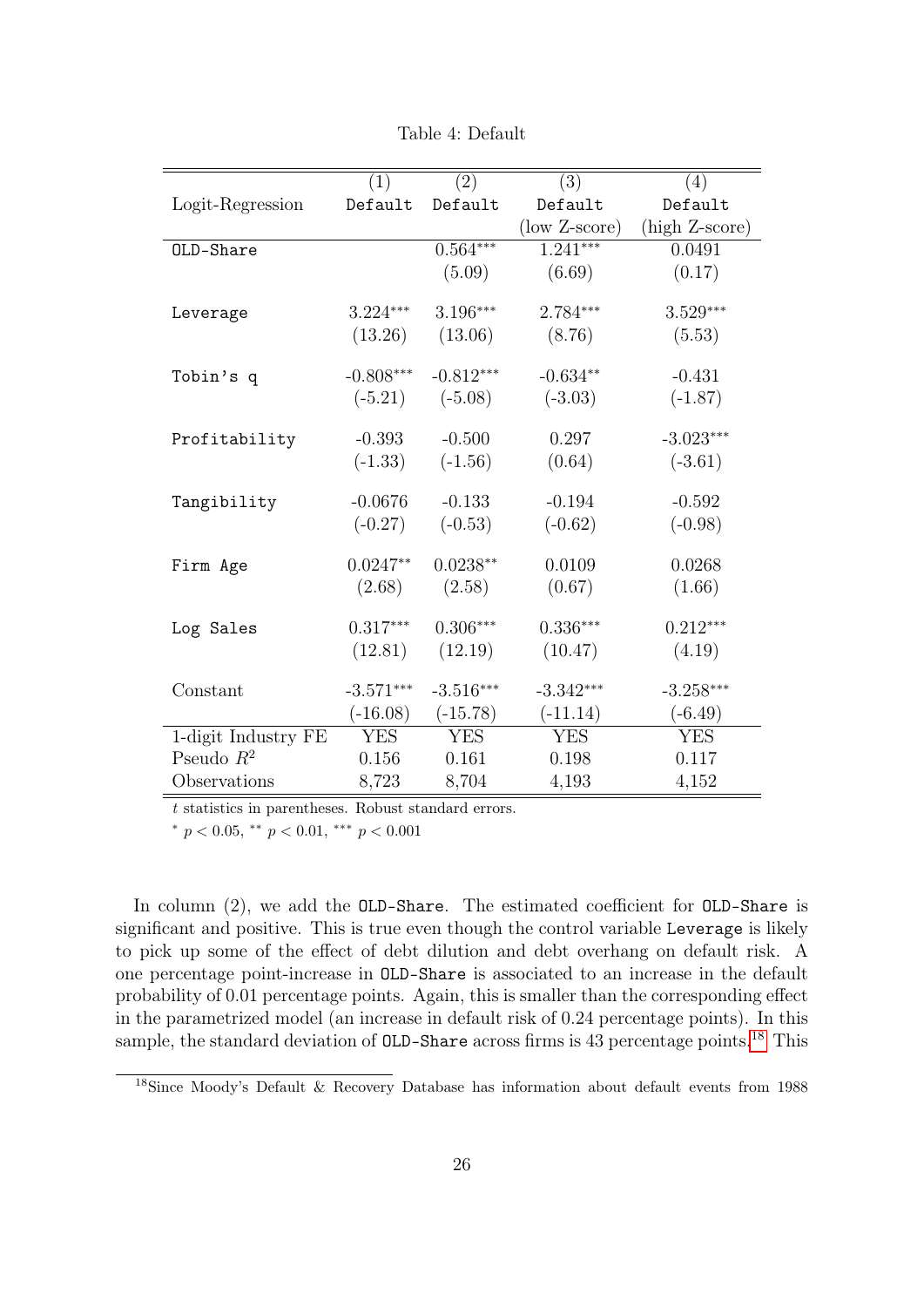implies that a one-standard deviation increase in OLD-Share corresponds to an increase in the probability of default of 0.43 percentage points. This is a sizeable amount given that the unconditional probability of having at least one default event during the sample period is about 4 percent.

In columns (3) and (4), we split the sample once more using the Altman Z-score. In the high-default-risk sample (with a low Z-score), there are 235 firms with at least one default event. In the low-default-risk sample (with a high Z-score), there are only 89 firms with a default event. This suggests that the Z-score is indeed a useful predictor of default. Comparing columns (3) and (4), we find that the positive relationship between the OLD-Share and default risk is much stronger in the high-default-risk sample than in the low-default-risk group. This is consistent with the convex policy function for the default rate calculated in Section [4.](#page-13-0)

### 5.3. Asset Growth

In Table [5](#page-28-0) we use Asset Growth as the dependent variable. These regressions test the model predictions with respect to capital. Asset Growth is the median value of a firm's annual growth rate of total assets. As above, column (1) shows the results of a regression which does not include OLD-Share as an explanatory variable. Asset Growth is positively related to Tobin's q and Profitability. Older firms and firms with higher Leverage grow by less.

In column (2), we add the OLD-Share. The estimated coefficient is significant and negative. A one percentage point-increase in OLD-Share is associated to a decrease in Asset Growth of 0.07 percentage points. This compares to a 0.9 percent drop in capital in the parametrized model. As discussed above, some amount of the effect of debt dilution and debt overhang is likely to be picked up by other control variables. Nevertheless, a one-standard deviation increase in OLD-Share corresponds to a decrease in annual asset growth of 2.6 percentage points. This is a sizeable amount given that the median annual asset growth rate is 1.7 percent.

In columns (3) and (4), we repeat this regression separately for the high-defaultrisk and the low-default-risk sample. In line with our model, the negative relationship between the OLD-Share and Asset Growth is stronger for firms with a higher probability of default.

## 5.4. Discussion of Empirical Results

The empirical results are consistent with firm behavior in the dynamic model studied in Section 4. In the cross-section of firms, the OLD-Share is positively correlated with leverage and default risk, and negatively correlated with asset growth. In line with the model predictions, these correlations are stronger for firms with a higher default risk.<sup>[19](#page-27-0)</sup>

onwards, we construct the cross-section of firms using data 1988-2015 for the Default regressions. The sample therefore differs from the one used in the Leverage and Asset Growth regressions.

<span id="page-27-0"></span><sup>&</sup>lt;sup>19</sup>This result is consistent with [Hennessy](#page-37-7) [\(2004\)](#page-37-7) who estimates that debt overhang is more severe for firms with low credit ratings. He also finds that the negative relationship between existing debt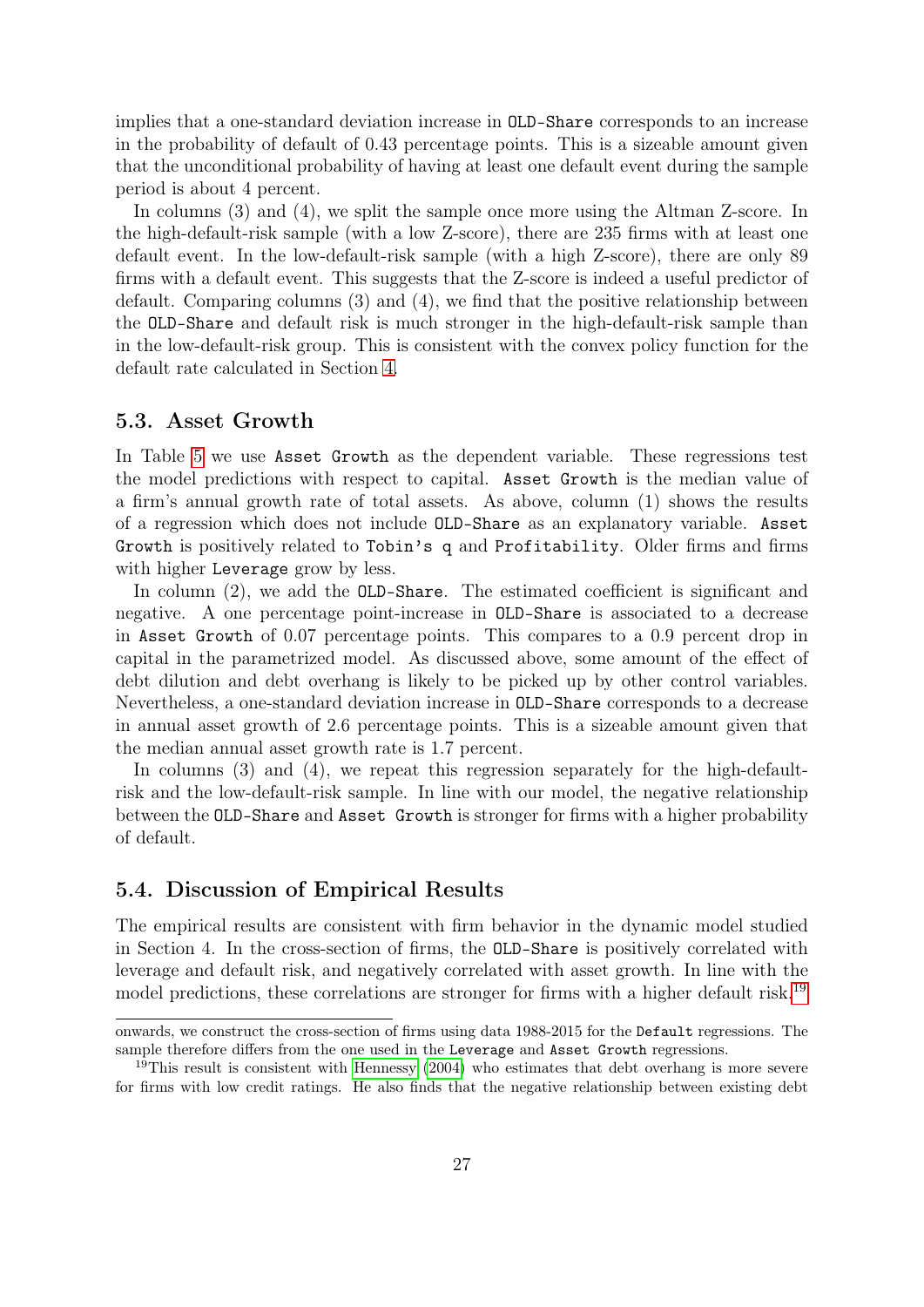|  |  |  | Table 5: Asset growth |
|--|--|--|-----------------------|
|--|--|--|-----------------------|

<span id="page-28-0"></span>

|                     | (1)           | (2)           | (3)           | (4)            |
|---------------------|---------------|---------------|---------------|----------------|
| OLS-Regression      | Asset Growth  | Asset Growth  | Asset Growth  | Asset Growth   |
|                     |               |               | (low Z-score) | (high Z-score) |
| OLD-Share           |               | $-0.0726***$  | $-0.0981***$  | $-0.0563***$   |
|                     |               | $(-8.38)$     | $(-8.21)$     | $(-6.12)$      |
|                     |               |               |               |                |
| Leverage            | $-0.0866***$  | $-0.0802***$  | $-0.0424*$    | $-0.0530*$     |
|                     | $(-6.33)$     | $(-5.81)$     | $(-2.28)$     | $(-2.39)$      |
| Tobin's q           | $0.0502***$   | $0.0499***$   | $0.0416***$   | $0.0451***$    |
|                     | (10.20)       | (10.09)       | (7.97)        | (5.10)         |
| Profitability       | $0.265***$    | $0.271***$    | $0.215***$    | $0.240***$     |
|                     |               |               |               |                |
|                     | (12.87)       | (13.33)       | (8.52)        | (4.87)         |
| Tangibility         | 0.0213        | 0.0340        | 0.0198        | 0.0358         |
|                     | (1.17)        | (1.88)        | (0.83)        | (1.21)         |
| Firm Age            | $-0.00851***$ | $-0.00826***$ | $-0.00804***$ | $-0.00713***$  |
|                     | $(-9.70)$     | $(-9.55)$     | $(-6.26)$     | $(-8.85)$      |
|                     |               |               |               |                |
| Log Sales           | 0.00311       | $0.00591***$  | $0.00922***$  | 0.000217       |
|                     | (1.95)        | (3.74)        | (3.90)        | (0.11)         |
| Constant            | $-0.0341***$  | $-0.0420***$  | $-0.0694***$  | $-0.0143***$   |
|                     | $(-18.35)$    | $(-18.75)$    | $(-15.89)$    | $(-3.47)$      |
| 4-digit Industry FE | <b>YES</b>    | <b>YES</b>    | <b>YES</b>    | <b>YES</b>     |
| Adjusted $R^2$      | 0.170         | 0.184         | 0.123         | 0.162          |
| Observations        | 9,398         | 9,398         | 4,548         | 4,564          |

t statistics in parentheses. Standard errors are clustered at the 4-digit industry level.

\*  $p < 0.05$ , \*\*  $p < 0.01$ , \*\*\*  $p < 0.001$ 

We carry out a number of robustness checks. Results are qualitatively unchanged if we include additional control variables (e.g. dividend payments, non-debt tax shields), or if we exclude the control variable Leverage from the default and investment regressions.

The relationship between Default and OLD-Share is unchanged if we only consider severe default episodes (e.g. Chapter 11) or if we construct the cross-section of firms excluding all firm-year observations that follow a default episode. As an alternative

<sup>(</sup>more precisely: the recovery value of existing debt) and investment is too large to be explained by debt overhang alone.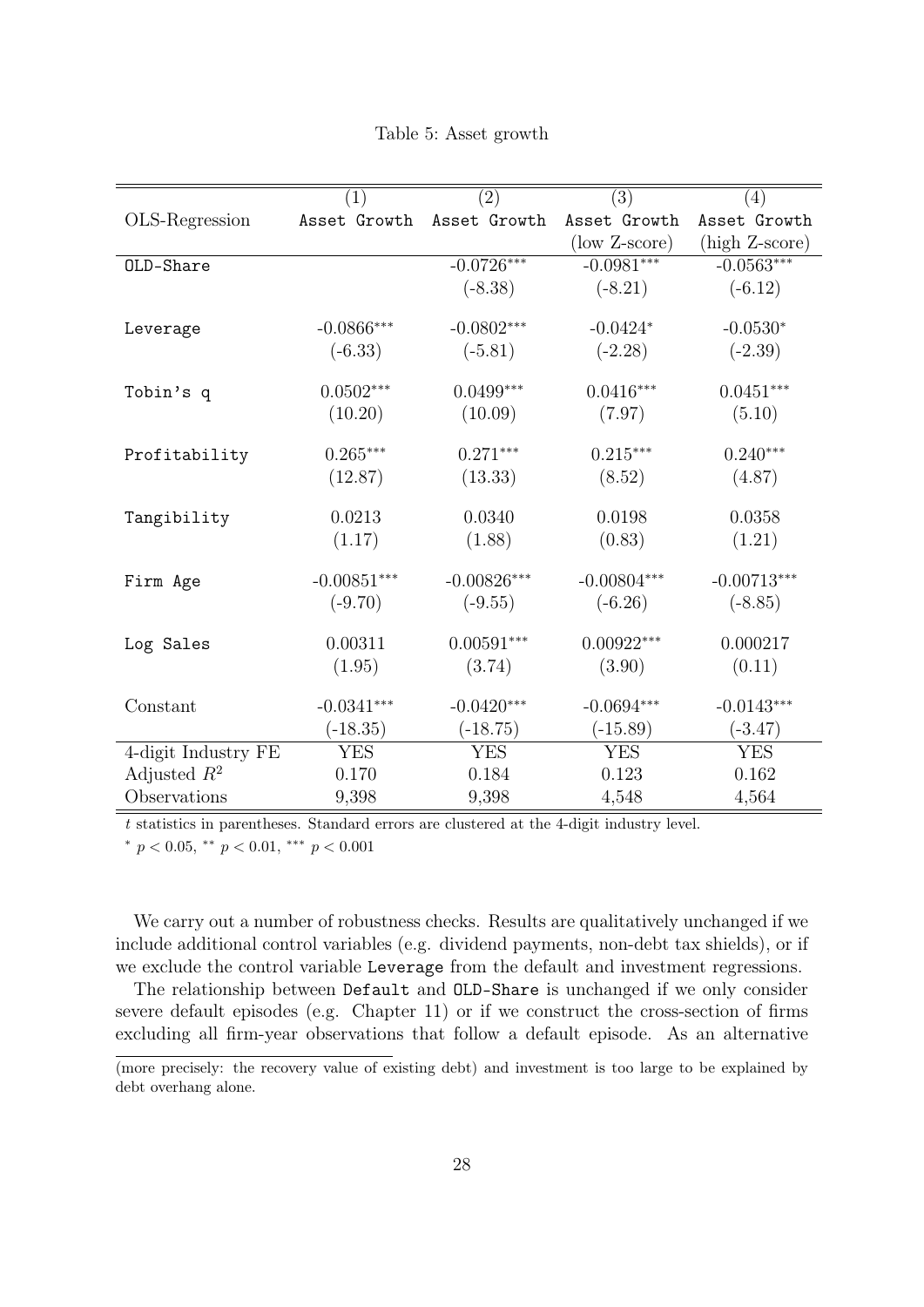to Asset Growth, we use the ratio of investment expenditures to firm assets as the dependent variable and obtain qualitatively identical results.

We also construct an alternative to the Z-score. In this exercise, we use the full panel of firm-year observations and regress a default dummy on a set of explanatory variables (excluding the OLD-Share). This gives us a statistical model which allows to relate observable firm characteristics to default probabilities. We use this statistical model to split the firms from the pure cross-section into two groups with high and low default risk. All of our results go through.

The empirical results described above are not readily explained by alternative theoretical mechanisms. For instance, a model of liquidity risk (as in [Diamond](#page-36-14) [\(1991\)](#page-36-14)) may predict that firms with a high share of long-term debt face low refinancing risk which allows them to choose higher leverage. This can generate a positive relationship between OLD-Share and Leverage. This mechanism is plausible and it might be relevant in the data. However, it cannot rationalize the empirical result that firms with a high share of long-term debt (i.e. a high OLD-Share) face a higher risk of default and invest less than other firms.

## 6. The Cost of Debt Dilution and Debt Overhang

In Section 4, we studied firm behavior in an environment of debt dilution and debt overhang. As shown above, the model's predictions are in line with reduced-form firmlevel evidence. The theoretical and empirical results suggest that the joint effect of debt dilution and debt overhang is economically significant. In this section, we use our model to isolate and quantify the respective effects of each of the two distortions. Which of them is more severe? Do they amplify or dampen one another?

To answer these questions, we compare the solution of our benchmark model from Section 4 with three alternative regimes in which either debt dilution, debt overhang, or both are eliminated. Debt dilution and debt overhang are the result of a commitment problem. In the model, creditors always break even on expectation so all costs which arise from future debt dilution and debt overhang are borne by today's firm which sells its long-term debt at a lower price. By allowing firms to choose either the total stock of debt, capital, or both with full commitment, we selectively eliminate the respective distortion.

We measure the effect of debt dilution and debt overhang using two variables: shareholder value of a firm without existing debt  $V(0)$ , and firm capital k. All future costs from debt dilution and debt overhang are included in  $V(0)$  since firm debt is yet to be issued. Without existing debt  $(b = 0)$ , shareholder value  $V(0)$  is identical to firm value.

Our second variable of interest is firm capital  $k$ . Not all private costs of the firm are also social costs. Some part of liquidation costs consists of payments to lawyers and auditors. Floatation costs are paid to investment banks. Furthermore, also taxes and earnings shocks can be seen as purely redistributive. In such a world, financial frictions might matter to the social planner only insofar as they distort the allocation of capital.<sup>[20](#page-29-0)</sup>

<span id="page-29-0"></span><sup>&</sup>lt;sup>20</sup>To the extent that there are real social costs of liquidation, the effects of debt dilution and debt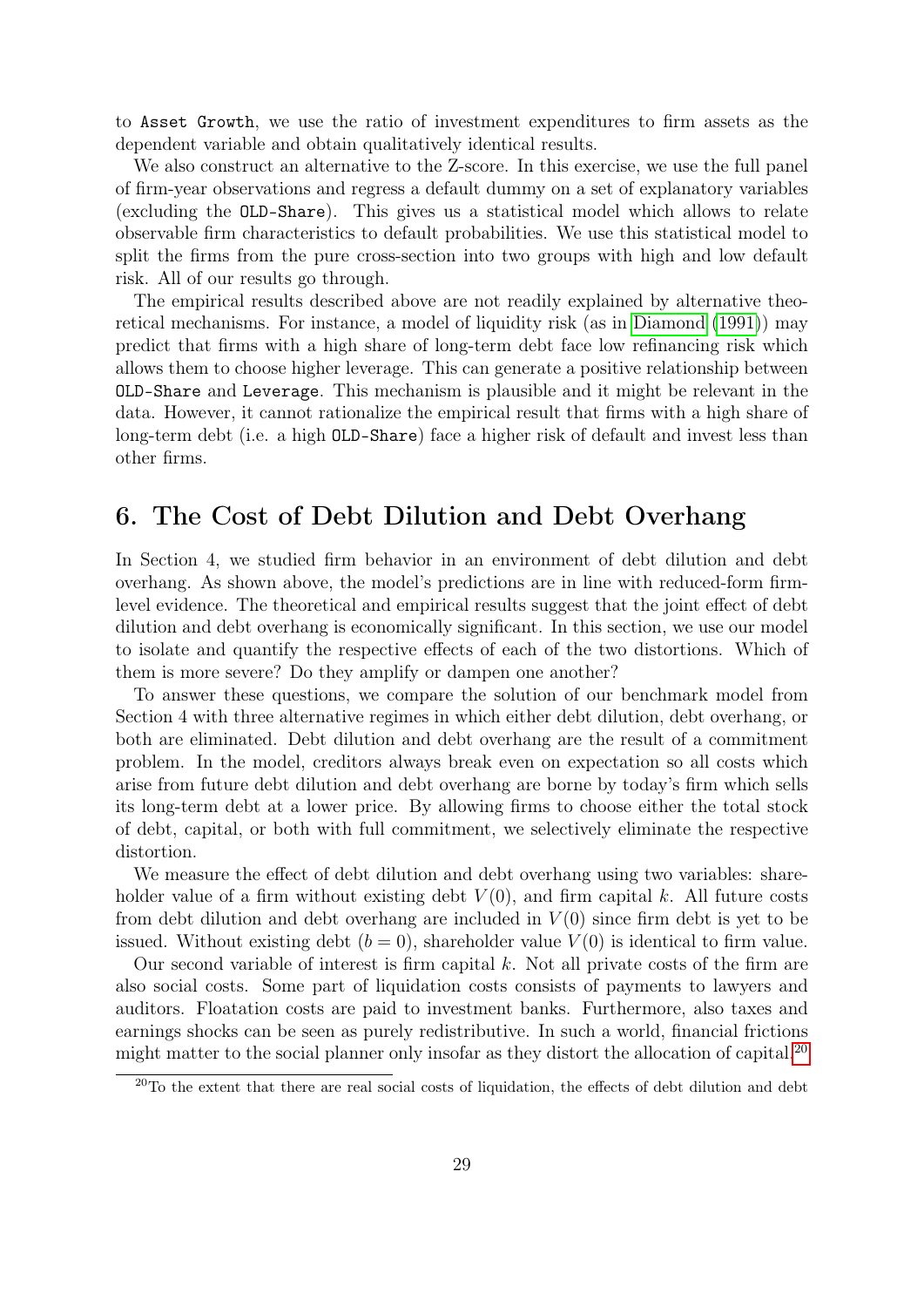## 6.1. No Debt Dilution

In this regime, we allow the firm to select its total stock of debt with full commitment. All other variables are chosen without commitment just as in the benchmark regime of Section 4. The optimal full-commitment level of debt is constant in our model. We choose the debt level which maximizes shareholder value  $V(0)$ . This is the level of debt which shareholders optimally commit to if there is no debt in place. Debt dilution is absent in this regime but debt overhang is still present.

Figure [4](#page-31-0) shows the transition from our benchmark equilibrium derived in Section 4 to an equilibrium in which debt dilution is eliminated. From period 10 onwards, all firms set total debt to the full-commitment level and choose the remaining variables optimally (but without commitment).

The top left panel shows that firm value  $V(0)$  increases by almost 2% after the elimination of debt dilution. The increase in aggregate capital is 1.7%. To get a sense of the economic significance of this change, we calculate the reduction in the corporate income tax rate  $\tau$  which would generate an identical increase in capital in the benchmark economy from Section 4. An increase in aggregate capital of 1.7% corresponds to a reduction of  $\tau$  by 0.75 percentage points.

The remaining four panels illustrate why firm value  $V(0)$  increases after debt dilution is eliminated. The ability to commit to a level of total debt allows firms to strongly reduce  $\tilde{b}^S + \tilde{b}^L$  from 20.4% of  $k^*$  in the benchmark economy to 15.7% in the economy without debt dilution. Both leverage and the default rate fall by substantial amounts. This lowers the credit spread which reduces the cost of capital and allows firms to increase investment.

Floatation costs fall as well because firms stop using short-term debt and only issue long-term bonds. In the benchmark model, the disadvantage of long-term debt is that it gives rise to debt dilution and debt overhang in the future. Debt dilution is now eliminated but debt overhang is still present. In our model, debt overhang alone is not sufficient to keep firms from exclusively issuing long-term debt. Given the parameter value  $\gamma = 0.1283$ , the corner solution for the share of long-term debt is 84.55%.

## 6.2. No Debt Overhang

In the second alternative regime, firms choose capital  $k$  with full commitment. Again, the optimal full-commitment level of  $k$  is constant in our model. We choose the capital level which maximizes shareholder value  $V(0)$ . As before, all other variables are chosen by the firm without commitment. This means that debt overhang is eliminated but debt dilution is still present.

Figure [5](#page-31-0) shows the transition from the benchmark economy to the new regime. In the top left panel, we observe a surprising result. Firm value  $V(0)$  decreases after the elimination of debt overhang. At the same time, aggregate capital increases strongly by 4.6%. This corresponds to a reduction of  $\tau$  in the benchmark economy of 2.15 percentage points.

overhang on capital are a lower bound for the associated welfare effects.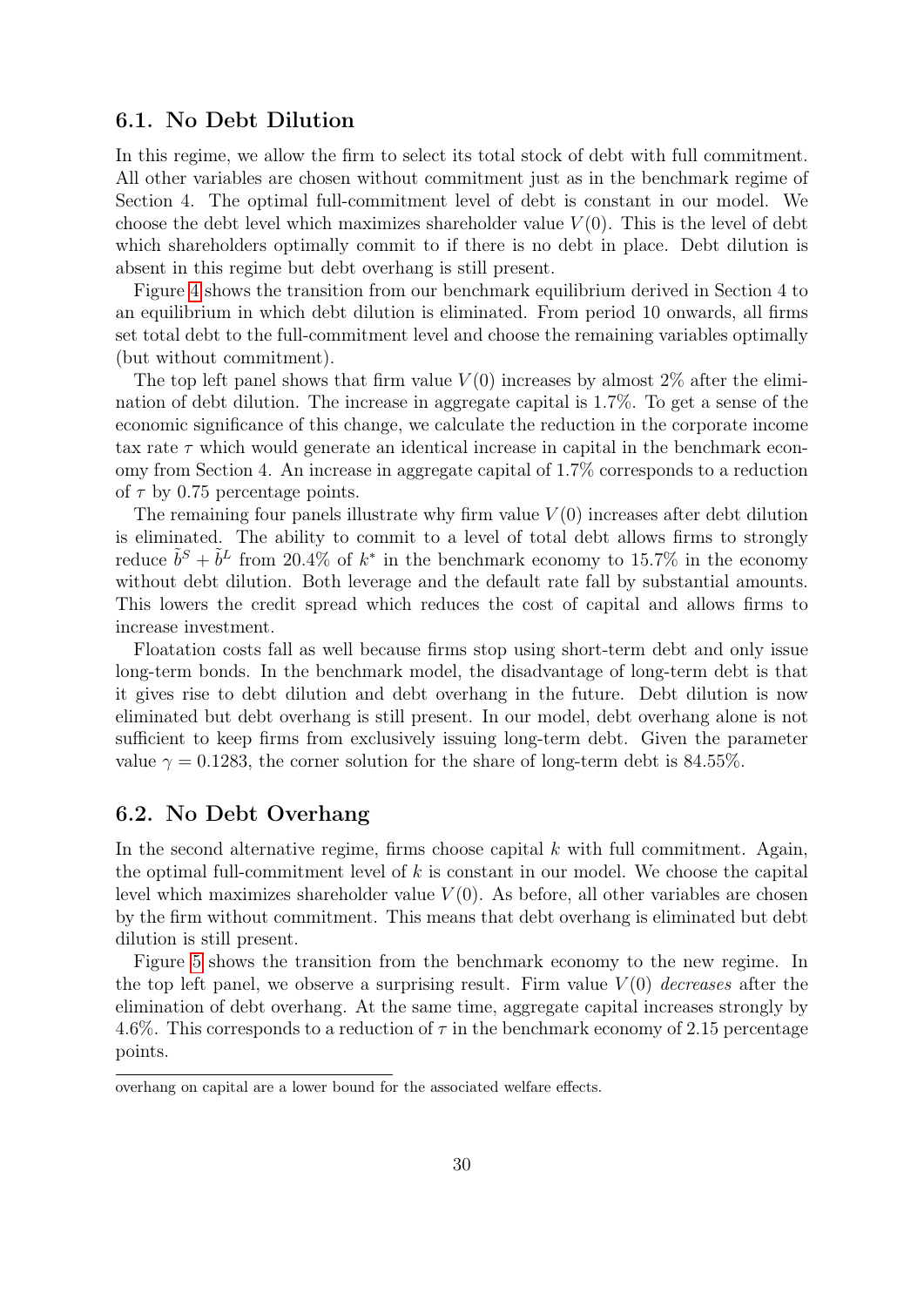<span id="page-31-0"></span>

Figure 5: Eliminating Debt Overhang Firm value  $V(0)$  and aggregate capital are normalized by their benchmark values.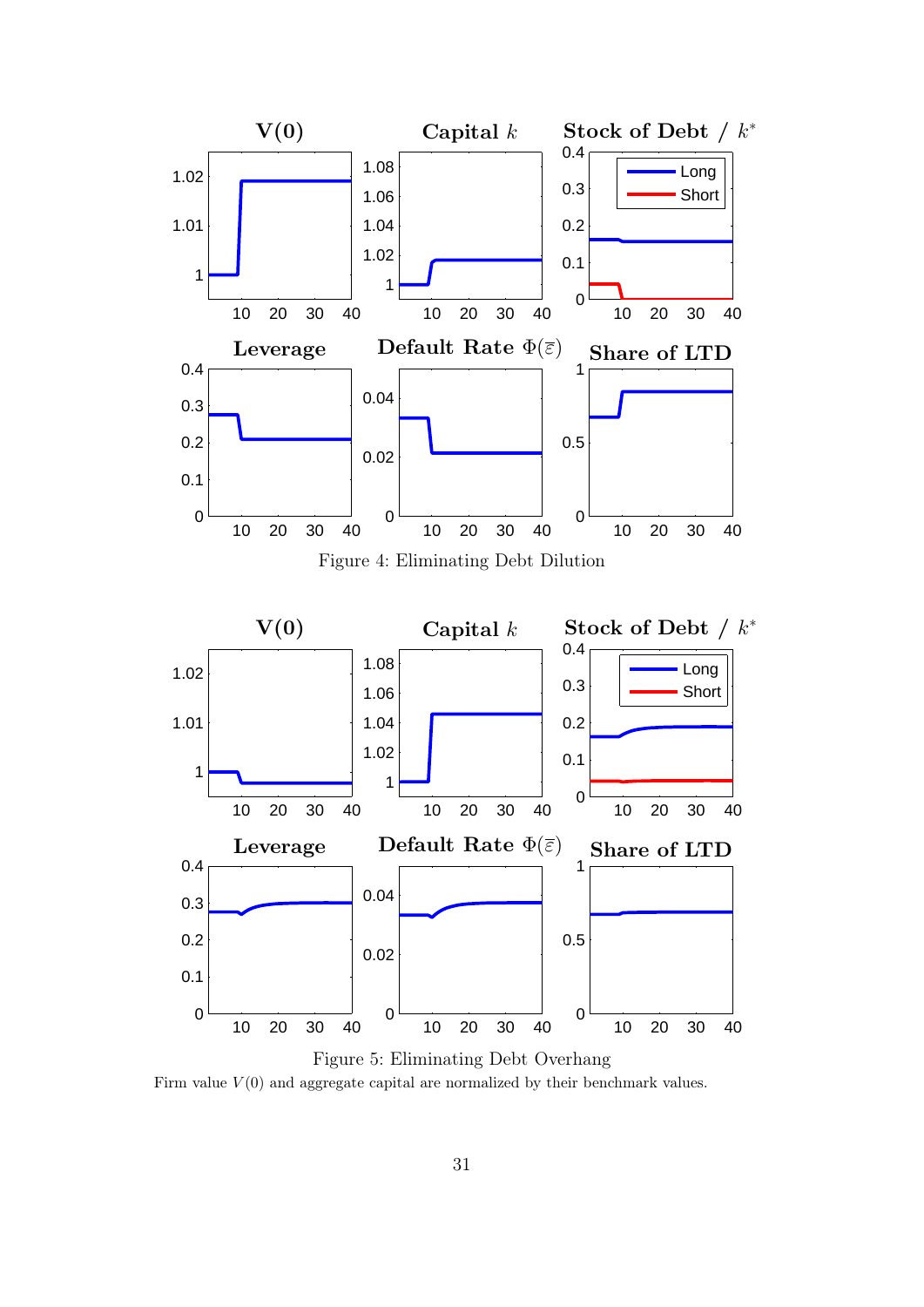What explains that firm value  $V(0)$  falls even though capital increases? The responses of leverage and of the default rate shed some light on this result. In the benchmark model, the firm realizes that issuing long-term debt instead of short-term debt increases the severity of debt overhang and debt dilution in the future. By eliminating debt overhang, we reduce the firm's cost of issuing long-term debt. The firm responds by issuing more long-term debt than in the benchmark model. In this regime, this has no effect on future debt overhang but it makes debt dilution more severe. As a result, leverage and the default rate are higher in the new regime. Higher credit spreads reduce the firm value. By eliminating one commitment problem (debt overhang) we increase the size of the second commitment problem (debt dilution). In other words, debt overhang helps to mitigate debt dilution.

With respect to  $V(0)$ , the effect of higher credit spreads outweighs the large increase in capital. Decreasing returns to production imply that the marginal unit of capital contributes nothing to shareholder value. Credit spreads are infra-marginal costs. Any changes to spreads therefore have sizeable effects on firm value.

Comparing capital across the two regimes, we notice that the increase in capital is much stronger if commitment applies to capital than if it applies to debt. Whereas debt overhang is more important for investment, debt dilution has a stronger effect on firm value  $V(0)$ . By mitigating debt dilution, debt overhang can even *increase* the firm value. This result has an interesting implication. If they had to choose, shareholders would prefer their firms to commit to debt, while a social planner might prefer that firms commit to capital.

## 6.3. No Debt Dilution & No Debt Overhang

The third and final regime allows firms to choose both debt and capital with full commitment. Total firm debt and capital maximize firm value  $V(0)$ . This leaves the maturity choice as the only variable chosen without commitment. But in a regime without debt dilution or debt overhang, firms' maturity choice is trivial. In the benchmark model, the only disadvantage of long-term debt is that it gives rise to debt dilution and debt overhang in the future. In the absence of these two distortions, firms optimally issue only long-term debt.

Figure [6](#page-33-0) shows how firms react to the elimination of debt dilution and debt overhang. Firm value  $V(0)$  increases by 2%. This is only slightly higher than its level after the elimination of debt dilution alone. The same is true for leverage and the default rate. They are higher now because the elimination of debt overhang reduces the cost of (longterm) debt. In the absence of debt dilution, clearly debt overhang only has a minor impact on credit spreads and firm value.

Note that the effect of debt dilution and debt overhang on investment depends on whether the other distortion is present as well. In an economy with debt dilution, we showed above that eliminating debt overhang leads to an increase in investment equivalent to a reduction in the corporate income tax of 2.15 percentage points. If debt dilution is absent, eliminating debt overhang raises capital from 101.7% of its benchmark value to 108.5%. This corresponds to a reduction in  $\tau$  of 2.75 percentage points.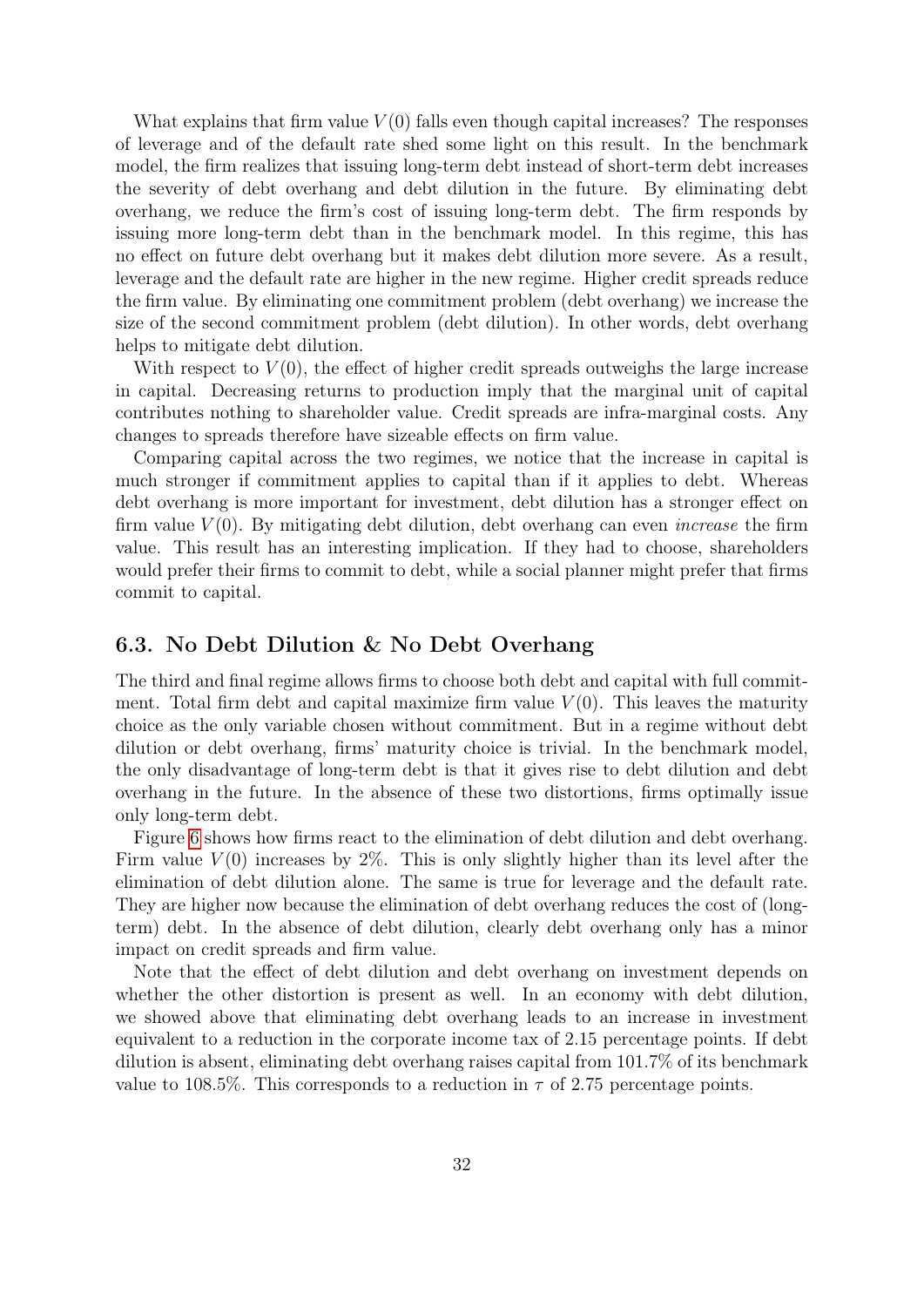<span id="page-33-0"></span>

Figure 6: Eliminating Debt Dilution and Debt Overhang Firm value  $V(0)$  and aggregate capital are normalized by their benchmark values.

The effect of debt dilution on investment is sizeable as well. In an economy with debt overhang, eliminating debt dilution increases capital by as much as a reduction in  $\tau$  of 0.75 percentage points. If debt overhang is absent and debt dilution is eliminated, capital rises from 104.6% to 108.5%. This corresponds to a reduction in  $\tau$  of 1.35 percentage points.

Table [6](#page-33-1) summarizes the simulation results across the different regimes. We conclude that debt dilution matters more for firm value than debt overhang, and that its effect on investment is economically significant.

<span id="page-33-1"></span>

|                                                                 | V(0) | $k_{\perp}$ |  | $\tilde{b}^S$ $\tilde{b}^L$ Lev. $\Phi(\bar{\varepsilon})$ LTD | $\Delta \tau$ |
|-----------------------------------------------------------------|------|-------------|--|----------------------------------------------------------------|---------------|
| Benchmark                                                       |      |             |  | $1\quad 0.04\quad 0.16\quad 0.28\quad 3.34\% \quad 0.67$       |               |
| No Debt Dilution (DD) 1.019 1.017 0 0.16 0.21 2.14\% 0.85 -0.75 |      |             |  |                                                                |               |
| No Debt Overhang (DO)                                           |      |             |  | $0.998$ $1.046$ $0.04$ $0.19$ $0.30$ $3.76\%$ $0.69$ $-2.15$   |               |
| No DD & No DO                                                   |      |             |  | $1.020$ $1.085$ 0 $0.17$ $0.22$ $2.25\%$ $0.85$ $-3.50$        |               |

Table 6: The Cost of Debt Dilution and Debt Overhang

The aggregate stock of short-term debt  $\tilde{b}^S$  and the aggregate stock of long-term debt  $\tilde{b}^L$  are normalized by k<sup>\*</sup>. LTD is the average share of long-term debt.  $\Delta \tau$  is the change of  $\tau$  in the benchmark economy (in percentage points) which is necessary to obtain an identical change in capital with respect to its benchmark level.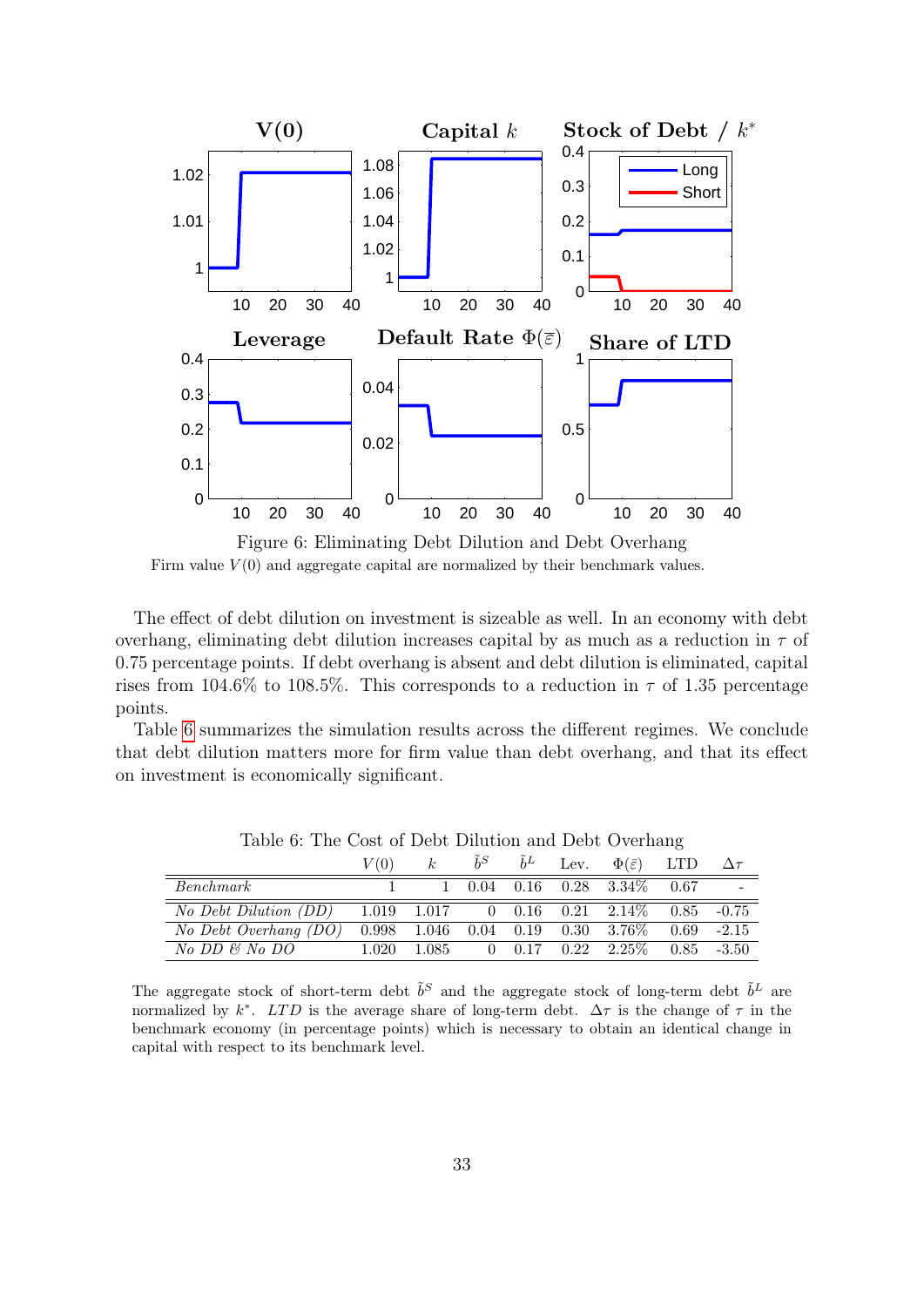## 6.4. Discussion of Quantitative Results

Our model is designed to be as simple as possible in order to derive clear and transparent results. The exact magnitude of the quantitative effects described above depends on the structure of the model. It is an open question how the introduction of equity issuance costs and persistent firm-level shocks (as in [Cooley and Quadrini](#page-36-4) [\(2001\)](#page-36-4)) would affect our quantitative results. These additional model elements would generate rich heterogeneity across firms. This would allow studying the cross-sectional differences of debt dilution and debt overhang in a less transparent but arguably more policy-relevant environment.

Another interesting property of a model with equity issuance costs is that a given firm optimally adjusts leverage over time even in the absence of debt dilution or debt overhang. Such an environment could provide the appropriate laboratory to study the trade-off between commitment through debt covenants (e.g. maximum leverage ratios) and the associated costs of reduced flexibility in the firm's choice of capital or debt. This analysis could shed light on the questions of why the empirical use of debt covenants is limited (see Appendix [A\)](#page-39-0), and to what extent these covenants are able to reduce debt dilution and debt overhang.

## 7. Conclusion

We have studied two distortions of investment which are absent from standard models of one-period debt: debt dilution and debt overhang. A model which takes these two distortions into account generates novel testable predictions for firm behavior which are in line with reduced-form firm-level evidence. Using our model, we decompose the joint effect of debt dilution and debt overhang and study the interaction between the two distortions.

Our model highlights two distortions which emerge naturally in models of risky longterm debt. While our model deliberately abstracts from several potentially relevant extensions, the described roles of debt dilution and debt overhang will continue to be present in richer environments. In this paper, we put the focus on identifying the two distortions in a clean and transparent way. In addition, we provided a first measure of their joint quantitative significance and interaction. Our results can serve as the basis for future research in firm dynamics, corporate finance, and government policies directed at firm investment. They may also prove useful in empirical attempts to disentangle the respective effects of debt dilution and debt overhang.

Finally, an important area of additional research is the role of debt dilution and debt overhang for the amplification and propagation of cyclical fluctuations [\(Gomes et al.](#page-36-0) [\(2016\)](#page-36-0)). This line of research may yield novel results which are relevant for optimal monetary and fiscal stabilization policies.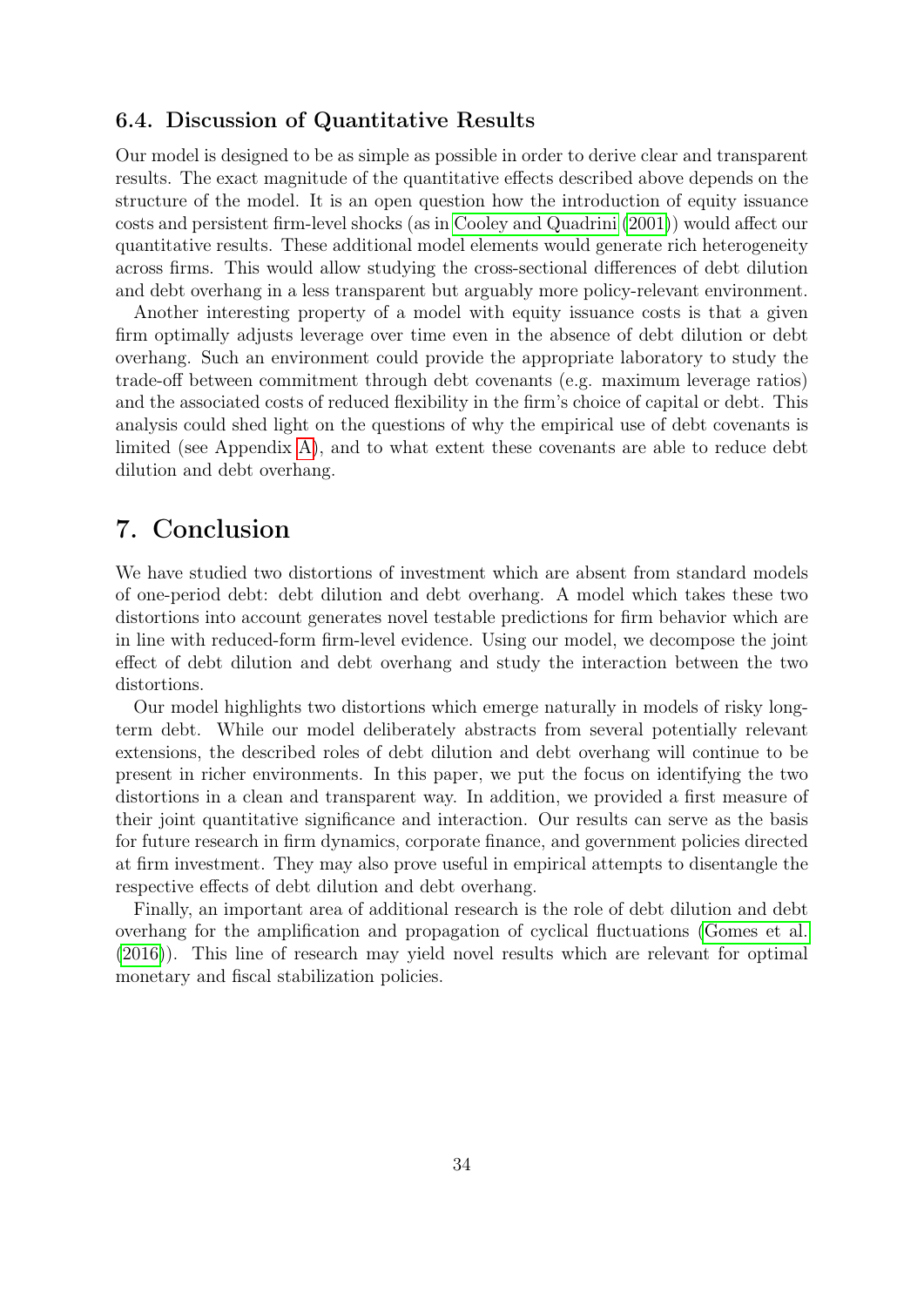## References

- <span id="page-35-6"></span>ADMATI, A. R., P. M. DEMARZO, M. F. HELLWIG, AND P. C. PFLEIDERER (2013): "The leverage ratchet effect," Tech. rep., Working Paper.
- <span id="page-35-12"></span>ADRIAN, T., P. COLLA, AND H. S. SHIN (2013): "Which financial frictions? Parsing the evidence from the financial crisis of 2007 to 2009," NBER Macroeconomics Annual, 27, 159–214.
- <span id="page-35-9"></span>Aguiar, M., M. Amador, H. Hopenhayn, and I. Werning (2016): "Take the short route: Equilibrium default and debt maturity," Tech. rep., National Bureau of Economic Research.
- <span id="page-35-3"></span>Alfaro, I., N. Bloom, and X. Lin (2016): "The Finance-Uncertainty Multiplier," Tech. rep., Stanford Mimeo.
- <span id="page-35-11"></span>ALTINKILIÇ, O. AND R. S. HANSEN (2000): "Are there economies of scale in underwriting fees? Evidence of rising external financing costs," Review of financial Studies, 13, 191–218.
- <span id="page-35-0"></span>Arellano, C. and A. Ramanarayanan (2012): "Default and the maturity structure in sovereign bonds," Journal of Political Economy, 120, 187–232.
- <span id="page-35-1"></span>BEGLEY, J. AND R. FREEDMAN (2004): "The changing role of accounting numbers in public lending agreements," Accounting Horizons, 18, 81–96.
- <span id="page-35-5"></span>BERNANKE, B. S., M. GERTLER, AND S. GILCHRIST (1999): "The financial accelerator in a quantitative business cycle framework," Handbook of macroeconomics, 1, 1341– 1393.
- <span id="page-35-2"></span>BILLETT, M. T., T.-H. D. KING, AND D. C. MAUER (2007): "Growth opportunities and the choice of leverage, debt maturity, and covenants," The Journal of Finance, 62, 697–730.
- <span id="page-35-8"></span>BIZER, D. S. AND P. M. DEMARZO (1992): "Sequential banking," *Journal of Political* Economy, 100, 41–61.
- <span id="page-35-10"></span>BLUNDELL, R. AND S. BOND (2000): "GMM estimation with persistent panel data: an application to production functions," Econometric reviews, 19, 321–340.
- <span id="page-35-13"></span>BRIS, A., I. WELCH, AND N. ZHU (2006): "The costs of bankruptcy: Chapter 7 liquidation versus Chapter 11 reorganization," The Journal of Finance, 61, 1253–1303.
- <span id="page-35-7"></span>BRUNNERMEIER, M. K. AND M. OEHMKE (2013): "The maturity rat race," The Journal of Finance, 68, 483–521.
- <span id="page-35-4"></span>Caggese, A. and A. Perez (2015): "The Interaction between Household and Firm Dynamics and the Amplification of Financial Shocks," Tech. rep., Working Paper.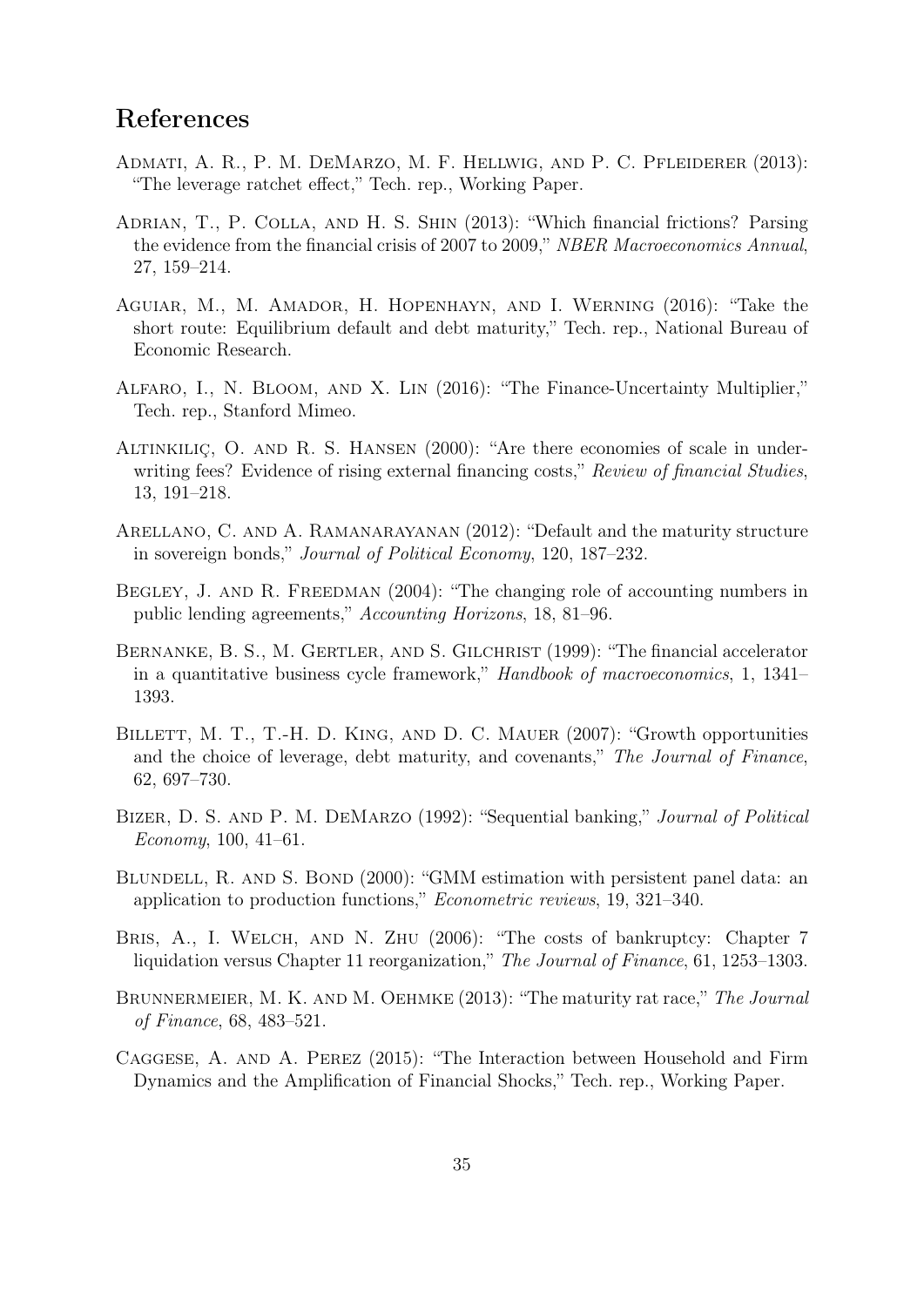- <span id="page-36-9"></span>Calvo, G. A. (1988): "Servicing the Public Debt: The Role of Expectations," American Economic Review, 78, 647–61.
- <span id="page-36-2"></span><span id="page-36-1"></span>CHATTERJEE, S. AND B. EYIGUNGOR (2012): "Maturity, indebtedness, and default risk," The American Economic Review, 102, 2674–2699.
	- $-$  (2015): "A seniority arrangement for sovereign debt," The American Economic Review, 105, 3740–3765.
- <span id="page-36-4"></span>COOLEY, T. F. AND V. QUADRINI (2001): "Financial Markets and Firm Dynamics," American Economic Review, 91, 1286–1310.
- <span id="page-36-15"></span>Covas, F. and W. J. Den Haan (2011): "The Cyclical Behavior of Debt and Equity Finance," American Economic Review, 101, 877–899.
- <span id="page-36-5"></span> $-(2012)$ : "The Role of Debt and Equity Finance Over the Business Cycle<sup>\*</sup>," The Economic Journal, 122, 1262–1286.
- <span id="page-36-3"></span>Crouzet, N. (2016): "Default, debt maturity, and investment dynamics," in 2016 Meeting Papers, Society for Economic Dynamics, 533.
- <span id="page-36-8"></span>DEGRYSE, H., V. IOANNIDOU, AND E. VON SCHEDVIN (2016): "On the Nonexclusivity of Loan Contracts: An Empirical Investigation," Management Science, 62, 3510–3533.
- <span id="page-36-6"></span>DEMARZO, P. AND Z. HE (2016): "Leverage dynamics without commitment," Tech. rep., National Bureau of Economic Research.
- <span id="page-36-14"></span>DIAMOND, D. W. (1991): "Debt maturity structure and liquidity risk," The Quarterly Journal of Economics, 106, 709–737.
- <span id="page-36-7"></span>DIAMOND, D. W. AND Z. HE (2014): "A theory of debt maturity: the long and short of debt overhang," The Journal of Finance, 69, 719–762.
- <span id="page-36-11"></span>Duan, J.-C., J. Sun, and T. Wang (2012): "Multiperiod corporate default prediction - A forward intensity approach," Journal of Econometrics, 170, 191–209.
- <span id="page-36-12"></span>Elton, E. J., M. J. Gruber, D. Agrawal, and C. Mann (2001): "Explaining the rate spread on corporate bonds," the journal of finance, 56, 247–277.
- <span id="page-36-13"></span>Frank, M. Z. and V. K. Goyal (2009): "Capital structure decisions: which factors are reliably important?" Financial management, 38, 1–37.
- <span id="page-36-10"></span>Gilchrist, S. and E. Zakrajsek (2012): "Credit Spreads and Business Cycle Fluctuations," American Economic Review, 102, 1692–1720.
- <span id="page-36-0"></span>GOMES, J., U. JERMANN, AND L. SCHMID (2016): "Sticky Leverage," American Economic Review, 106, 3800–3828.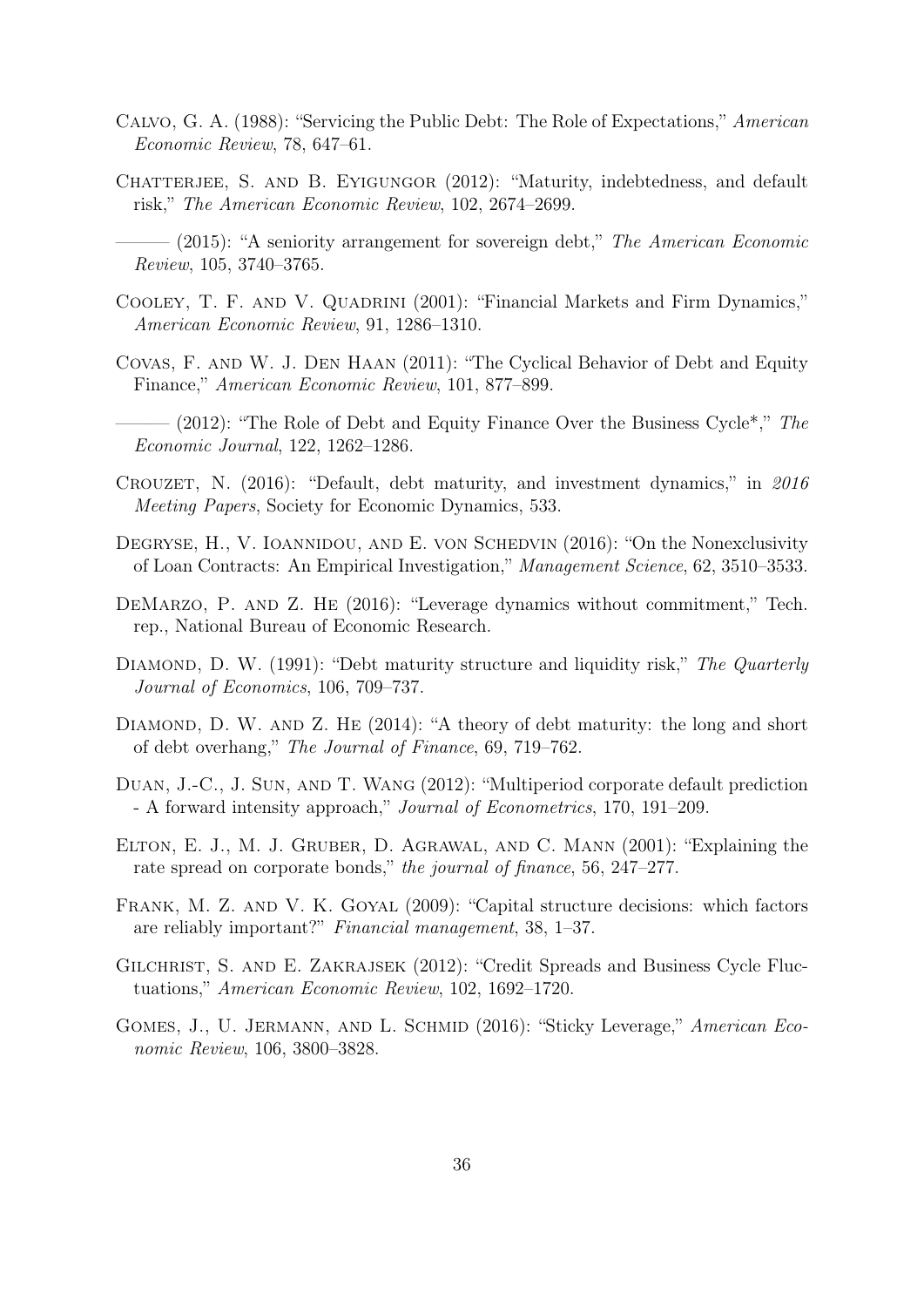- <span id="page-37-2"></span>HACKBARTH, D. AND D. C. MAUER (2011): "Optimal priority structure, capital structure, and investment," The Review of Financial Studies, 25, 747–796.
- <span id="page-37-11"></span>HATCHONDO, J. C. AND L. MARTINEZ (2009): "Long-duration bonds and sovereign defaults," Journal of International Economics, 79, 117–125.

<span id="page-37-12"></span>– (2013): "Sudden stops, time inconsistency, and the duration of sovereign debt," International Economic Journal, 27, 217–228.

- <span id="page-37-1"></span>HATCHONDO, J. C., L. MARTINEZ, AND C. SOSA-PADILLA (2016): "Debt dilution and sovereign default risk," Journal of Political Economy, 124, 1383–1422.
- <span id="page-37-7"></span>Hennessy, C. A. (2004): "Tobin's Q, debt overhang, and investment," The Journal of Finance, 59, 1717–1742.
- <span id="page-37-10"></span>HENNESSY, C. A., A. LEVY, AND T. M. WHITED (2007): "Testing Q theory with financing frictions," Journal of Financial Economics, 83, 691–717.
- <span id="page-37-4"></span>HENNESSY, C. A. AND T. M. WHITED (2005): "Debt Dynamics," Journal of Finance, 60, 1129–1165.
- <span id="page-37-14"></span>JERMANN, U. AND V. QUADRINI (2012): "Macroeconomic Effects of Financial Shocks," American Economic Review, 102, 238–271.
- <span id="page-37-6"></span>KAHN, C. M. AND D. MOOKHERJEE (1998): "Competition and incentives with nonexclusive contracts," The RAND Journal of Economics, 443–465.
- <span id="page-37-5"></span>KATAGIRI, M. (2014): "A macroeconomic approach to corporate capital structure," Journal of Monetary Economics, 66, 79–94.
- <span id="page-37-9"></span>LANG, L., E. OFEK, AND R. STULZ (1996): "Leverage, investment, and firm growth," Journal of financial Economics, 40, 3–29.
- <span id="page-37-13"></span>LELAND, H. (1994): "Bond prices, yield spreads, and optimal capital structure with default risk," Tech. rep., University of California at Berkeley.
- <span id="page-37-15"></span>LEMMON, M. L., M. R. ROBERTS, AND J. F. ZENDER (2008): "Back to the Beginning: Persistence and the Cross-Section of Corporate Capital Structure," The Journal of Finance, 63, 1575–1608.
- <span id="page-37-8"></span>MOYEN, N. (2007): "How big is the debt overhang problem?" *Journal of Economic* Dynamics and Control, 31, 433–472.
- <span id="page-37-0"></span>Myers, S. C. (1977): "Determinants of corporate borrowing," Journal of financial economics, 5, 147–175.
- <span id="page-37-3"></span>Nash, R. C., J. M. Netter, and A. B. Poulsen (2003): "Determinants of contractual relations between shareholders and bondholders: investment opportunities and restrictive covenants," Journal of Corporate Finance, 9, 201–232.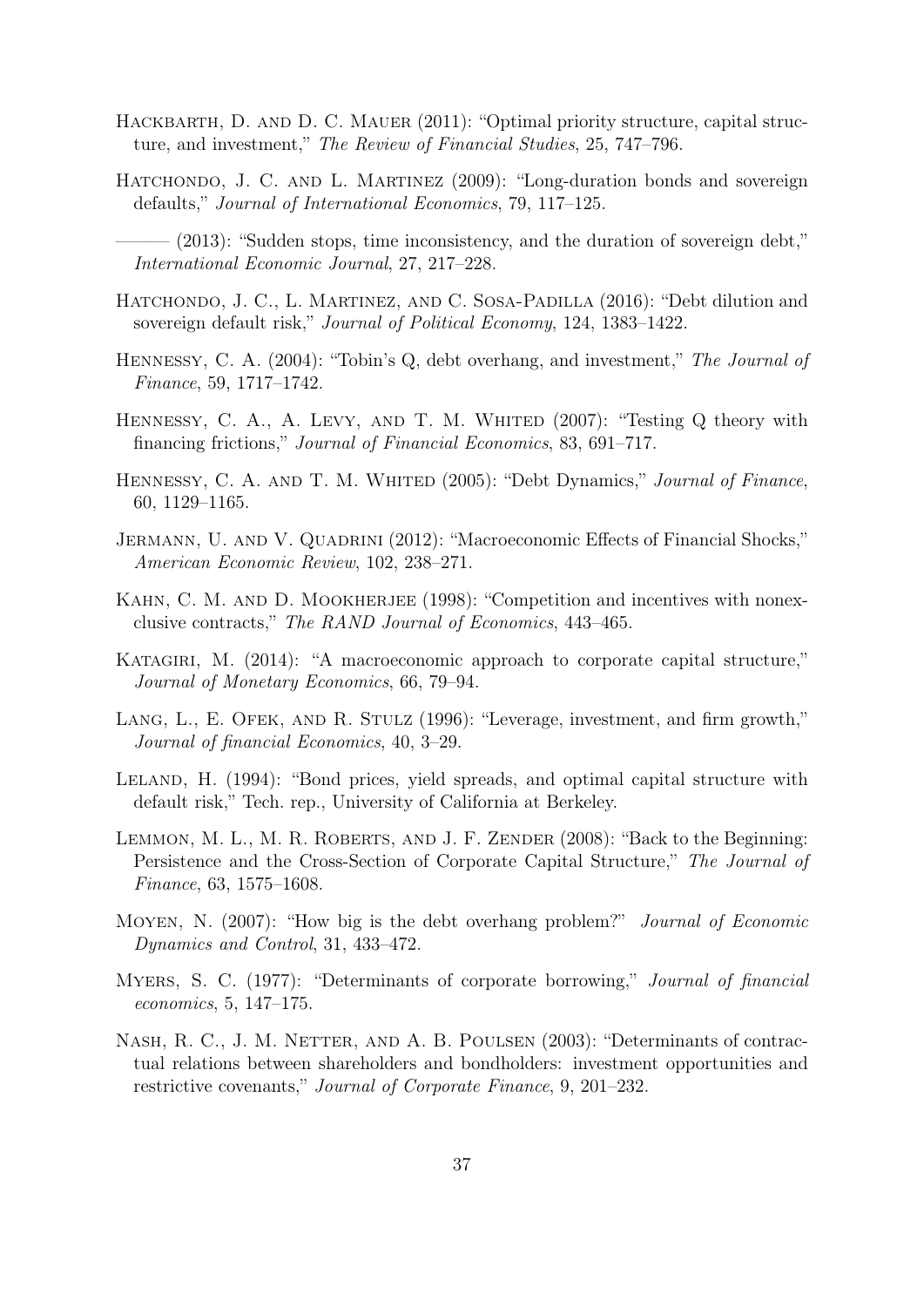- <span id="page-38-5"></span>Nicolini, J. P., P. Teles, J. L. Ayres, and G. Navarro (2015): "Sovereign Default: The Role of Expectations," Working Paper 723, Federal Reserve Bank of Minneapolis.
- <span id="page-38-4"></span>OCCHINO, F. AND A. PESCATORI (2015): "Debt overhang in a business cycle model," European Economic Review, 73, 58–84.
- <span id="page-38-2"></span>PARLOUR, C. A. AND U. RAJAN (2001): "Competition in Loan Contracts," American Economic Review, 1311–1328.
- <span id="page-38-7"></span>RAJAN, R. G. AND L. ZINGALES (1995): "What do we know about capital structure? Some evidence from international data," The journal of Finance, 50, 1421–1460.
- <span id="page-38-1"></span>Reisel, N. (2014): "On the value of restrictive covenants: Empirical investigation of public bond issues," Journal of Corporate Finance, 27, 251–268.
- <span id="page-38-6"></span>ROBERTS, M. R. AND T. M. WHITED (2013): "Endogeneity in Empirical Corporate Finance1," in Handbook of the Economics of Finance, Elsevier, vol. 2, Part A, 493–572.
- <span id="page-38-0"></span>Stulz, R. and H. Johnson (1985): "An analysis of secured debt," Journal of financial Economics, 14, 501–521.
- <span id="page-38-3"></span>Titman, S. and S. Tsyplakov (2007): "A dynamic model of optimal capital structure," Review of Finance, 11, 401–451.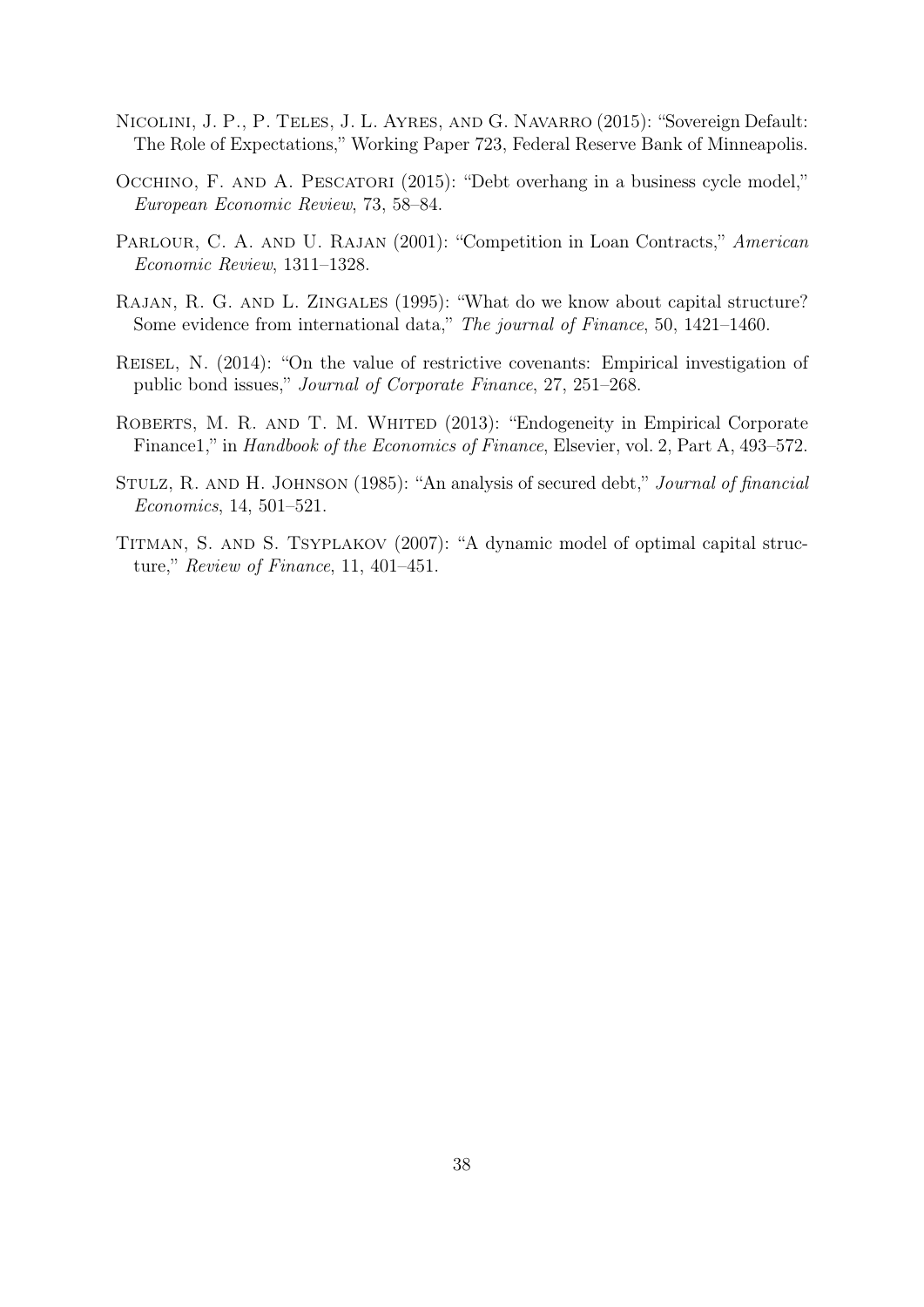## <span id="page-39-0"></span>A. Empirical Evidence on Debt Covenants

[Billett et al.](#page-35-2) [\(2007\)](#page-35-2), Table III, p. 707, provide an overview of the empirical usage of different kinds of debt covenants. Typical covenants are cross-default provisions which trigger default as soon as a firm defaults on another liability.

[Myers](#page-37-0) [\(1977\)](#page-37-0) argues that covenants which restrict a firm's dividend policy might partially address debt overhang. Debt dilution can be mitigated by borrowing limits.

[Nash et al.](#page-37-3) [\(2003\)](#page-37-3) find that 15.66% of 364 investment grade bond issues in 1989 and in 1996 feature restrictions on additional debt. 8.24% include restrictions of the firm's dividend policy.<sup>[21](#page-39-2)</sup> In a sample of 100 bond issues between 1999-2000, [Begley](#page-35-1) [and Freedman](#page-35-1) [\(2004\)](#page-35-1), Table 2, p. 24, report that 9% contain additional borrowing restrictions. The percentage for dividend restrictions is identical (9%). [Billett et al.](#page-35-2) [\(2007\)](#page-35-2), Table III, p. 707, calculate that 22.8% of 15,504 investment grade bond issued between 1960 and 2003 had a covenant which restricts future borrowing of identical (or lower) seniority. 17.1% had a covenant which restricts dividend policy. [Reisel](#page-38-1) [\(2014\)](#page-38-1), Table 4, p. 259, finds in a sample of  $4,267$  bond issues from 1989 - 2006 that  $5.9\%$ of investment grade bonds feature covenants which restrict additional borrowing or the firm's dividend policy.

It is very common for covenants to limit the issuance of additional secured debt with priority over existing debt. As shown above, covenants which limit the issuance of additional unsecured debt with identical (or lower) seniority (e.g. through general leverage limits or minimum interest coverage ratios) are far less common. For junk bonds, these debt covenants are more frequent than for investment grade bonds.

In summary, the empirical corporate finance literature finds that less than 25% of investment grade bonds include covenants which address debt dilution, and less than 20% feature restrictions with the potential to limit debt overhang.

## <span id="page-39-1"></span>B. Proofs of Analytical Results

## Proof of Proposition [3.1](#page-10-0)

1. The first order condition [\(14\)](#page-9-1) associated to  $\bar{\varepsilon}$  is:

$$
[1-\Phi(\overline{\varepsilon})](1-\tau)k\frac{\tau c}{1+(1-\tau)c} - \varphi(\overline{\varepsilon})(1+c)\left(\frac{k+(1-\tau)\left[f(k)-\delta k+\overline{\varepsilon}k\right]}{1+(1-\tau)c} - b\right) = 0.
$$
\n(27)

The marginal benefit of  $\bar{\varepsilon}$  is increasing in b. As long as  $\bar{\varepsilon}$  has an interior solution, it follows that this solution increases in b.

<span id="page-39-2"></span> $21$ Of the 496 bonds considered in their Compustat sample, 120 feature additional debt restrictions (Table 3, p. 218). Of those, 57 bonds are investment grade (Table 4, p.220). It follows that out of a total of 364 investment grade bonds (Table 2, p.216), 15.66% feature additional debt restrictions. Out of the full sample, 99 bonds include restrictions of the firm's dividend policy (Table 3, p. 218). Of those, 30 bonds are investment grade (Table 4, p.220). It follows that 8.24% of the investment grade bonds in the sample feature dividend restrictions.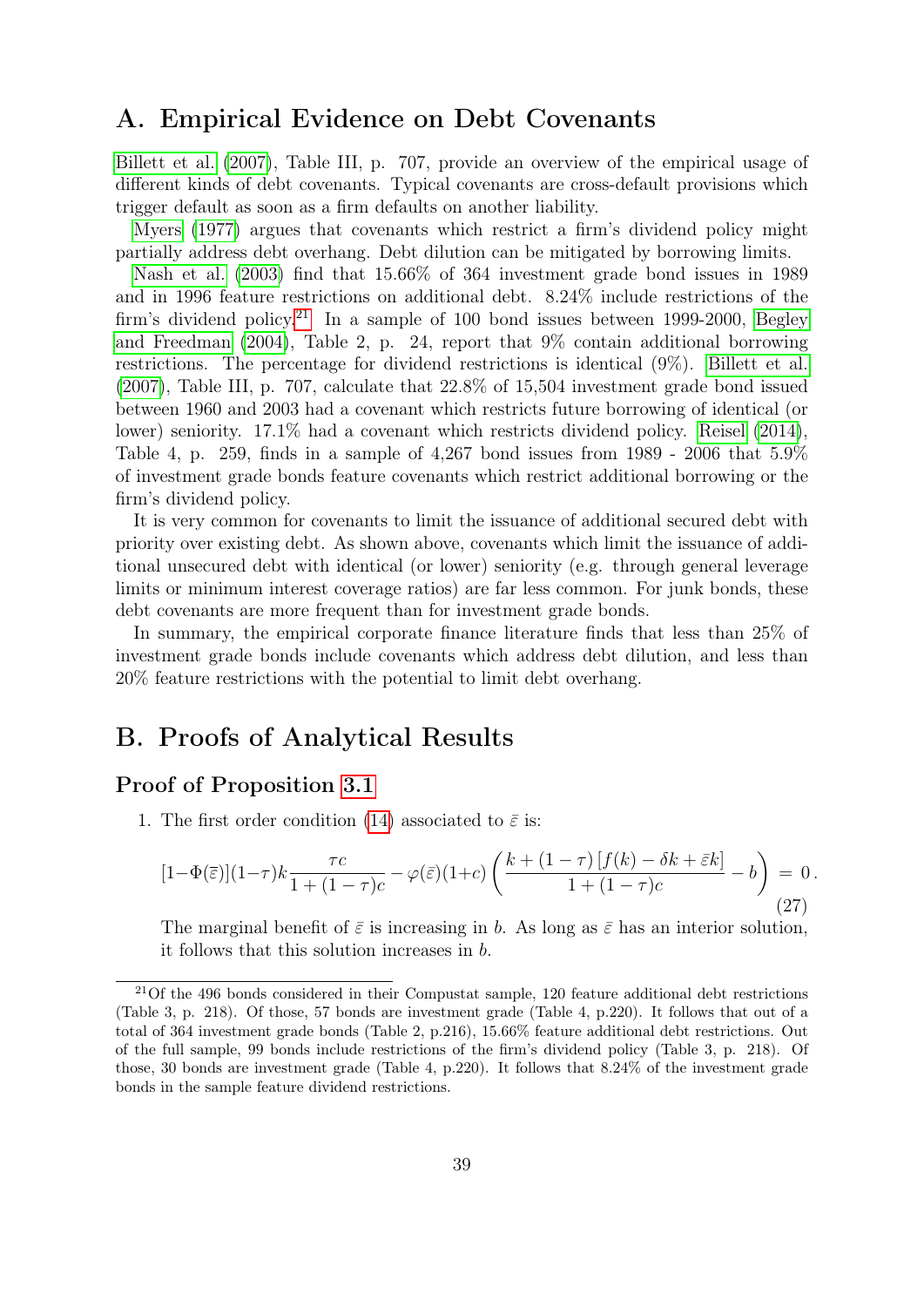2. Consider the marginal benefit of k as given on the left hand side of first order condition [\(13\)](#page-9-3). If  $\bar{\varepsilon}$  does not respond to the change in b, neither does k. But we know from Proposition [3.1](#page-10-0) that  $\bar{\varepsilon}$  is increasing in b. A marginal increase of  $\bar{\varepsilon}$  affects the benefit of increasing  $k$  according to:

$$
-\frac{1+c}{1+r}\varphi(\overline{\varepsilon})\frac{1+(1-\tau)[f'(k)-\delta+\overline{\varepsilon}]}{1+(1-\tau)c} + [1-\Phi(\overline{\varepsilon})]\frac{1-\tau}{1+r}\frac{\tau c}{1+(1-\tau)c}.
$$
 (28)

We consider a change in  $\bar{\varepsilon}$  which is caused by an increase in b. Since  $\bar{\varepsilon}$  is chosen optimally, the first order condition [\(14\)](#page-9-1) holds:

$$
[1 - \Phi(\overline{\varepsilon})] \frac{1 - \tau}{1 + r} \frac{\tau c}{1 + (1 - \tau)c} = \varphi(\overline{\varepsilon}) (1 + c) \frac{\tilde{b} - b}{k(1 + r)}.
$$
 (29)

It follows that an increase in  $b$  raises the benefit of increasing  $k$  if and only if:

$$
\frac{1+c}{1+r}\varphi(\overline{\varepsilon})\left[\frac{1+(1-\tau)\left[\frac{f(k)}{k}-\delta+\overline{\varepsilon}\right]}{1+(1-\tau)c}-\frac{b}{k}-\frac{1+(1-\tau)[f'(k)-\delta+\overline{\varepsilon}]}{1+(1-\tau)c}\right]>0.
$$
\n(30)

This is the case if and only if:

$$
\frac{(1-\tau)\left[\frac{f(k)}{k} - f'(k)\right]}{1+(1-\tau)c} > \frac{b}{k}.
$$
\n(31)

3. By equation [\(9\)](#page-8-1), leverage is:

$$
\frac{\tilde{b}}{k} = \frac{1 + (1 - \tau) \left[ \frac{f(k)}{k} - \delta + \overline{\varepsilon} \right]}{1 + (1 - \tau)c}.
$$
\n(32)

We know from Proposition [3.1](#page-10-0) that  $\bar{\varepsilon}$  is increasing in b. If k is falling in b, it follows from diminishing returns that  $f(k)/k$  is increasing.

## Proof of Proposition [3.2](#page-11-0)

- 1. Consider the effect of b on k. The marginal benefit of k responds to an increase in b by  $-dp/dk$ .
- 2. Because  $\tilde{b}$  is fixed, the effect of b on leverage  $\tilde{b}/k$  directly follows from the effect of  $b$  on  $k$ .
- 3. It follows from equation [\(15\)](#page-11-2) that:

$$
\frac{d\bar{\varepsilon}}{dk} < 0 \quad \Leftrightarrow \quad 1 + (1 - \tau)[f'(k) - \delta + \bar{\varepsilon}] > 0. \tag{33}
$$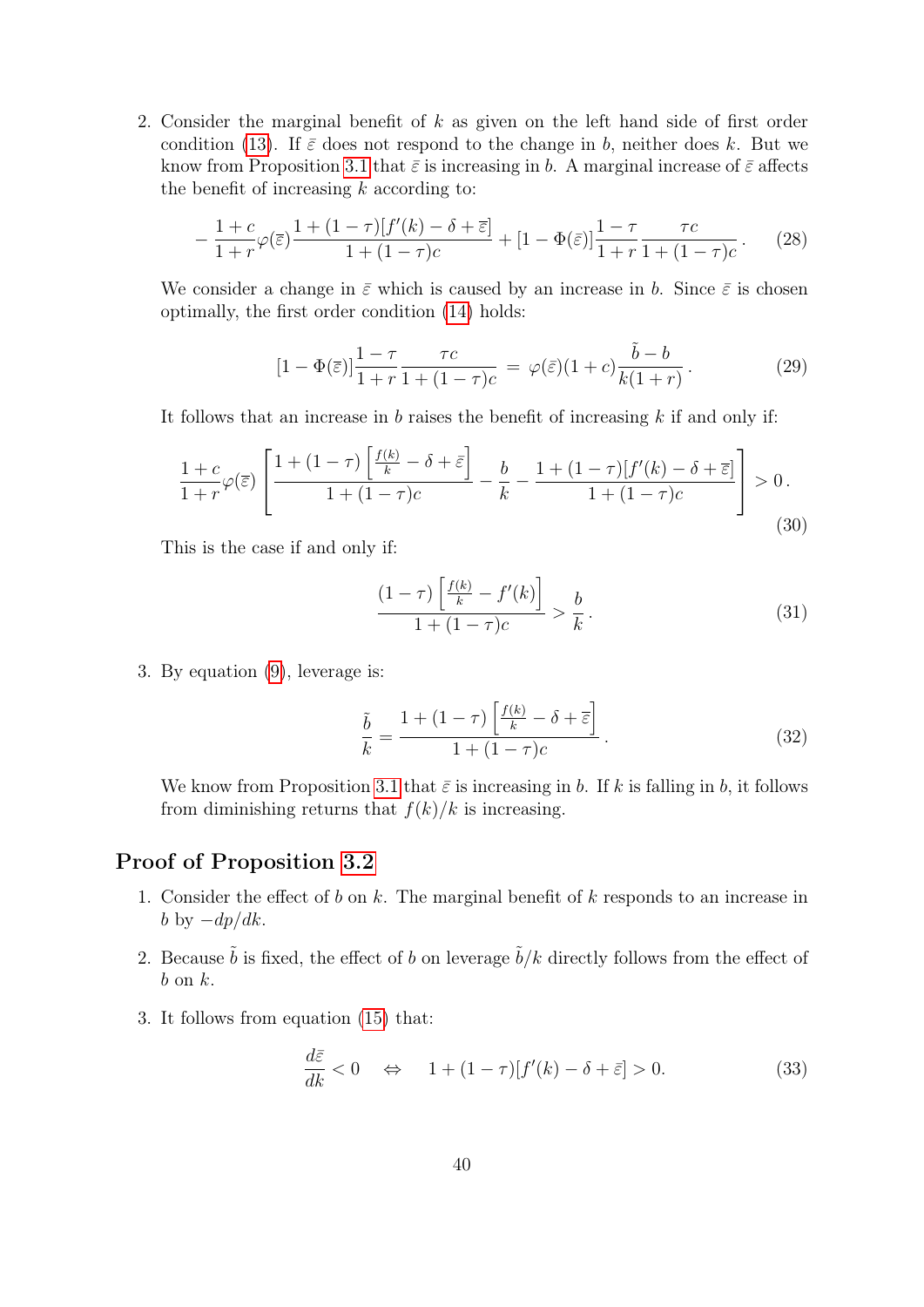## <span id="page-41-0"></span>C. Derivation of Model Variables

Table [7](#page-42-1) defines key model variabels. In the following, we derive some of the expressions from Table [7](#page-42-1) in more detail.

The total amount of debt is the present value of future debt payments:

$$
D = \frac{1+c}{1+r} \tilde{b}^S + \frac{\gamma+c}{1+r} \tilde{b}^L + (1-\gamma) \frac{\gamma+c}{(1+r)^2} \tilde{b}^L + (1-\gamma)^2 \frac{\gamma+c}{(1+r)^3} \tilde{b}^L + \dots
$$
  
= 
$$
\frac{1+c}{1+r} \tilde{b}^S + \frac{\gamma+c}{1+r} \tilde{b}^L \sum_{j=0}^{\infty} \left( \frac{1-\gamma}{1+r} \right)^j = \frac{1+c}{1+r} \tilde{b}^S + \frac{\gamma+c}{\gamma+r} \tilde{b}^L.
$$
 (34)

The long-term debt share is the present value of debt payments due more than one year from today divided by D:

$$
\frac{1}{D} \left( (1 - \gamma) \frac{\gamma + c}{(1 + r)^2} \tilde{b}^L + (1 - \gamma)^2 \frac{\gamma + c}{(1 + r)^3} \tilde{b}^L + \ldots \right)
$$
\n
$$
= \frac{1}{D} \frac{\gamma + c}{\gamma + r} \frac{1 - \gamma}{1 + r} \tilde{b}^L \,. \tag{35}
$$

The short-term spread compares the gross return (in the absence of default) from buying a short-term bond with the riskless rate:

$$
\frac{1+c}{p^S} - (1+r).
$$
\n(36)

The long-term spread compares the gross return (in the absence of default and assuming  $p<sup>L</sup>$  is constant) from buying a long-term bond with the riskless rate:

$$
\frac{\gamma + c + (1 - \gamma)p^L}{p^L} - (1 + r) = \frac{\gamma + c}{p^L} + 1 - \gamma - (1 + r). \tag{37}
$$

The Macaulay duration is the weighted average term to maturity of the cash flows from a bond divided by the price:

$$
\mu = \frac{1}{p_r^L} \sum_{j=1}^{\infty} j (1 - \gamma)^{j-1} \frac{c + \gamma}{(1+r)^j} = \frac{c + \gamma}{p_r^L} \frac{1+r}{(\gamma+r)^2},\tag{38}
$$

where  $p_r^L$  is the price of a riskless long-term bond:

$$
p_r^L = \sum_{j=1}^{\infty} (1 - \gamma)^{j-1} \frac{c + \gamma}{(1+r)^j} = \frac{c + \gamma}{r + \gamma}.
$$
 (39)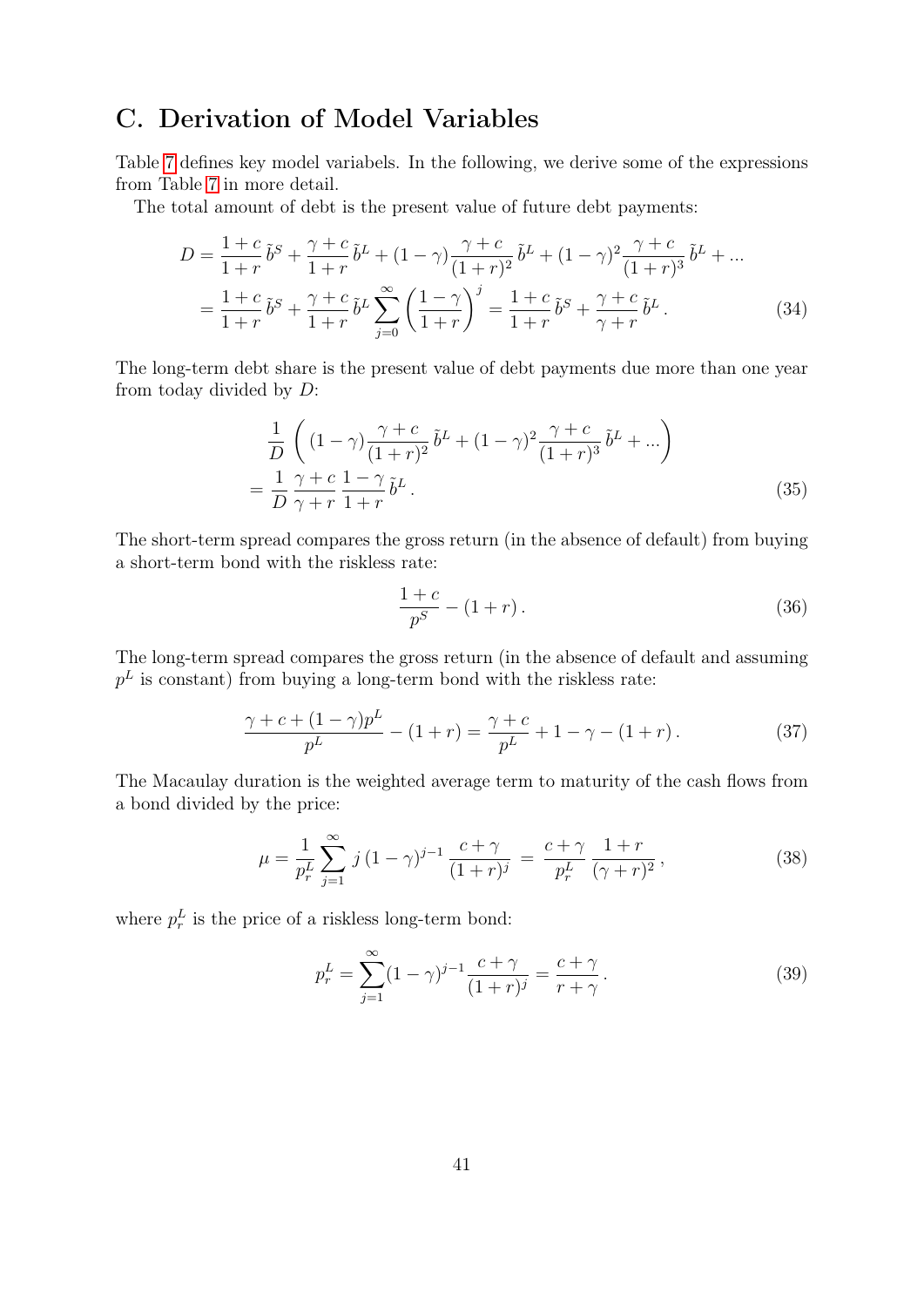<span id="page-42-1"></span>

| Table 7: Key Variables  |                                                                                |  |  |  |
|-------------------------|--------------------------------------------------------------------------------|--|--|--|
| Capital-output ratio    | $rac{k}{y}$                                                                    |  |  |  |
| Total Debt              | $D \equiv \frac{1+c}{1+r} \tilde{b}^S + \frac{\gamma+c}{\gamma+r} \tilde{b}^L$ |  |  |  |
| Leverage: Debt / Assets | $\frac{D}{k}$                                                                  |  |  |  |
| Default Rate            | $\Phi(\bar{\varepsilon})$                                                      |  |  |  |
| Stock of Long-term Debt | $\tilde{h}^L$                                                                  |  |  |  |
| Share of Long-term Debt | $rac{1}{D} \frac{\gamma+c}{\gamma+r} \frac{1-\gamma}{1+r} \tilde{b}^L$         |  |  |  |
| Issuance Long-term Debt | $\tilde{b}^L - b$                                                              |  |  |  |
| Share of Old Debt       | $rac{b}{D}$                                                                    |  |  |  |
| Short-term Spread       | $\frac{1+c}{n^S} - (1+r)$                                                      |  |  |  |
| Long-term Spread        | $\frac{\gamma+c}{n^L}+1-\gamma-(1+r)$                                          |  |  |  |
| Macaulay Duration       | $rac{1+r}{\gamma+r}$                                                           |  |  |  |

It follows for the Macaulay duration:

$$
\mu = \frac{1+r}{\gamma + r} \,. \tag{40}
$$

## <span id="page-42-0"></span>D. Data Appendix

In this section, we describe the construction of our data set used in Section [5.](#page-23-2) We use firm-level balance sheet data from Compustat and information on default events from Moody's Default & Recovery Database.

## D.1. Firm Sample

We use annual Compustat data from 1984 to 2015. Moody's default data is available from 1988 onwards. Compustat includes firms listed on three U.S. exchanges: NYSE, AMEX, and Nasdaq. We exclude firms without a U.S. incorporation code and remove financial firms (SIC codes 6000-6999) and utilities (SIC codes 4900-4949). Following [Covas and Den Haan](#page-36-15) [\(2011\)](#page-36-15), we exclude firms that were part of a large merger or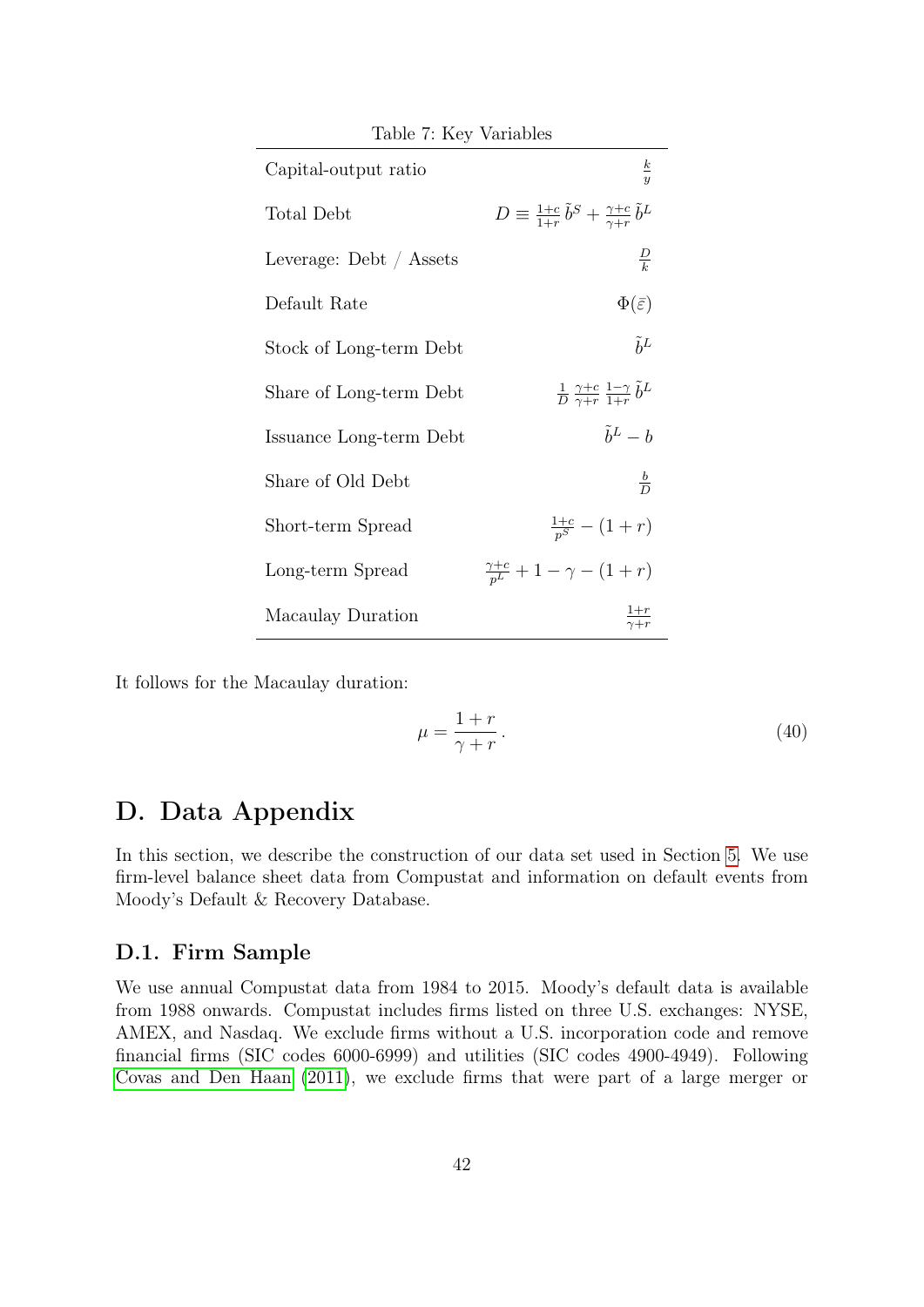acquisition, delete four big U.S. companies which were strongly affected by an accounting change in 1988 (General Motors, General Electric, Ford, and Chrysler), firm-years with missing Total Assets, firm-years which violate the accounting identity (total assets  $=$ equity  $+$  liabilities) by more than 10 percent, and firm-years with less than \$500'000 in Total Assets. We restrict our analysis to firms which have at least three consecutive observations of OLD-Share and Leverage. All balance sheet variables are winsorized at one percent. This leaves us with 10,071 firms and 120,536 firm-years.

From Moody's Default & Recovery Database, we obtain information about default events of debt issues. This information includes a firm identifier, the time of default, and a brief description of the type of default (e.g. 'Missed interest payment', 'Chapter 11', or 'Distressed exchange'). We build a panel of default events and merge it with the balance-sheet data from Compustat. Because naming conventions differ, we employ an algorithm that computes the Levenshtein distance between firm names in Compustat and Moody's to facilitate matching. Out of 1, 716 firm-year observations of default events in Moody's, we can match 820 events involving 687 unique firms to the Compustat database. After cleaning the firm sample in the way described above, in our final sample we are left with 431 different firms with one or more default event during the sample period.

### D.2. Variable Definitions

The empirical variables are constructed from the firm panel. We regress all variables on year-fixed effects and keep the residuals. This makes sure that year-fixed effects do not influence results in the pure cross-section of firms. In the panel, a given variable for a given firm is recorded as a time series. For each variable and each firm, we keep the median of this time series and thereby reduce the panel to a cross-section.

The OLD-Sharet of a given firm in year t is defined as:

$$
\texttt{OLD-Share}_t = \frac{\texttt{debt\_long}_{t-1}}{\texttt{debt\_tot}_t}
$$

.

 $\texttt{debt\_long}_{t-1}$  is the stock of firm debt in year  $t-1$  with remaining term to maturity above one year.  $\text{debt}\_\text{tot}$  is the stock of total firm debt in year t.

Leverage is debt over assets at book value:

$$
\texttt{Leverage}_t = \frac{\texttt{debt\_tot}_t}{\texttt{at}_t}\,,
$$

where  $\mathbf{at}_t$  is the book value (at historical cost) of total firm assets.

Default events are from Moody's. For a given firm, the dummy variable Default is equal to one if Moody's records at least one default event for this firm during the sample period.

The variable Asset  $Growth_t$  is constructed as first differences in log total firm assets:

$$
\text{Asset Growth}_t = \log(\text{at}_t) - \log(\text{at}_{t-1}).
$$